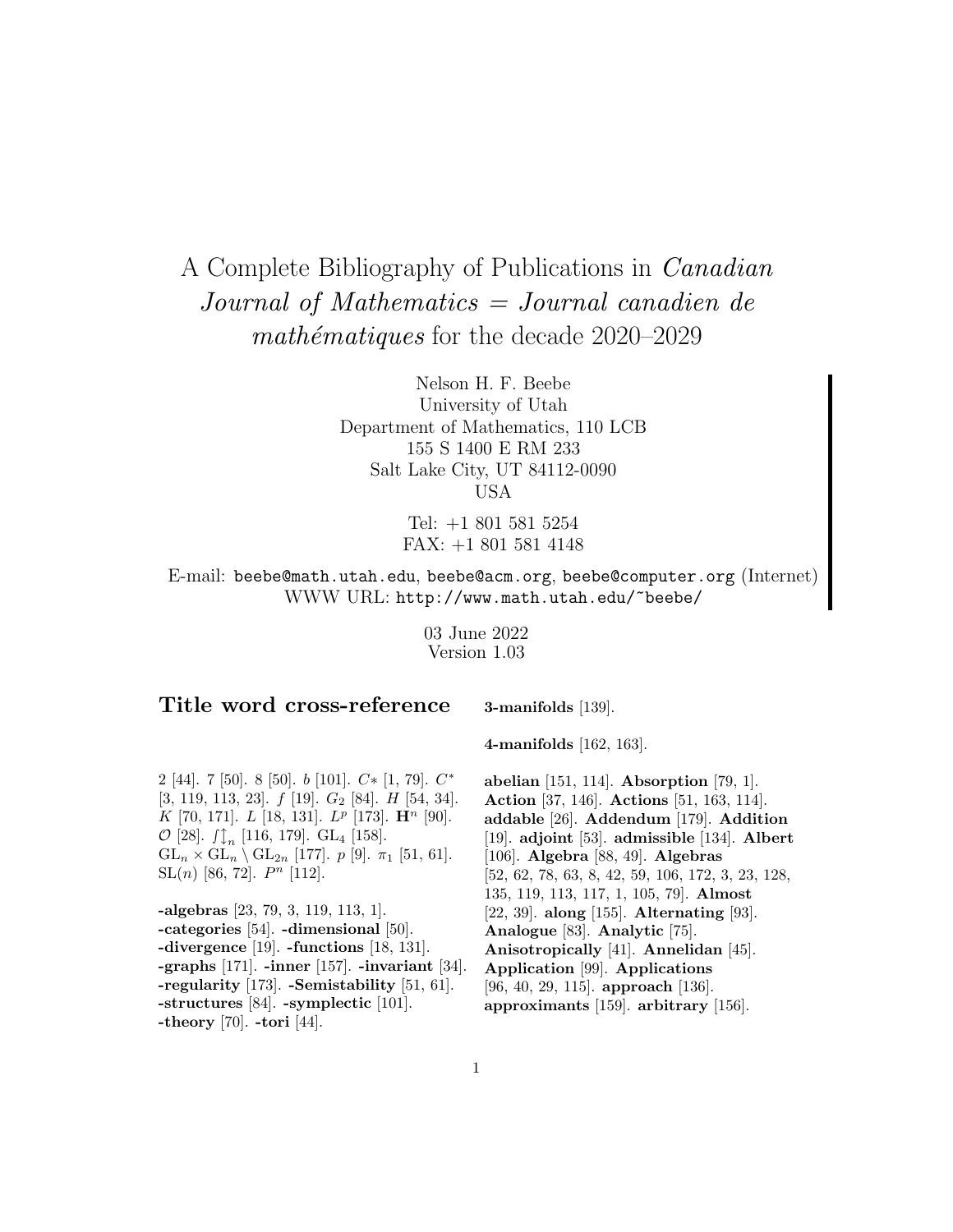**Arising** [8]. **Arithmetic** [158]. **Artin** [118, 165]. **Ascending** [61]. **Associated** [89, 2, 113, 124, 166]. **Automata** [66]. **Automatic** [17]. **Automaticity** [66]. **automorphic** [147]. **automorphisms** [145]. **Axiomatics** [32]. **Axioms** [122].

**Back** [13, 25, 36, 47, 57, 68, 81, 95, 108, 121, 130, 142, 153, 168, 181]. **Bakry** [6]. **balanced** [139]. **Banach** [128]. **Beilinson** [92]. **Bergman** [173]. **Beyond** [43]. **B´ezout** [45]. **Bipartite** [64, 74]. **blocks** [116, 179]. **bodies** [157]. **Bombieri** [40]. **Bound** [22, 11]. **Boundaries** [103]. **Boundary** [11]. **Bounded** [61]. **Boundedness** [97]. **Bounding** [104, 127]. **braids** [123]. **Branch** [37]. **Bratteli** [69]. **Bridge** [26]. **Bridge-addable** [26]. **Bundles** [44, 112].

**C** [175]. **Calabi** [21, 89]. **Calder´on** [55]. **Cancellation** [31]. **Carpenter** [60]. **case** [114]. **categories** [54]. **Categorification** [116, 179]. **Category** [69, 28]. **Cauchy** [126]. **CCR** [63]. **Cellular** [66]. **Centre** [9]. **Centre-by-metabelian** [9]. **certain** [150, 118, 165]. **Characters** [92]. **Chen** [161]. **Chord** [96]. **Chow** [21]. **circles** [143, 145]. **CJM** [12, 13, 24, 25, 35, 36, 46, 47, 56, 57, 67, 68, 80, 81, 94, 95, 107, 108, 120, 121, 129, 130, 141, 142, 152, 153, 167, 168, 180, 181]. **class** [131]. **Classes** [26]. **Classical** [5]. **Classification** [88, 50]. **Classifying** [105]. **CM** [20]. **Co** [54]. **Co-** [54]. **cocompact** [51]. **coefficients** [135, 147]. **Coercive** [72]. **cohomologies** [112]. **Cohomology** [54, 154]. **Coisotropic** [101]. **Coleman** [104]. **Combinatorial** [70]. **Combinatorics** [62]. **Commutator** [55]. **commutators** [138]. **Commuting** [49]. **compactifications** [149]. **compactness** [138]. **Comparison** [11]. **complex** [109]. **complexity** [148]. **compositum** [132]. **Concordance** [58]. **conditions** [163]. **cones** [136, 149].

**Conjecture** [27, 118, 165, 161]. **Connected** [82]. **connexe** [115]. **constants** [126]. **Constellations** [74]. **construction** [115]. **Contravariant** [86]. **Convergence** [26, 146, 136]. **Convex** [72, 137]. **Convolution** [104]. **cores** [113]. **Correspondence** [3, 23]. **Corrigendum** [23, 166]. **Cost** [16]. **Counterpart** [15]. **Cover** [12, 13, 24, 25, 35, 36, 46, 47, 56, 57, 67, 68, 80, 81, 94, 95, 107, 108, 120, 121, 129, 130, 141, 142, 152, 153, 167, 168, 180, 181]. **Covolumes** [90]. **Coxeter** [4, 98]. **creep** [144]. **Crossed** [3, 23]. **Curvature** [6, 11]. **Curves** [20]. **Cuspidal** [88]. **Cyclic** [110, 132]. **Cynk** [21].

**data** [115]. **defined** [126]. **Definitions** [96]. **degree** [132]. **Degrees** [74]. **densely** [126]. **Densities** [150]. **Density** [18]. **Depth** [61]. **Derivatives** [160]. **Diagrams** [69, 98, 162]. **dichotomy** [126]. **difference** [134]. **Differential** [97, 134]. **Dimension** [113]. **Dimensional** [90, 172, 89, 76, 50]. **Direct** [27]. **directional** [176]. **Dirichlet** [131]. **Discrete** [3, 23]. **discriminants** [161]. **Discs** [75]. **Distributive** [45]. **divergence** [19]. **Dividing** [20]. **Divisibility** [151]. **Division** [59]. **Domains** [82, 41, 173, 156]. **Donn´ees** [115]. **double** [125]. **Doubles** [58]. **drift** [124]. **d'un** [115]. **d'une** [115]. **dynamical** [114].

**Eigencurve** [5]. **Eigenvalue** [41, 111]. **eigenvalues** [160]. **Eisenstein** [8]. **Elements** [92]. **Emery ´** [6]. **Endoscopic** [115]. **endoscopiques** [115]. **endpoint** [124]. **Enriques** [2, 166]. **Entropy** [91]. **equation** [169]. **equations** [134]. **Equisingular** [89]. **equivalence** [171]. **Equivariant** [73, 154]. **Erdos** [71]. **Erratum** [79, 165]. **Estimates** [102, 124]. **´etale** [105, 135]. **Euclidean** [124]. **Evolution** [85]. **Existence** [85]. **exotic** [143]. **Expanding** [41]. **exponential** [126]. **Extension** [100]. **Extensions** [78, 61].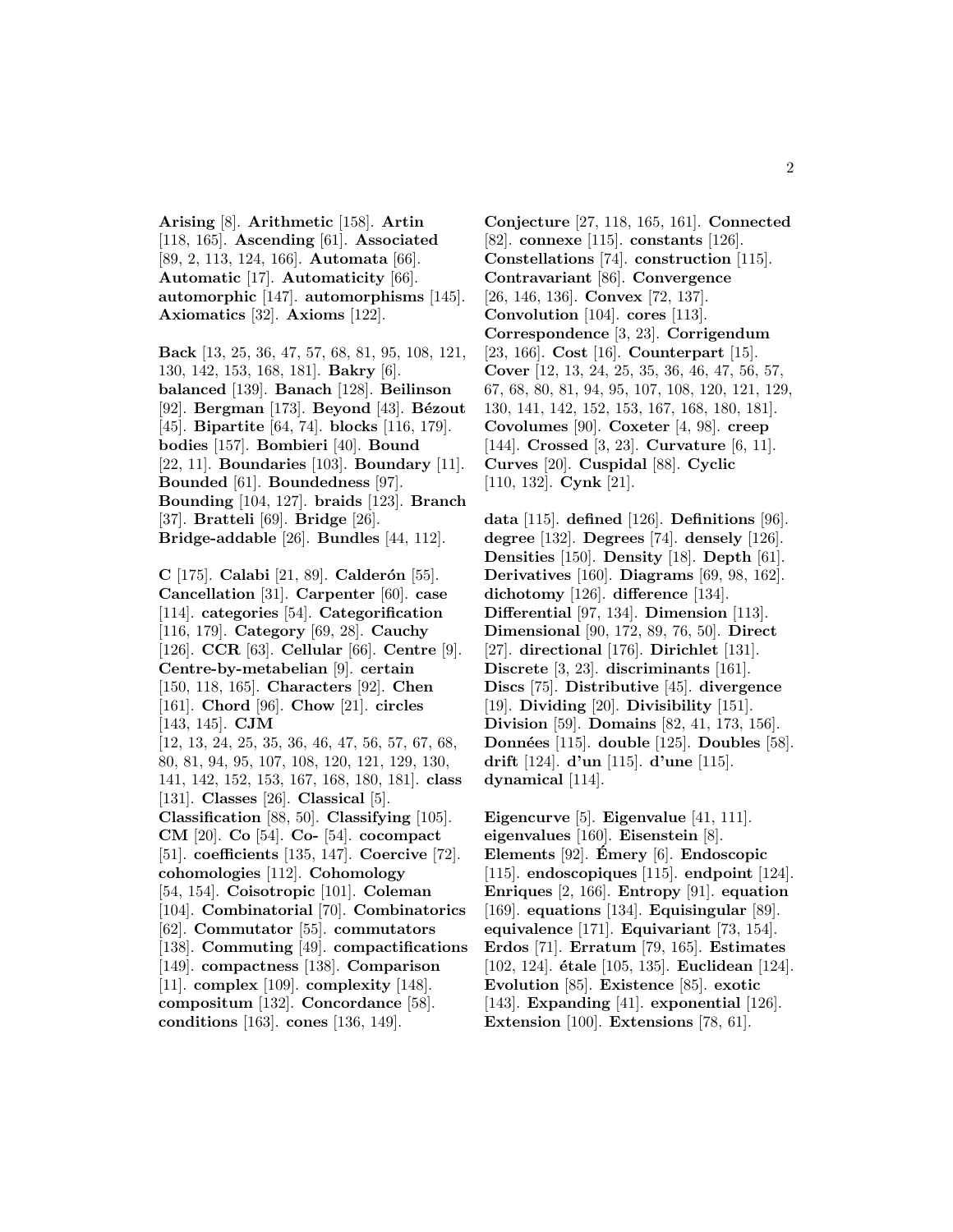**Extremal** [137].

**Factorization** [109]. **Families** [104, 174]. **Family** [89, 144]. **Fiber** [10]. **fibred** [125]. **Fields** [110, 102, 151, 132]. **Finite** [16, 49, 33, 102, 172, 163]. **finite-dimensional** [172]. **finiteness** [128]. **Finsler** [144]. **First** [27, 111]. **Flag** [4]. **Flat** [41]. **Flow** [37]. **flows** [155]. **forcing** [122]. **Form** [110]. **Forms** [49, 162]. **formula** [126, 140, 169]. **Formulas** [74]. **Fourier** [147, 39]. **fractional** [111]. **Free** [114, 103, 59, 91, 33, 71]. **French** [115]. **Front** [12, 24, 35, 46, 56, 67, 80, 94, 107, 120, 129, 141, 152, 167, 180]. **Function** [53]. **Functions** [6, 72, 18, 131]. **Functoriality** [30]. **Fundamental** [158]. **Further** [157].

**Galois** [23, 3]. **Gauss** [83]. **GCR** [63]. **Generalised** [17]. **Generalization** [29]. **Generalizations** [96, 85]. **Generalized** [92, 48]. **Generated** [97]. **generators** [105]. **Gentle** [62, 78]. **Genus** [64]. **geometric** [137]. **Geometry** [99, 101, 11, 149]. **Gleason** [75]. **Graph** [64]. **Graphs** [6, 146, 171]. **Grassmannian** [149]. **Green** [53]. **Group** [51, 84, 59, 163, 114, 115]. **groupe** [115]. **groupoid** [135]. **Groups** [4, 3, 104, 40, 90, 9, 147, 113, 127, 109, 118, 165, 23]. **Growth** [9].

**Half** [15]. **Half-integral** [15]. **Hamilton** [169]. **Harmonic** [82]. **Heat** [97]. **Hecke** [18]. **Heisenberg** [44]. **Hessian** [2, 166]. **Higher** [40, 90, 55]. **HNN** [61]. **Hodge** [89]. **Holomorphic** [37, 164]. **Homology** [9, 170, 123]. **Hopf** [172]. **Hulek** [21]. **hypergraphs** [137]. **Hyperkähler** [99].

**Ideal** [75, 90]. **II** [59, 91]. **Inclusions** [79, 1]. **indefinite** [111]. **independent** [134]. **Index** [96, 164]. **Inequalities** [77, 157]. **inequality** [176]. **Infinite** [76, 123]. **Infinite-dimensional** [76]. **Infinity** [51, 61]. **inner** [157]. **Inputs** [34]. **integral** [15]. **integrals** [177]. **intersection** [162]. **Intrinsic** [7]. **Invariant** [72, 66, 37, 140, 34]. **Invariants** [58, 20, 127, 139]. **inverse** [135]. **Involutions** [76]. **Irredundant** [42]. **isomorphism** [118, 165]. **isomorphisms** [87]. **Isospectrality** [14]. **Issue** [12, 13, 24, 25, 35, 36, 46, 47, 56, 57, 67, 68, 80, 81, 94, 95, 107, 108, 120, 121, 129, 130, 141, 142, 152, 153, 167, 168, 180, 181]. **Iwahori** [52]. **Iwasawa** [127, 29].

**Jacobi** [169]. **Jiang** [79, 1]. **Jordan** [8].

**Kac** [117]. **Kadison** [60]. **Khovanov** [170, 123]. **knotted** [143]. **Köthe** [98]. **Kuperberg** [139].

**laced** [147]. **Langlands** [115, 30]. **Laplacian** [124]. **Laplacians** [53]. **Large** [42, 131, 84]. **Lattice** [88, 41]. **Lattices** [65]. **Lemma** [158]. **Lens** [14]. **Level** [18]. **Liberation** [91]. **Lidskii** [160]. **Lie** [88, 28]. **Linear** [66, 134, 158, 174]. **Linearity** [87]. **linearly** [134]. **Links** [58]. **Lipschitz** [33]. **Lipschitz-free** [33]. **LMO** [140]. **Local** [26, 155]. **locally** [178]. **Low** [18]. **Low-lying** [18]. **Lower** [22, 11, 112]. **Lucas** [83]. **lying** [18]. **LYZ** [86].

**Mallows** [133]. **Manifolds** [11, 162, 163, 139]. **many** [145]. **Maps** [74, 113]. **Marginals** [16]. **Martingale** [77]. **Masures** [32]. **matchings** [133]. **Matrices** [86, 172]. **Matrix** [91, 113]. **matter** [12, 13, 24, 25, 35, 36, 46, 47, 56, 57, 67, 68, 80, 81, 94, 95, 107, 108, 120, 121, 129, 130, 141, 142, 152, 153, 167, 168, 180, 181]. **Maximal** [75, 77, 55]. **maximum** [155]. **McKay** [172]. **Measurable** [60]. **Measure** [82]. **Measures** [19, 66, 39]. **Menchov** [85]. **metabelian** [9]. **Metric** [33]. **metrics** [144]. **Metrized** [44]. **minimal** [147]. **minimization** [111]. **Minus** [15]. **mirror**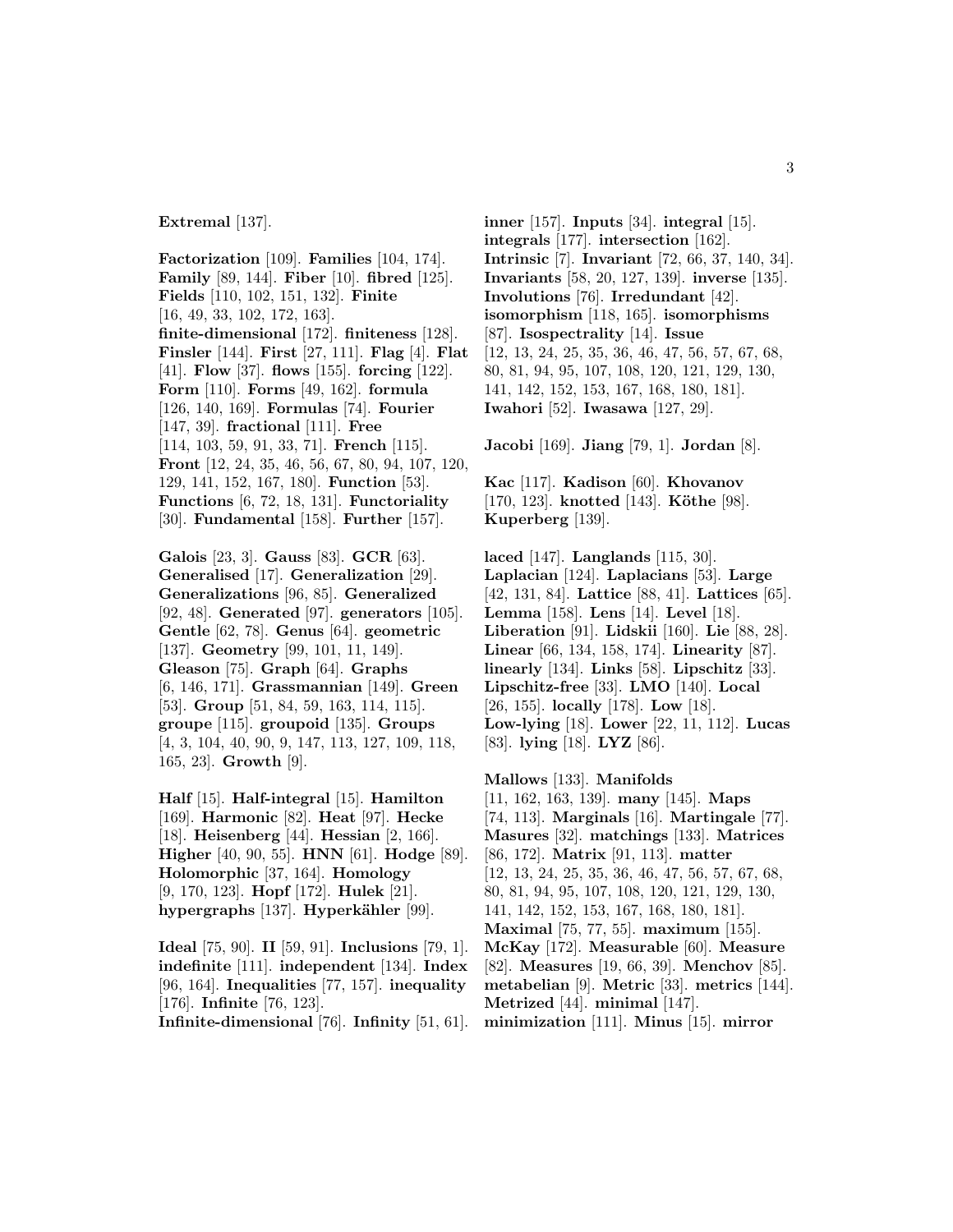[125]. **Mixed** [4, 89]. **Möbius** [145]. **Models** [30]. **Modular** [90, 116, 179]. **Modules** [54, 88, 73, 44, 10]. **Moody** [117]. **Morita** [171, 31]. **Moser** [71]. **Motives** [73]. **Moves** [171]. **multicolored** [123]. **multipliers** [178].

**Naturally** [50]. **Nearly** [84]. **Neumann** [49, 43]. **Newforms** [15]. **Newton** [149]. **next** [147]. **next-to-minimal** [147]. **no** [75]. **Non** [37, 51, 126]. **Non-cocompact** [51]. **non-densely** [126]. **Non-invariant** [37]. **nonautonomous** [126]. **Noncommutative** [77]. **normal** [148, 114]. **Number** [110, 151, 134, 150]. **numbers** [148].

**odd** [132]. **Okounkov** [149]. **One** [18, 89]. **One-dimensional** [89]. **One-Level** [18]. **Operator** [42, 55]. **Operators** [97, 49, 85, 146, 124]. **Optimal** [159]. **Optimisation** [41]. **Optimization** [19]. **Orbifold** [14]. **orbifolds** [154]. **Orbital** [91, 177]. **Order** [38, 55, 87]. **Order-isomorphisms** [87]. **Ordered** [69, 137]. **Orlicz** [19]. **orthogonal** [132, 159]. **Oscillating** [178].

**p** [157]. **Parallel** [84, 157]. **parametric** [174]. **Parisi** [169]. **Parts** [75]. **paths** [156]. **Periodic** [39]. **Periplectic** [28]. **permutations** [133]. **Perverse** [4]. **Peter** [52]. **Picard** [20]. **Plane** [37, 156]. **planes** [125, 149]. **Points** [5, 41]. **Polyhedra** [90]. **Polyhedral** [53]. **Polynomials** [17, 70, 34, 159]. **Polytopes** [86, 93, 22, 136]. **Posets** [38]. **Prescribed** [74]. **preserving** [171]. **Prikry** [122]. **Prime** [34, 132, 150]. **Primes** [20]. **Primitive** [28]. **principles** [155]. **Pro** [9]. **Pro-** [9]. **Problem** [19, 31, 71, 111, 174, 98]. **problems** [144, 137, 109, 126]. **Process** [91]. **Products** [27, 3, 23, 76, 65, 128]. **projection** [173]. **Projections** [65]. **projective** [114]. **proof** [158]. **properties** [157]. **Property** [82, 100].

**Quadratic** [18]. **Quadrics** [7]. **Quantum** [44, 175]. **Quartic** [18, 2, 166]. **questions** [174]. **quotient** [173].

**races** [150]. **Rademacher** [85]. **Radius** [102]. **Ramification** [5]. **Random** [64, 136]. **Rank** [163, 40, 114]. **Rankin** [104]. **Rankin-Selberg** [104]. **Rapoport** [48]. **recurrence** [174]. **Reduced** [3, 23, 128]. **r´eductif** [115]. **Reductive** [50, 115]. **Reflection** [103, 109]. **regions** [170]. **regularity** [173]. **related** [106, 115, 174]. **Relation** [91]. **relations** [119]. **Relative** [73]. **Representations** [30, 147, 113, 116, 179]. **Repulsive** [16]. **Restriction** [102]. **Resultants** [161]. **results** [148]. **revisit** [138]. **Ricci** [155, 11]. **Ring** [128, 21]. **Ring-theoretic** [128]. **Rings** [45, 10, 59, 106, 135]. **Robin** [43]. **rotation** [119]. **Rozansky** [123].

**same** [132]. **SCFTs** [164]. **Schmidt** [34]. **Schreieder** [21]. **Schrödinger** [97, 85]. **Sector** [83]. **Selberg** [104]. **Selector** [60]. **Self** [53, 113]. **Self-adjoint** [53]. **self-similar** [113]. **Selmer** [104, 127]. **semigroup** [135]. **Semigroups** [97]. **Semiregular** [93]. **Semistability** [51, 61]. **Sequences** [17, 174]. **Series** [8]. **Set** [71]. **Sets** [42, 100]. **several** [159]. **sextic** [125]. **Sharp** [124]. **sheaf** [135]. **Sheaves** [4]. **Shortest** [156]. **Sigma** [122]. **similar** [113]. **Simple** [88, 3, 23, 74, 65]. **Simplicial** [22]. **Simply** [82, 147]. **simply-laced** [147]. **Simultaneous** [49]. **Singular** [37]. **skew** [135]. **Skolem** [174]. **Slice** [58]. **Slice-torus** [58]. **Slices** [99]. **small** [164]. **smooth** [143]. **solutions** [134]. **Some** [148, 155, 48, 124, 174]. **Soulé** [92]. **Space** [15, 76, 124, 169]. **Spaces** [143, 14, 33, 75, 48, 50, 178, 105]. **Special** [10]. **Spectrum** [28]. **Sphere** [102]. **Spherical** [99]. **splicing** [140]. **Stability** [26, 119]. **stable** [133]. **Steinberg** [63].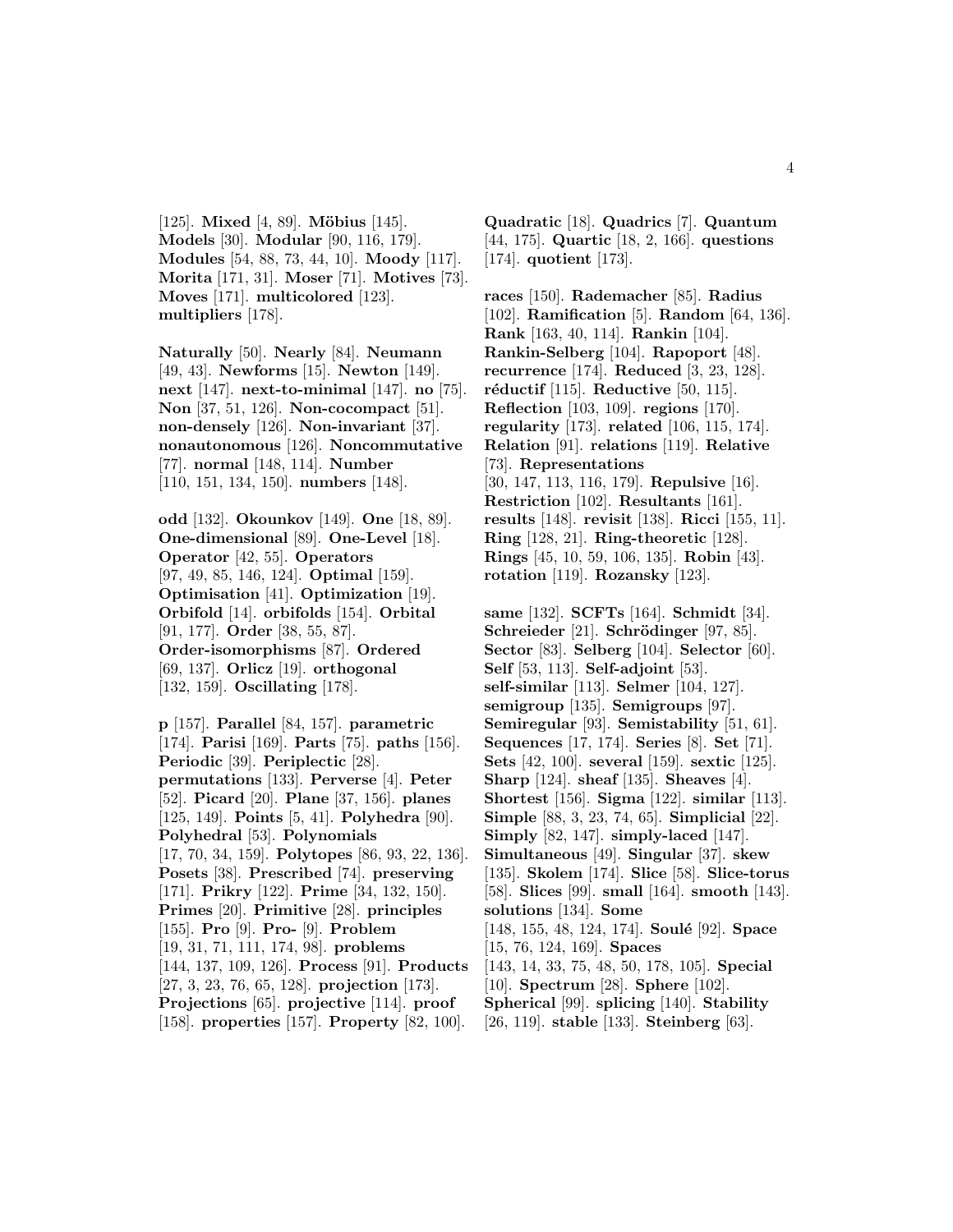**Steiner** [111]. **Steklov** [43]. **Strongly** [39]. **structure** [117, 118, 165]. **Structures** [89, 143, 84]. **subgroups** [151]. **Submanifolds** [101]. **submaximal** [114]. **Sum** [71]. **Sum-free** [71]. **Super** [72]. **Super-Coercive** [72]. **Superalgebra** [28]. **Surface** [2, 166]. **Surfaces** [53, 103, 151, 145]. **sutured** [139]. **Swan** [29]. **symmetric** [178]. **Symmetry** [84, 111]. **symplectic** [101, 160]. **Szego** [43].

**their** [65]. **Theorem** [40, 29, 160, 60, 85, 83]. **Theorems** [22]. **theoretic** [128]. **Theory** [29, 148, 70]. **thin** [170]. **three** [150]. **three-way** [150]. **Threefolds** [125, 89]. **Tight** [26]. **Topology** [75]. **Tori** [41, 44]. **Torsion** [170, 151]. **torsional** [144]. **Torsions** [162]. **torsors** [106]. **torus** [58, 154]. **Trace** [110]. **Transformability** [39]. **Transforms** [97, 77]. **Trees** [65]. **Triangular** [49]. **trisection** [162]. **Tropical** [149]. **Type** [88, 160, 175].

**Uniform** [90]. **Unital** [79, 1]. **Universal** [100, 93]. **Upper** [49, 22].

**Valuation** [59]. **Valuations** [86, 72]. **values** [131]. **vanishing** [112]. **variables** [159]. **Variation** [126, 89]. **Varieties** [4, 21, 114]. **Vector** [44, 76]. **via** [43, 116, 179]. **Vinogradov** [40]. **volume** [12, 13, 24, 25, 35, 36, 46, 47, 56, 57, 67, 68, 80, 81, 94, 95, 107, 108, 120, 121, 129, 130, 141, 142, 152, 153, 167, 168, 180, 181].

**Wasserstein** [169]. **Wave** [85]. **Way** [43, 150]. **Weak** [38, 136]. **webs** [175]. **Weight** [15, 111]. **Weighted** [11]. **Weyl** [52, 38]. **Whitehead** [58]. **Whitney** [176]. **Willmore** [103]. **Witt** [88].

**Yau** [21, 89]. **Yui** [161].

**Zassenhaus** [27]. **Zero** [102]. **Zeroes** [34].

**Zeros** [18, 131]. **Zink** [48].

### **References**

### **Osaka:2018:JSA**

[1] Hiroyuki Osaka and Tamotsu Teruya. The Jiang–Su absorption for inclusions of unital C∗-algebras. Canadian Journal of Mathematics = Journal canadien de mathématiques, 70(2):400-??, April 2018. CODEN CJMAAB. ISSN 0008- 414X (print), 1496-4279 (electronic). See erratum [79].

#### **Shimada:2019:ESA**

[2] Ichiro Shimada. On an Enriques surface associated with a quartic Hessian surface. Canadian Journal of Mathematics  $=$  Journal canadien de mathématiques, 71(1):213–246, February 2019. CODEN CJMAAB. ISSN 0008-414X (print), 1496-4279 (electronic). URL https:/ /www.cambridge.org/core/journals/ canadian-journal-of-mathematics/ article/on-an-enriques-surfaceassociated-with-a-quartic-hessiansurface/7F4ED300013922C9D14F240FEA1B5DC4. See corrigendum [166].

### **Cameron:2019:GCR**

[3] Jan Cameron and Roger R. Smith. A Galois correspondence for reduced crossed products of simple  $C^*$ -algebras by discrete groups. Canadian Journal of Mathematics = Journal canadien de mathématiques,  $71(5):1103-$ 1125, October 2019. CODEN CJ-MAAB. ISSN 0008-414X (print), 1496-4279 (electronic). URL https:/ /www.cambridge.org/core/journals/ canadian-journal-of-mathematics/ article/galois-correspondence-for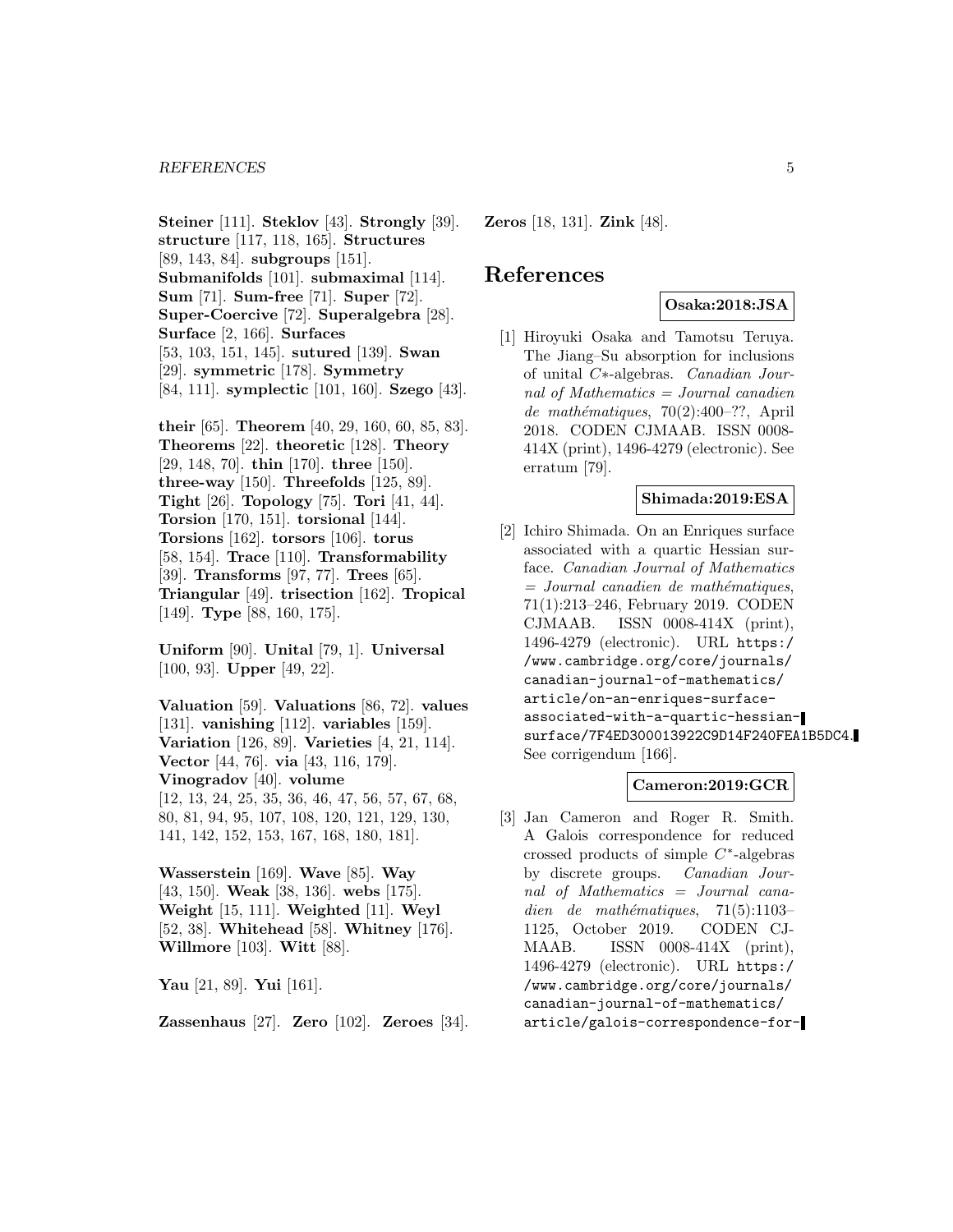reduced-crossed-products-of-simpletextcast-algebras-by-discrete-groups/ EE5EC67CFB2D19038582AB6903E93502. See corrigendum [23].

### **Achar:2020:MPS**

[4] Pramod N. Achar, Simon Riche, and Cristian Vay. Mixed perverse sheaves on flag varieties for Coxeter groups.  $Canadian$  Journal of Mathematics  $=$ Journal canadien de mathématiques, 72(1):1–55, February 2020. CODEN CJMAAB. ISSN 0008-414X (print), 1496-4279 (electronic). URL https:/ /www.cambridge.org/core/journals/ canadian-journal-of-mathematics/ article/mixed-perverse-sheaveson-flag-varieties-for-coxeter-groups/ [8] Marcela Hanzer and Gordan Savin. 84B6A009DDB994CB4CC2B8E326EBC36B.

### **Betina:2020:REC**

[5] Adel Betina. Ramification of the eigencurve at classical RM points. Canadian Journal of Mathematics = Journal canadien de mathématiques, 72 (1):57–88, February 2020. CODEN CJMAAB. ISSN 0008-414X (print), 1496-4279 (electronic). URL https:/ /www.cambridge.org/core/journals/ canadian-journal-of-mathematics/ article/ramification-of-the-eigencurve-

### **Cushing:2020:BEC**

[6] David Cushing, Shiping Liu, and Norbert Peyerimhoff. Bakry–Emery cur- ´ vature functions on graphs. Canadian Journal of Mathematics = Journal canadien de mathématiques, 72 (1):89–143, February 2020. CODEN CJMAAB. ISSN 0008-414X (print), 1496-4279 (electronic). URL https:/ /www.cambridge.org/core/journals/

canadian-journal-of-mathematics/ article/bakryemery-curvature-functionson-graphs/2CE894DF2E796AABD5AA0920C415988E.

### **Fahrner:2020:IQ**

[7] Anne Fahrner and Jürgen Hausen. On intrinsic quadrics. Canadian Journal of Mathematics = Journal canadien de mathématiques,  $72(1):145-$ 181, February 2020. CODEN CJ-MAAB. ISSN 0008-414X (print), 1496-4279 (electronic). URL https:/ /www.cambridge.org/core/journals/ canadian-journal-of-mathematics/ article/on-intrinsic-quadrics/43A914E95CADE648B1628EA

### **Hanzer:2020:ESA**

Eisenstein series arising from Jordan algebras. Canadian Journal of Mathematics = Journal canadien de mathématiques,  $72(1):183-$ 201, February 2020. CODEN CJ-MAAB. ISSN 0008-414X (print), 1496-4279 (electronic). URL https:/ /www.cambridge.org/core/journals/ canadian-journal-of-mathematics/ article/eisenstein-series-arisingfrom-jordan-algebras/AE032F11A3717F7175A486BBE537549F

### **Kochloukova:2020:GHC**

at-classical-rm-points/66D74ADE59625A33A7D78151A63D8646. [9] Dessislava H. Kochloukova and Aline G. S. Pinto. Growth of homology of centre-by-metabelian pro-p groups.  $Canadian$  Journal of Mathematics  $=$ Journal canadien de mathématiques, 72 (1):203–224, February 2020. CODEN CJMAAB. ISSN 0008-414X (print), 1496-4279 (electronic). URL https:/ /www.cambridge.org/core/journals/ canadian-journal-of-mathematics/ article/growth-of-homology-of-centrebymetabelianpro-p-groups/7DD917C46AF3557FDCAD118776C42848.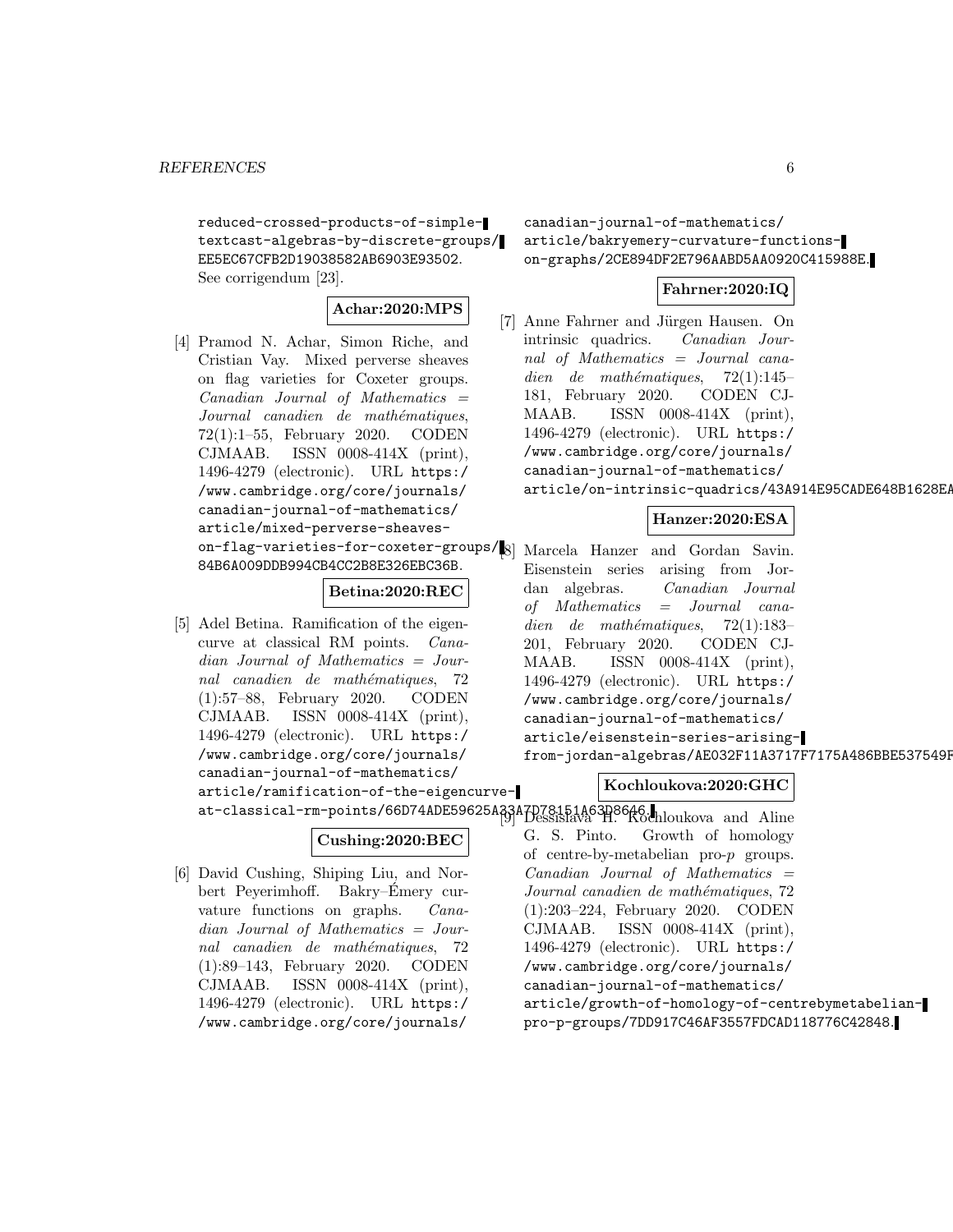#### **Miranda-Neto:2020:SFR**

[10] Cleto B. Miranda-Neto. On special fiber rings of modules. Canadian Journal of Mathematics = Journal canadien de mathématiques, 72 (1):225–242, February 2020. CODEN CJMAAB. ISSN 0008-414X (print), 1496-4279 (electronic). URL https:/ /www.cambridge.org/core/journals/ canadian-journal-of-mathematics/ article/on-special-fiber-ringsand-back-on-depthasing-matter/6E23519B4B168B550809C74B0E38E15F.<br>of-modules/21F51D45EE470B83EA8012E24D5BA8E3.

#### **Anonymous:2020:CVIb**

[13] Anonymous. CJM volume 72 issue 1 cover and back matter. Canadian Journal of Mathematics = Journal canadien de mathématiques, 72 (1):b1–b2, February 2020. CODEN CJMAAB. ISSN 0008-414X (print), 1496-4279 (electronic). URL https:/ /www.cambridge.org/core/journals/ canadian-journal-of-mathematics/ article/cjm-volume-72-issue-1-cover-

### **Bari:2020:IOL**

### **Sakurai:2020:CGM**

[11] Yohei Sakurai. Comparison geometry of manifolds with boundary under a lower weighted Ricci curvature bound.  $Canadian$  Journal of Mathematics  $=$ Journal canadien de mathématiques, 72 (1):243–280, February 2020. CODEN CJMAAB. ISSN 0008-414X (print), 1496-4279 (electronic). URL https:/ /www.cambridge.org/core/journals/ canadian-journal-of-mathematics/ article/comparison-geometry-ofmanifolds-with-boundary-under-alower-weighted-ricci-curvature-

### **Anonymous:2020:CVIa**

[12] Anonymous. CJM volume 72 issue 1 cover and front matter. Canadian Journal of Mathematics = Journal canadien de mathématiques, 72 (1):f1–f2, February 2020. CODEN CJMAAB. ISSN 0008-414X (print), 1496-4279 (electronic). URL https:/ /www.cambridge.org/core/journals/ canadian-journal-of-mathematics/ article/cjm-volume-72-issue-1-coverand-front-matter/2CD03D94E56F18F8D0EE702EAD5F8BBAE.1.

[14] Naveed S. Bari and Eugenie Hunsicker. Isospectrality for orbifold lens spaces.  $Canadian$  Journal of Mathematics  $=$ Journal canadien de mathématiques, 72(2):281–325, April 2020. CODEN CJMAAB. ISSN 0008-414X (print), 1496-4279 (electronic). URL https:/ /www.cambridge.org/core/journals/ canadian-journal-of-mathematics/ article/isospectrality-for-orbifoldlens-spaces/20B041963BE8C514B65E642E76F923C0.

minus space counterpart. Canadian Journal of Mathematics = Journal canadien de mathématiques, 72 (2):326–372, April 2020. CODEN CJMAAB. ISSN 0008-414X (print), 1496-4279 (electronic). URL https:/ /www.cambridge.org/core/journals/ canadian-journal-of-mathematics/ article/newforms-of-halfintegralweight-the-minus-space-counterpart/ 41E25686F086390C7CE8D31099DF4D0A.

#### **Bindini:2020:MFR**

Marginals with finite.

bound/0B17AB82188C0EED67D91FD3786DE316. Newforms of half-integral weight: The **Baruch:2020:NHI** [15] Ehud Moshe Baruch and Soma Purkait.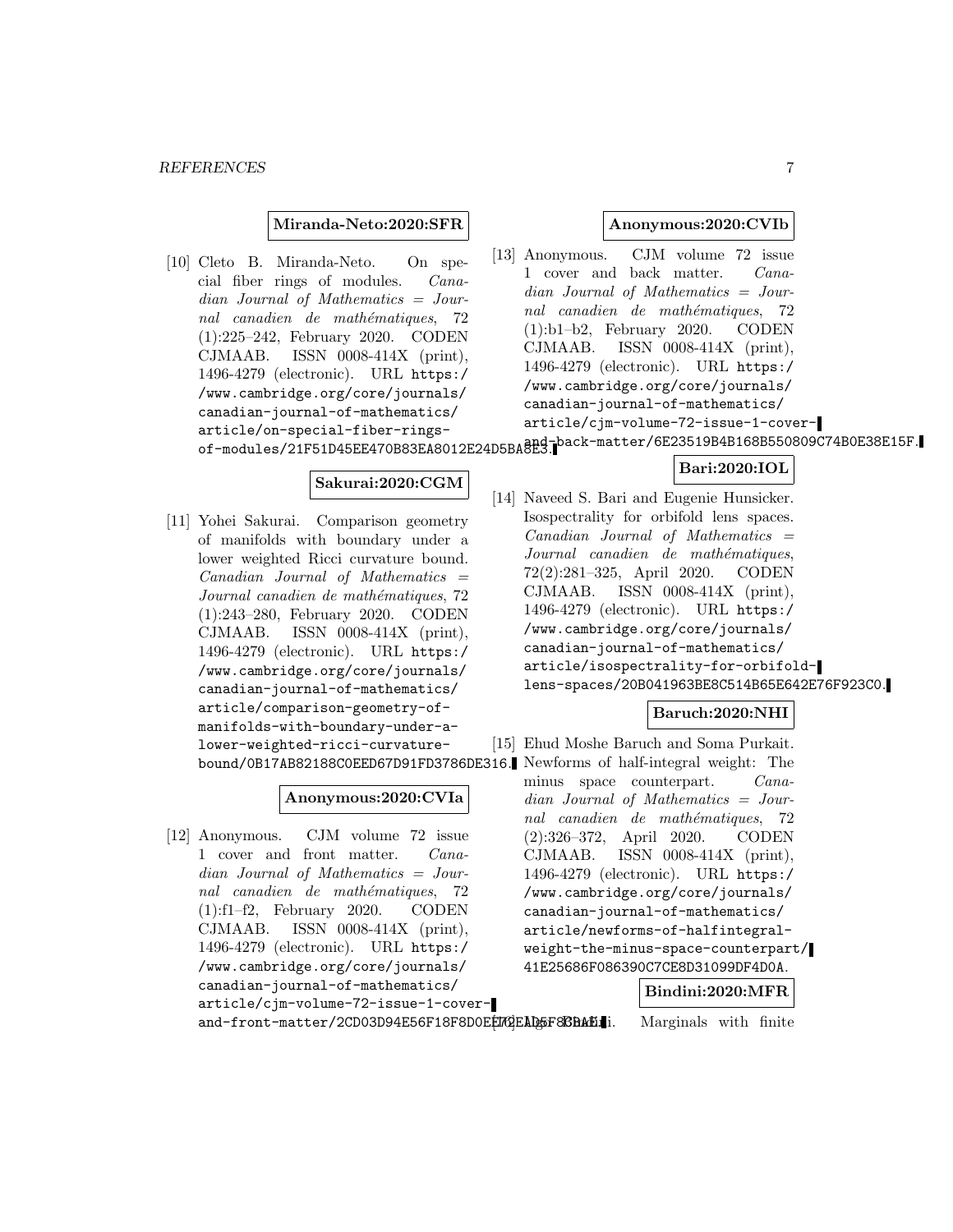```
repulsive cost. Canadian Journal of
    Mathematics = Journal canadien de
    mathématiques, 72(2):373-391, April
   2020. CODEN CJMAAB. ISSN 0008-
   414X (print), 1496-4279 (electronic).
   URL https://www.cambridge.org/
   core/journals/canadian-journal-
   of-mathematics/article/marginals-
    with-finite-repulsive-cost/6D5C58646A2F5BAdD319264F09C31636.problem-for-
                 Byszewski:2020:ASG
[17] Jakub Byszewski and Jakub Konieczny.
    Automatic sequences and generalised
   polynomials. Canadian Journal
    of Mathematics = Journal cana-
    dien de mathématiques, 72(2):392-426, April 2020. CODEN CJ-
   MAAB. ISSN 0008-414X (print),
    1496-4279 (electronic). URL https:/
    /www.cambridge.org/core/journals/
   canadian-journal-of-mathematics/
   article/automatic-sequences-and-
    generalised-polynomials/89086F399E83E464Q32E523A6DD2BEAB.viding-invariants-
                      Gao:2020:OLD
[18] Peng Gao and Liangyi Zhao. One-
   level density of low-lying zeros of
   quadratic and quartic Hecke L-
    functions. Canadian Journal of
    Mathematics = Journal canadien de
    mathématiques, 72(2):427-454, April2020. CODEN CJMAAB. ISSN 0008-
    414X (print), 1496-4279 (electronic).
   URL https://www.cambridge.org/
    core/journals/canadian-journal-
   of-mathematics/article/onelevel-
    density-of-lowlying-zeros-of-quadratic-
article/on-the-chow-ring-of-cynkhulek-
    and-quartic-hecke-1-functions/AA8B6192E14B2å8D95a780226477A9DaF.chreieder-
                                            Canadian Journal of Mathematics =Journal canadien de mathématiques,
                                            72(2):455–479, April 2020. CODEN
                                            CJMAAB. ISSN 0008-414X (print),
                                            1496-4279 (electronic). URL https:/
                                            /www.cambridge.org/core/journals/
                                            canadian-journal-of-mathematics/
                                            article/orlicz-addition-for-measures-
                                            the-f-divergence/B0A592E0D16EDB30F4F5AF83D2153DE8.
                                                             Kilicer:2020:PDI
                                        [20] Pinar Kiliçer, Elisa Lorenzo García,
                                            and Marco Streng. Primes divid-
                                            ing invariants of CM Picard curves.
                                            Canadian Journal of Mathematics =Journal canadien de mathématiques,
                                            72(2):480–504, April 2020. CODEN
                                            CJMAAB. ISSN 0008-414X (print),
                                            1496-4279 (electronic). URL https:/
                                            /www.cambridge.org/core/journals/
                                            canadian-journal-of-mathematics/
                                            of-cm-picard-curves/ECFF74081A06CABFD749070B0A916FCA.
                                                          Laterveer:2020:CRC
                                        [21] Robert Laterveer and Charles Vial. On
                                            the Chow ring of Cynk–Hulek Calabi–
                                            Yau varieties and Schreieder varieties.
                                            Canadian Journal of Mathematics =Journal canadien de mathématiques,
                                            72(2):505–536, April 2020. CODEN
                                            CJMAAB. ISSN 0008-414X (print),
                                            1496-4279 (electronic). URL https:/
                                            /www.cambridge.org/core/journals/
                                            canadian-journal-of-mathematics/
```
#### **Hou:2020:OAM**

- [19] Shaoxiong Hou and Deping Ye. Orlicz addition for measures and an optimization problem for the f-divergence.
- [22] Eran Nevo, Guillermo Pineda-Villavicencio, Julien Ugon, and David Yost. Al-

varieties/5BA7C82B78702B4DEB3E73610A16A7E2.

**Nevo:2020:ASP**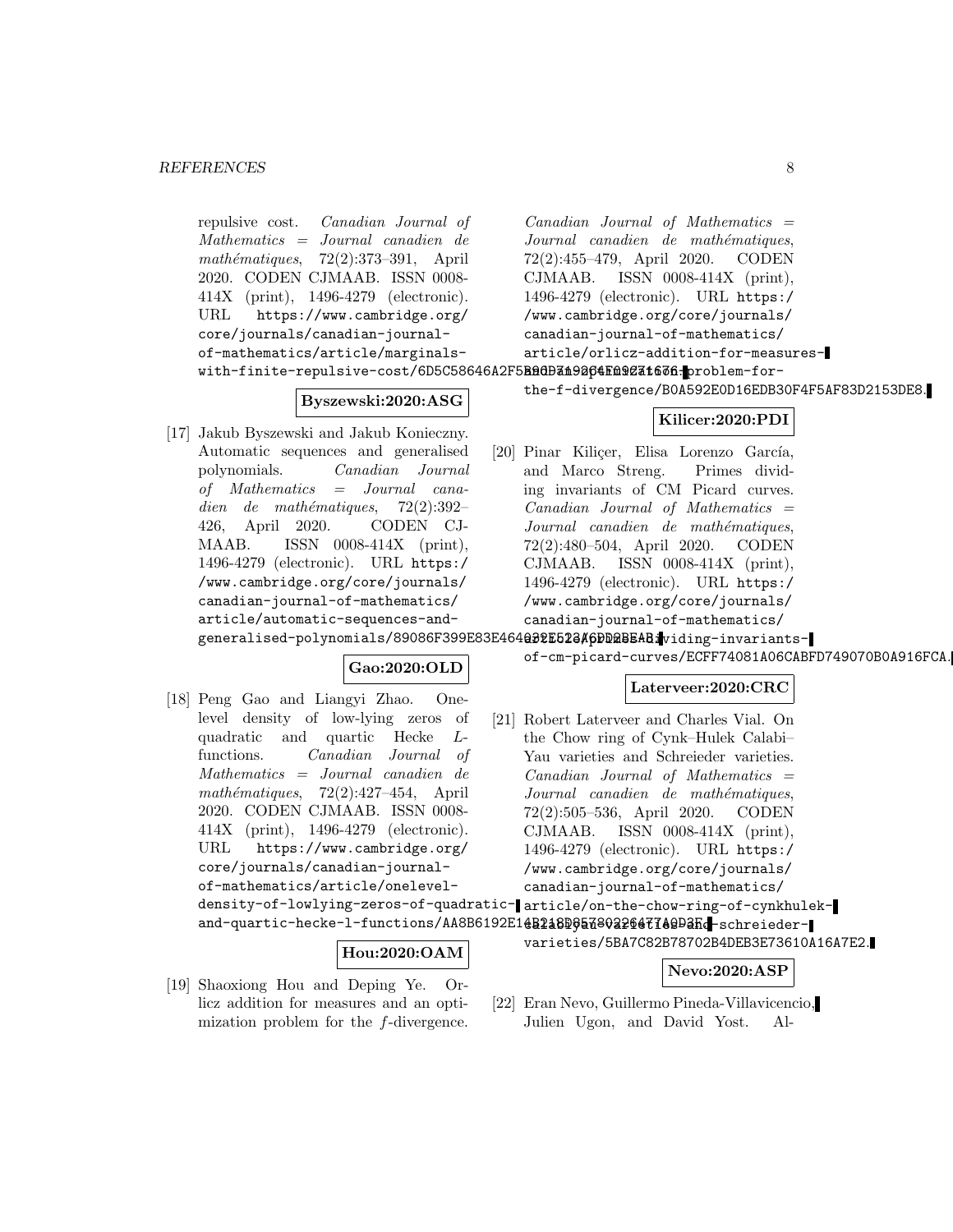most simplicial polytopes: The lower and upper bound theorems. Canadian Journal of Mathematics = Journal canadien de mathématiques, 72 (2):537–556, April 2020. CODEN CJMAAB. ISSN 0008-414X (print), 1496-4279 (electronic). URL https:/ /www.cambridge.org/core/journals/ canadian-journal-of-mathematics/ article/almost-simplicial-polytopesthe-lower-and-upper-bound-theorems/ 3605653093E68DA186538F66BFB1C6CC.

### **Cameron:2020:CGC**

[23] Jan Cameron and Roger R. Smith. Corrigendum to: A Galois Correspondence for Reduced Crossed Products of Simple C∗-algebras by Discrete Groups. Canadian Journal of Mathematics = Journal canadien de mathématiques, 72(2):557–562, April 2020. CODEN CJMAAB. ISSN 0008-414X (print), 1496-4279 (electronic). URL https:/ /www.cambridge.org/core/journals/ canadian-journal-of-mathematics/ article/corrigendum-to-a-galoiscorrespondence-for-reduced-crossedproducts-of-simple-textcast-algebrasby-discrete-groups/C9B9CAAF1F3BE9677AF9595EE3DD5CC7. See [3].

#### **Anonymous:2020:CVIc**

[24] Anonymous. CJM volume 72 issue 2 cover and front matter. Canadian Journal of Mathematics = Journal canadien de mathématiques, 72 (2):f1–f2, April 2020. CODEN CJ-MAAB. ISSN 0008-414X (print), 1496-4279 (electronic). URL https:/ /www.cambridge.org/core/journals/ canadian-journal-of-mathematics/ article/cjm-volume-72-issue-2-cover-

#### **Anonymous:2020:CVId**

[25] Anonymous. CJM volume 72 issue 2 cover and back matter. Canadian Journal of Mathematics = Journal canadien de mathématiques, 72 (2):b1–b2, April 2020. CODEN CJ-MAAB. ISSN 0008-414X (print), 1496-4279 (electronic). URL https:/ /www.cambridge.org/core/journals/ canadian-journal-of-mathematics/ article/cjm-volume-72-issue-2-coverand-back-matter/B2965DF5BBF2A404AA05DC7CAA037CCC.

### **Chapuy:2020:LCS**

[26] G. Chapuy and G. Perarnau. Local convergence and stability of tight bridge-addable classes. Canadian Journal of Mathematics = Journal  $cana dien$  de mathématiques, 72(3): 563–601, June 2020. CODEN CJ-MAAB. ISSN 0008-414X (print), 1496-4279 (electronic). URL https:/ /www.cambridge.org/core/journals/ canadian-journal-of-mathematics/ article/local-convergence-and-stabilityof-tight-bridgeaddable-classes/ 009925B8867FB470285769BBB375C8E7.

#### **Bachle:2020:FZC**

[27] Andreas Bächle, Wolfgang Kimmerle, and Mariano Serrano. On the first Zassenhaus conjecture and direct products. Canadian Journal of Mathematics  $=$  Journal canadien de mathématiques, 72(3):602–624, June 2020. CODEN CJMAAB. ISSN 0008-414X (print), 1496-4279 (electronic). URL https:/ /www.cambridge.org/core/journals/ canadian-journal-of-mathematics/ article/on-the-first-zassenhausconjecture-and-direct-products/

and-front-matter/098BA0C9924B5CF5A79990443D6B0202909B94CF27DF46E51592D6FD.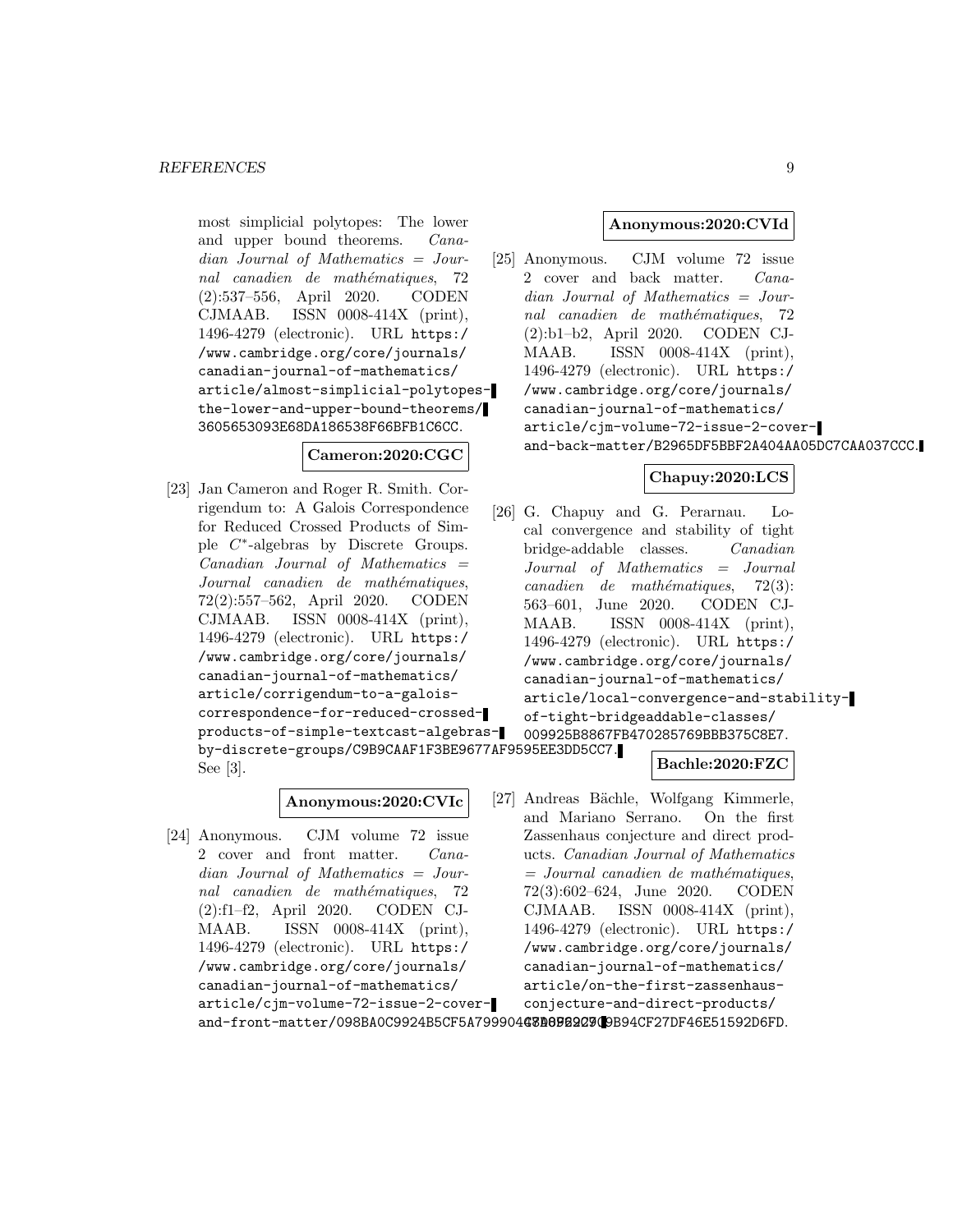#### **Chen:2020:PSC**

[28] Chih-Whi Chen and Kevin Coulembier. The primitive spectrum and category  $O$  for the periplectic Lie superalgebra. Canadian Journal of Canadian Journal of Mathematics = Journal canadien de mathématiques,  $72(3):625-655$ , June 2020. CODEN CJMAAB. ISSN 0008- 414X (print), 1496-4279 (electronic). URL https://www.cambridge.org/ core/journals/canadian-journalof-mathematics/article/primitivespectrum-and-category-mathcalofor-the-periplectic-lie-superalgebra/ E43BE718ED452131331C4798929A5416.

#### **Nickel:2020:GTS**

[29] Andreas Nickel. A generalization of a theorem of Swan with applications to Iwasawa theory. Canadian Journal of Mathematics = Journal canadien de mathématiques,  $72(3)$ : 656–675, June 2020. CODEN CJ-MAAB. ISSN 0008-414X (print), 1496-4279 (electronic). URL https:/ /www.cambridge.org/core/journals/ canadian-journal-of-mathematics/ article/generalization-of-a-theoremof-swan-with-applications-to-iwasawatheory/500808F6E13A6AFDA6A3674728E901E9.

### **Mitra:2020:MRL**

[30] Arnab Mitra and Eitan Sayag. Models of representations and Langlands functoriality. Canadian Journal of Mathematics = Journal canadien de  $mathématiques, 72(3):676-707, June$ 2020. CODEN CJMAAB. ISSN 0008- 414X (print), 1496-4279 (electronic). URL https://www.cambridge.org/ core/journals/canadian-journalof-mathematics/article/models-ofrepresentations-and-langlands-functoriality/ CFF8FB070D2A967033921AEEEEA89410.

### **Lu:2020:MCP**

[31] D.-M. Lu, Q.-S. Wu, and J. J. Zhang. A Morita cancellation problem. Canadian Journal of Mathematics = Journal canadien de mathématiques,  $72(3)$ : 708–731, June 2020. CODEN CJ-MAAB. ISSN 0008-414X (print), 1496-4279 (electronic). URL https:/ /www.cambridge.org/core/journals/ canadian-journal-of-mathematics/ article/morita-cancellation-problem/ 1474505A3639AC3C19372F040D0C0EC7.

### **Hebert:2020:NAM**

[32] Auguste Hébert. A new axiomatics for masures. Canadian Journal of Mathematics = Journal canadien de mathématiques,  $72(3):732-$ 773, June 2020. CODEN CJ-MAAB. ISSN 0008-414X (print), 1496-4279 (electronic). URL https:/ /www.cambridge.org/core/journals/ canadian-journal-of-mathematics/ article/new-axiomatics-for-masures/ F2FB2767CE7D811B228BA9F4B5D30C2F.

#### **Dilworth:2020:LFS**

[33] Stephen J. Dilworth, Denka Kutzarova, and Mikhail I. Ostrovskii. Lipschitzfree spaces on finite metric spaces.  $Canadian$  Journal of Mathematics  $=$ Journal canadien de mathématiques, 72(3):774–804, June 2020. CODEN CJMAAB. ISSN 0008-414X (print), 1496-4279 (electronic). URL https:/ /www.cambridge.org/core/journals/ canadian-journal-of-mathematics/ article/lipschitzfree-spaces-onfinite-metric-spaces/CEA5CE450016D0FCD99EA5B64F333FCA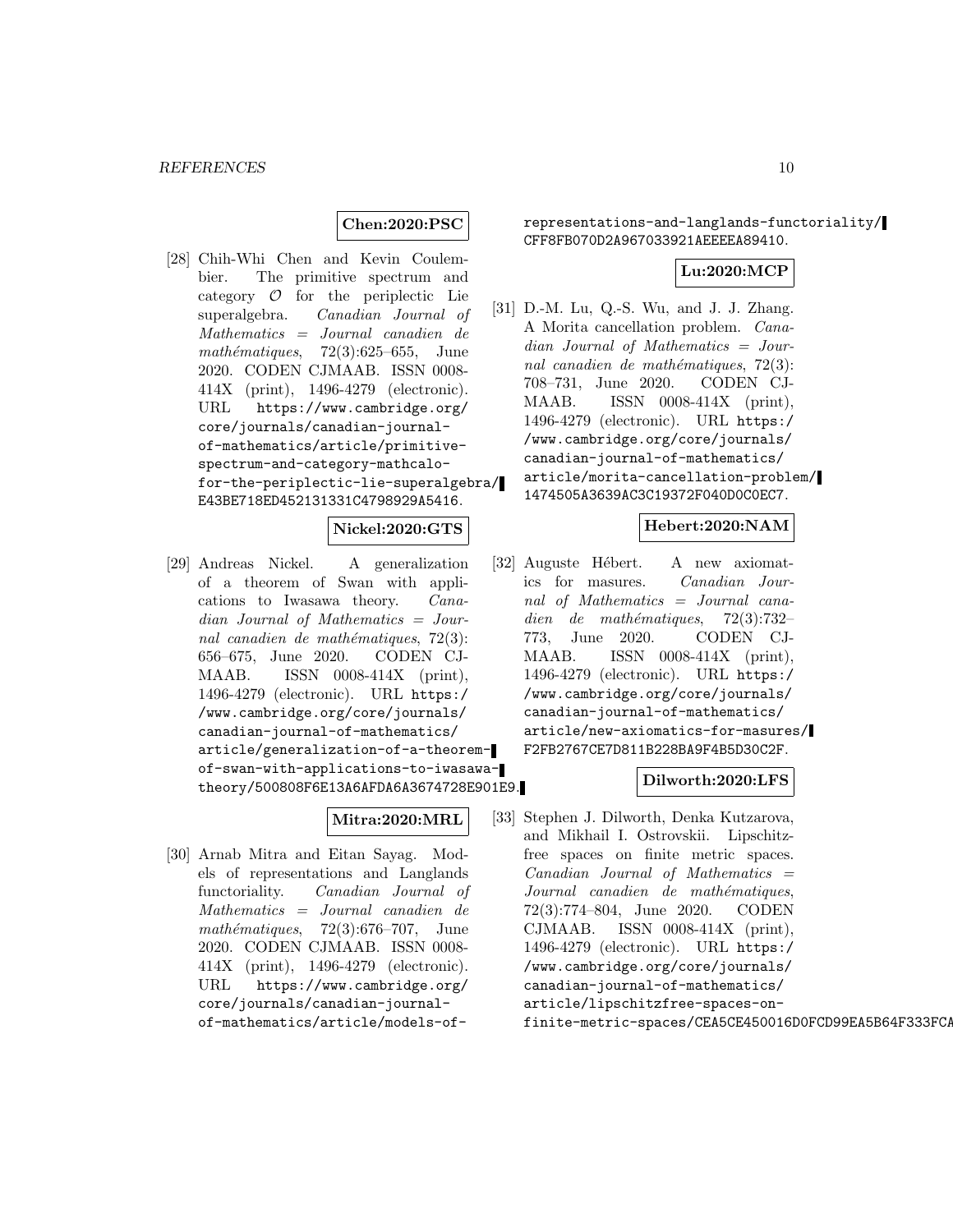### **Xiao:2020:ZPP**

[34] Stanley Yao Xiao and Shuntaro Yamagishi. Zeroes of polynomials with prime inputs and Schmidt's h-invariant. Canadian Journal of Mathematics = Journal canadien de mathématiques,  $72(3):805-833$ , June 2020. CODEN CJMAAB. ISSN 0008- 414X (print), 1496-4279 (electronic). URL https://www.cambridge.org/ core/journals/canadian-journalof-mathematics/article/zeroes-ofpolynomials-with-prime-inputs-andschmidts-h-invariant/1EF42E517E5343654EC3346F608FE37A. Vincent Pilaud. The **Anonymous:2020:CVIe** [35] Anonymous. CJM volume 72 issue 3 cover and front matter. Canadian Journal of Mathematics = Journal canadien de mathématiques, 72 (3):f1–f2, June 2020. CODEN CJ-MAAB. ISSN 0008-414X (print), 1496-4279 (electronic). URL https:/ /www.cambridge.org/core/journals/ canadian-journal-of-mathematics/ article/cjm-volume-72-issue-3-coverand-front-matter/F8B845F983CA0A074C9D8EAAGEF1885F9. ungaru. On the Fourier **Anonymous:2020:CVIf** [36] Anonymous. CJM volume 72 issue 3 cover and back matter. Canadian Journal of Mathematics = Journal canadien de mathématiques, 72 (3):b1–b2, June 2020. CODEN CJ-MAAB. ISSN 0008-414X (print), 1496-4279 (electronic). URL https:/ /www.cambridge.org/core/journals/ canadian-journal-of-mathematics/ article/cjm-volume-72-issue-3-coverand-back-matter/C6EFF565A03C481A85F379930C36B253. **Ayuso:2020:APS** phic flow on a non-invariant branch.  $Canadian$  Journal of Mathematics  $=$ Journal canadien de mathématiques, 72 (4):835–866, August 2020. CODEN CJMAAB. ISSN 0008-414X (print), 1496-4279 (electronic). URL https:/ /www.cambridge.org/core/journals/ canadian-journal-of-mathematics/ article/action-of-a-plane-singularholomorphic-flow-on-a-noninvariantbranch/12C90BC3B1193929B381DE9059CBE63B. **Gay:2020:WOW** weak order on Weyl posets. Canadian Journal of Mathematics = Journal canadien de mathématiques, 72 (4):867–899, August 2020. CODEN CJMAAB. ISSN 0008-414X (print), 1496-4279 (electronic). URL https:/ /www.cambridge.org/core/journals/ canadian-journal-of-mathematics/ article/weak-order-on-weyl-posets/ 33AFC4F4F1DE4A94BA13974C71B74A6F. **Strungaru:2020:FTS** transformability of strongly almost periodic measures. Canadian Journal of Mathematics = Journal canadien de mathématiques,  $72(4):900-$ 927, August 2020. CODEN CJ-MAAB. ISSN 0008-414X (print), 1496-4279 (electronic). URL https:/ /www.cambridge.org/core/journals/ canadian-journal-of-mathematics/ article/on-the-fourier-transformabilityof-strongly-almost-periodic-measures/ 2CE9E7A78DAE229B815EB75980416D74. **Jiang:2020:BVT**

[37] P. Fortuny Ayuso and J. Ribón. The

[40] Yujiao Jiang and Guangshi Lü. The Bombieri–Vinogradov theorem on

action of a plane singular holomor-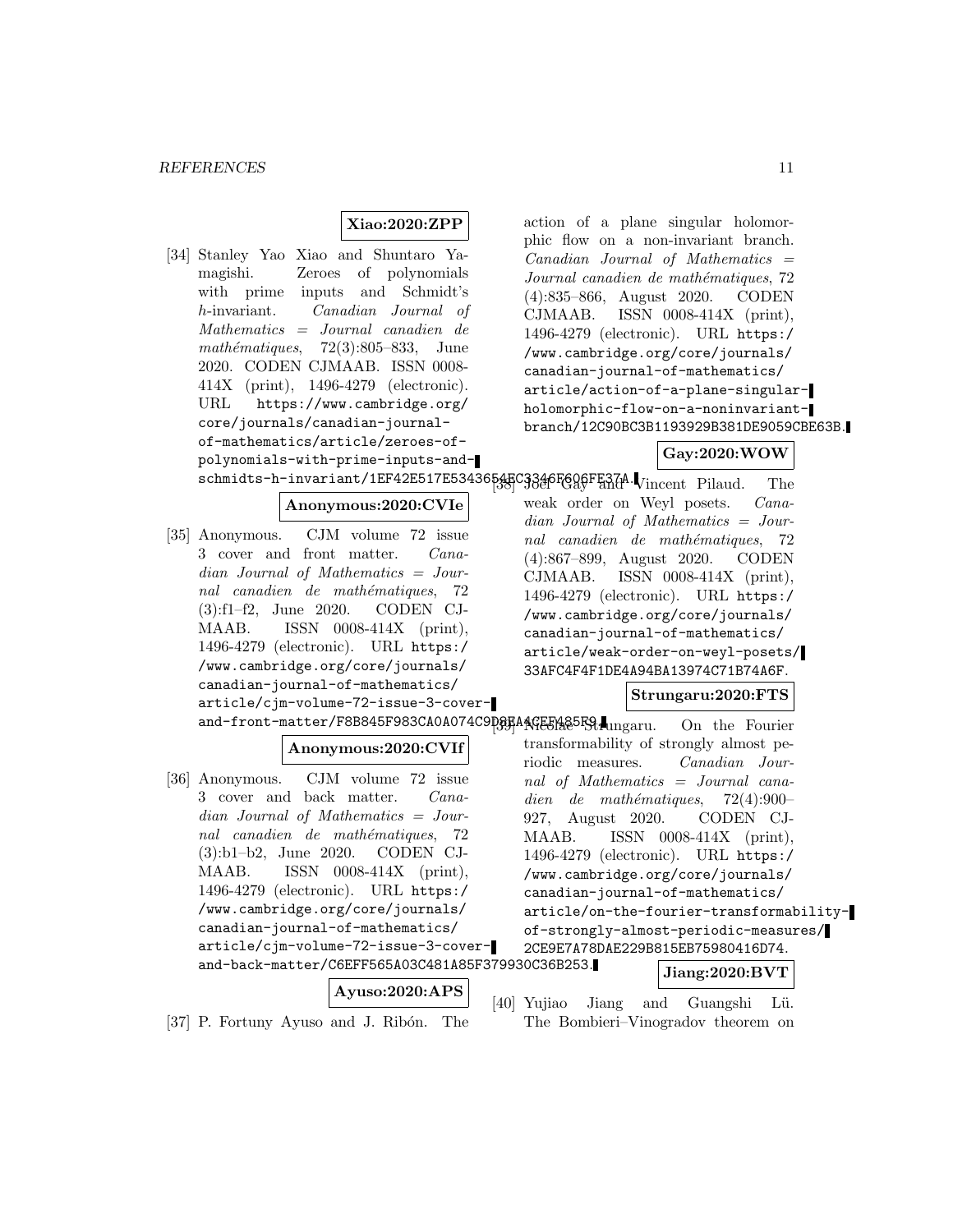higher rank groups and its applications.  $Canadian$  Journal of Mathematics  $=$ Journal canadien de mathématiques, 72 (4):928–966, August 2020. CODEN CJMAAB. ISSN 0008-414X (print), 1496-4279 (electronic). URL https:/ /www.cambridge.org/core/journals/ canadian-journal-of-mathematics/ article/bombierivinogradov-theoremon-higher-rank-groups-and-its-applicatio**nn** $d$  beyond-via-robin-the-szego-9AC8E4C30CAC0BDBBE3C66DFF9805F21.

**Lagace:2020:EOF**

[41] Jean Lagacé. Eigenvalue optimisation on flat tori and lattice points in anisotropically expanding domains.  $Canadian$  Journal of Mathematics  $=$ Journal canadien de mathématiques, 72 (4):967–987, August 2020. CODEN CJMAAB. ISSN 0008-414X (print), 1496-4279 (electronic). URL https:/ /www.cambridge.org/core/journals/ canadian-journal-of-mathematics/ article/eigenvalue-optimisationon-flat-tori-and-lattice-pointsin-anisotropically-expanding-domains/ 351BC9BC029E0FE2B10FFF081C20A50D.

**Hida:2020:LIS**

Large irredundant sets in operator algebras. Canadian Journal of Mathematics  $=$  Journal canadien de mathématiques, 72(4):988–1023, August 2020. CODEN CJMAAB. ISSN 0008-414X (print), 1496-4279 (electronic). URL https:/ /www.cambridge.org/core/journals/ canadian-journal-of-mathematics/ article/large-irredundant-setsin-operator-algebras/9643E62933C58BA1633BC9F0BBC87ACATEs/71114E3BA94ACC3511CD5099BF86F6E1.

# **Freitas:2020:SNB**

[43] Pedro Freitas and Richard S. Laugesen. From Steklov to Neumann and beyond, via Robin: The Szegő way.  $Canadian$  Journal of Mathematics  $=$ Journal canadien de mathématiques, 72 (4):1024–1043, August 2020. CODEN CJMAAB. ISSN 0008-414X (print), 1496-4279 (electronic). URL https:/ /www.cambridge.org/core/journals/ canadian-journal-of-mathematics/ article/from-steklov-to-neumannway/8FC567395CD94ED07344A5461D91F0DE.

### **Latremoliere:2020:HMQ**

[44] Frédéric Latrémolière. Heisenberg modules over quantum 2-tori are metrized quantum vector bundles. Canadian Journal of Mathematics = Journal canadien de mathématiques,  $72(4):1044-$ 1081, August 2020. CODEN CJ-MAAB. ISSN 0008-414X (print), 1496-4279 (electronic). URL https:/ /www.cambridge.org/core/journals/ canadian-journal-of-mathematics/ article/heisenberg-modules-overquantum-2tori-are-metrized-quantumvector-bundles/56CF993DD46255437800545189E272CE.

### **Marks:2020:ADB**

[42] Clayton Suguio Hida and Piotr Koszmider. [45] Greg Marks and Ryszard Mazurek. On annelidan, distributive, and Bézout rings. Canadian Journal of Mathematics  $=$  Journal canadien de mathématiques, 72(4):1082–1110, August 2020. CODEN CJMAAB. ISSN 0008-414X (print), 1496-4279 (electronic). URL https:/ /www.cambridge.org/core/journals/ canadian-journal-of-mathematics/ article/on-annelidan-distributive-

### **Anonymous:2020:CVIg**

[46] Anonymous. CJM volume 72 issue 4 cover and front matter. Cana-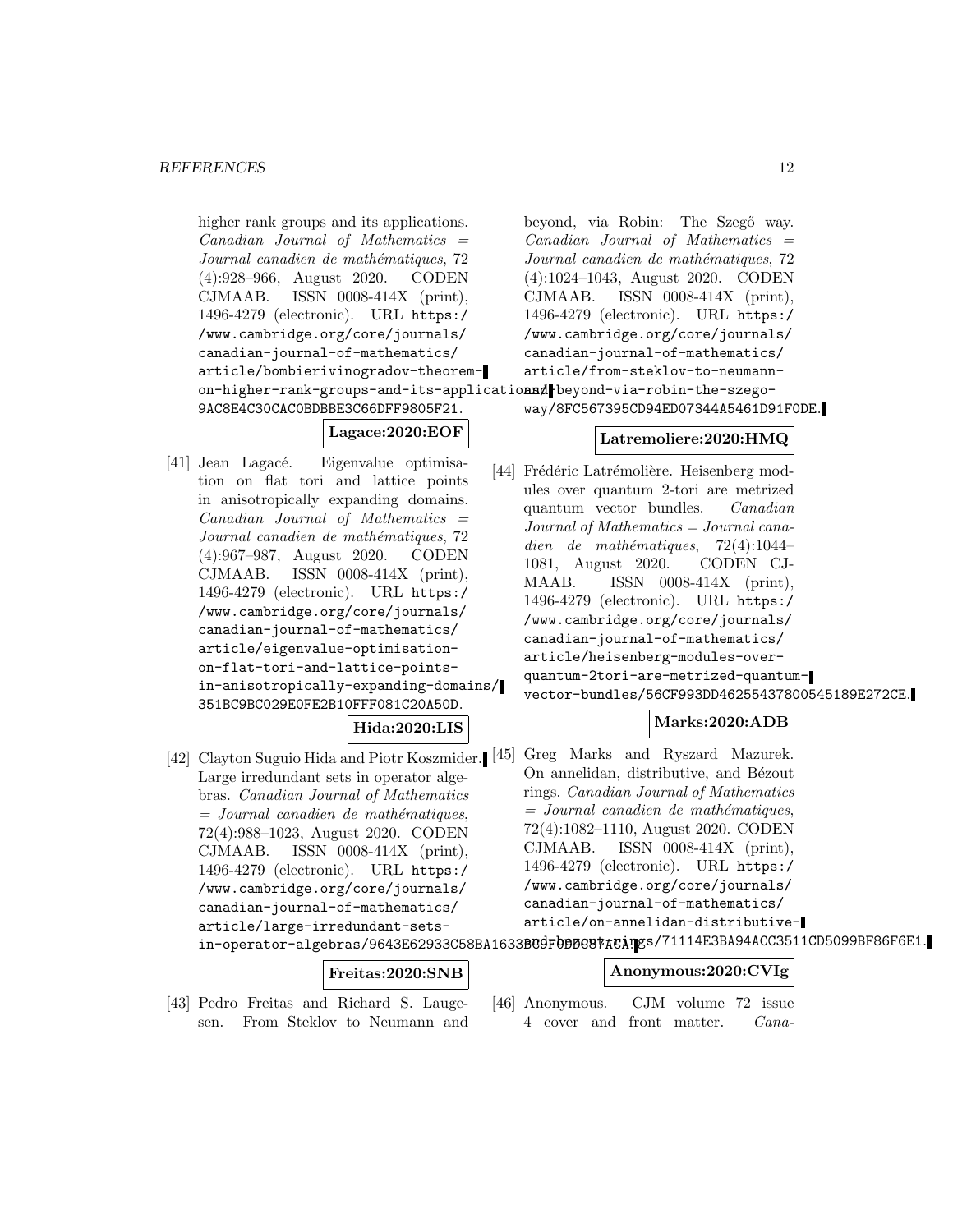dian Journal of Mathematics = Journal canadien de mathématiques,  $72(4)$ : f1–f2, August 2020. CODEN CJ-MAAB. ISSN 0008-414X (print), 1496-4279 (electronic). URL https:/ /www.cambridge.org/core/journals/ canadian-journal-of-mathematics/ article/cjm-volume-72-issue-4-coverand-front-matter/94C015D92A7065A35FC697A**3E96B9E5B:Io**n-neumann-algebra/483FA9D629E327EC7F419A3F dien de mathématiques,  $72(5):1188-$ 1245, October 2020. CODEN CJ-MAAB. ISSN 0008-414X (print), 1496-4279 (electronic). URL https:/ /www.cambridge.org/core/journals/ canadian-journal-of-mathematics/ article/simultaneous-upper-triangularforms-for-commuting-operators-in-

### **Anonymous:2020:CVIh**

[47] Anonymous. CJM volume 72 issue 4 cover and back matter. Canadian Journal of Mathematics = Journal canadien de mathématiques, 72 (4):b1–b2, August 2020. CODEN CJMAAB. ISSN 0008-414X (print), 1496-4279 (electronic). URL https:/ /www.cambridge.org/core/journals/ canadian-journal-of-mathematics/ article/cjm-volume-72-issue-4-coverand-back-matter/DE18AF45142CB3F245C5480A52DF0099dlassification-of-7-and-

### **Shen:2020:SGR**

[48] Xu Shen. On some generalized Rapoport–Zink spaces. Canadian Journal of Mathematics = Journal canadien de mathématiques,  $72(5):1111-$ 1187, October 2020. CODEN CJ-MAAB. ISSN 0008-414X (print), 1496-4279 (electronic). URL https:/ /www.cambridge.org/core/journals/ canadian-journal-of-mathematics/

### **Charlesworth:2020:SUT**

[49] Ian Charlesworth, Ken Dykema, Fedor Sukochev, and Dmitriy Zanin. Simultaneous upper triangular forms for commuting operators in a finite von Neumann algebra. Canadian Journal of Mathematics = Journal cana-

### **Storm:2020:CDN**

[50] Reinier Storm. The classification of 7- and 8-dimensional naturally reductive spaces. Canadian Journal of Mathematics = Journal canadien de mathématiques,  $72(5):1246-$ 1274, October 2020. CODEN CJ-MAAB. ISSN 0008-414X (print), 1496-4279 (electronic). URL https:/ /www.cambridge.org/core/journals/ canadian-journal-of-mathematics/

> 8dimensional-naturally-reductivespaces/7264F2621A479860162A3CE3C882B597.

### **Geoghegan:2020:NCG**

article/on-some-generalized-rapoportzink-1496-4279 (electronic). URL https:/ spaces/B342C5CDB3CB6098F549CA0DA6425F5B. /www.cambridge.org/core/journals/ [51] Ross Geoghegan, Craig Guilbault, and Michael Mihalik. Non-cocompact group actions and  $\pi_1$ -semistability at infinity. Canadian Journal of Mathematics = Journal canadien de mathématiques, 72 (5):1275–1303, October 2020. CODEN CJMAAB. ISSN 0008-414X (print), canadian-journal-of-mathematics/ article/noncocompact-group-actionsand-unicodestixx1d70b1-semistability-

at-infinity/094659F13DDAD6776F2F19DB2E1FFC08.

### **Barbasch:2020:PWI**

[52] Dan Barbasch and Allen Moy. Peter– Weyl Iwahori algebras. Canadian Jour-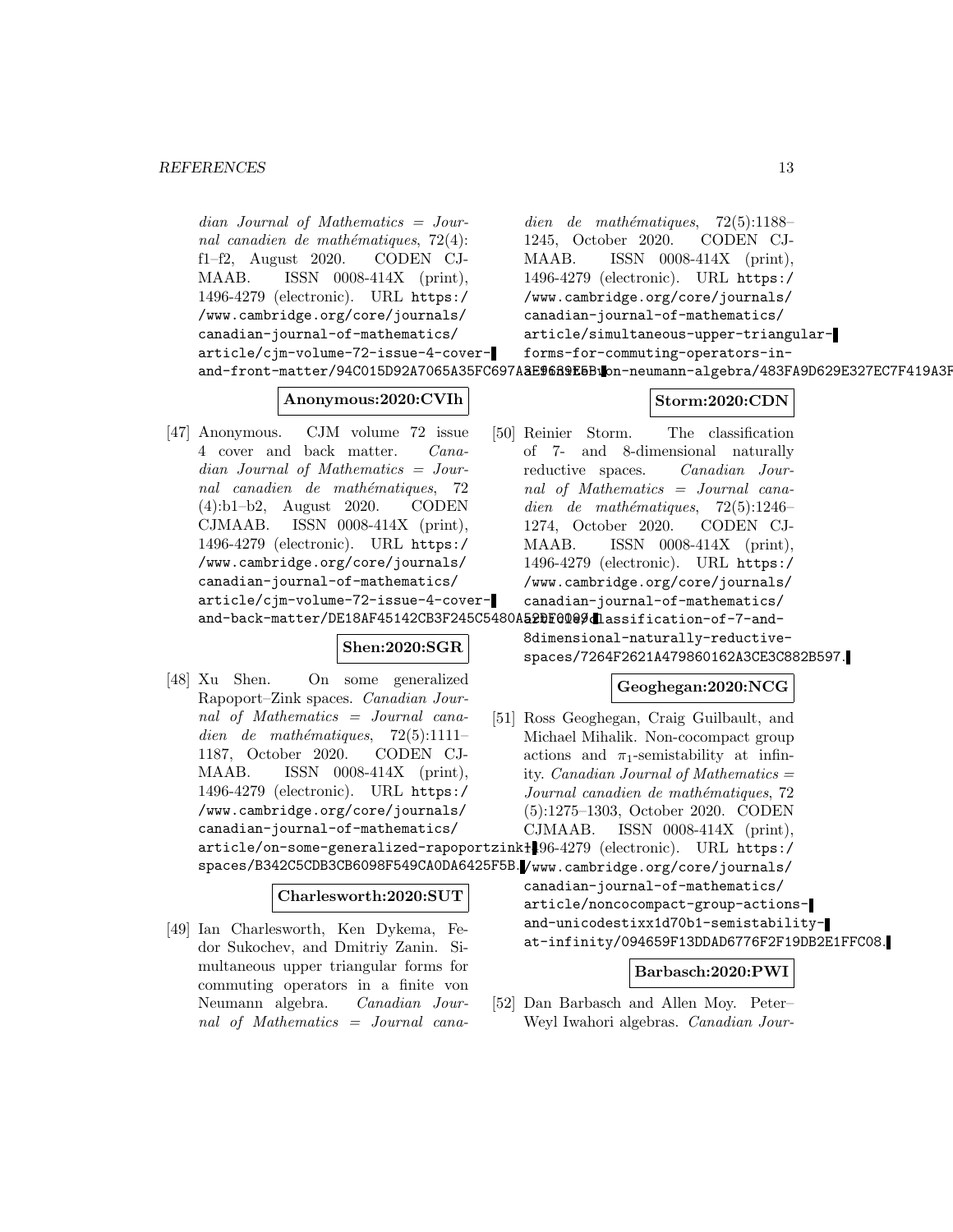nal of Mathematics = Journal canadien de mathématiques,  $72(5):1304-$ 1323, October 2020. CODEN CJ-MAAB. ISSN 0008-414X (print), 1496-4279 (electronic). URL https:/ /www.cambridge.org/core/journals/ canadian-journal-of-mathematics/ article/peterweyl-iwahori-algebras/ 9721861E5ECB19EAEED0D16905547645.

### **Kokotov:2020:GFS**

[53] Alexey Kokotov and Kelvin Lagota. Green function and self-adjoint Laplacians on polyhedral surfaces. Canadian Journal of Mathematics = Journal canadien de mathématiques,  $72(5)$ : 1324–1351, October 2020. CODEN CJMAAB. ISSN 0008-414X (print), 1496-4279 (electronic). URL https:/ /www.cambridge.org/core/journals/ canadian-journal-of-mathematics/ laplacians-on-polyhedral-surfaces/ 84EBE2182B3F52C0A1A1E948E9B12455.

### **Balodi:2020:CMC**

[54] Mamta Balodi, Abhishek Banerjee, and Samarpita Ray. Cohomology of modules over H-categories and co-H-categories.  $Canadian$  Journal of Mathematics  $=$ Journal canadien de mathématiques, 72 (5):1352–1385, October 2020. CODEN CJMAAB. ISSN 0008-414X (print), 1496-4279 (electronic). URL https:/ /www.cambridge.org/core/journals/ canadian-journal-of-mathematics/ article/cohomology-of-modules-overh-categories-and-co-h-categories/ 48E7791BA7D73F273673D5010DC6534B.

### **Lai:2020:MOH**

[55] Xudong Lai. Maximal operator for the higher order Calderón commutator.  $Canadian$  Journal of Mathematics  $=$ 

Journal canadien de mathématiques, 72 (5):1386–1422, October 2020. CODEN CJMAAB. ISSN 0008-414X (print), 1496-4279 (electronic). URL https:/ /www.cambridge.org/core/journals/ canadian-journal-of-mathematics/ article/maximal-operator-for-thehigher-order-calderon-commutator/ A1DEC5E45EE50B7D69DD31EF09293376.

### **Anonymous:2020:CVIi**

[56] Anonymous. CJM volume 72 issue 5 cover and front matter. Canadian Journal of Mathematics = Journal canadien de mathématiques,  $72(5)$ : f1–f2, October 2020. CODEN CJ-MAAB. ISSN 0008-414X (print), 1496-4279 (electronic). URL https:/ /www.cambridge.org/core/journals/ canadian-journal-of-mathematics/ article/cjm-volume-72-issue-5-cover-

## article/green-function-and-selfadjoint-and-front-matter/462D9AE0338D0F02CB0A0CB96D34DFB5.

### **Anonymous:2020:CVIj**

[57] Anonymous. CJM volume 72 issue 5 cover and back matter. Canadian Journal of Mathematics = Journal canadien de mathématiques, 72 (5):b1–b2, October 2020. CODEN CJMAAB. ISSN 0008-414X (print), 1496-4279 (electronic). URL https:/ /www.cambridge.org/core/journals/ canadian-journal-of-mathematics/ article/cjm-volume-72-issue-5-coverand-back-matter/7A41CAB71B5FF22092677243445EADAA.

### **Cavallo:2020:STC**

[58] Alberto Cavallo and Carlo Collari. Slice-torus concordance invariants and Whitehead doubles of links. Canadian Journal of Mathematics = Journal canadien de mathématiques,  $72(6)$ : 1423–1462, December 2020. CODEN CJMAAB. ISSN 0008-414X (print),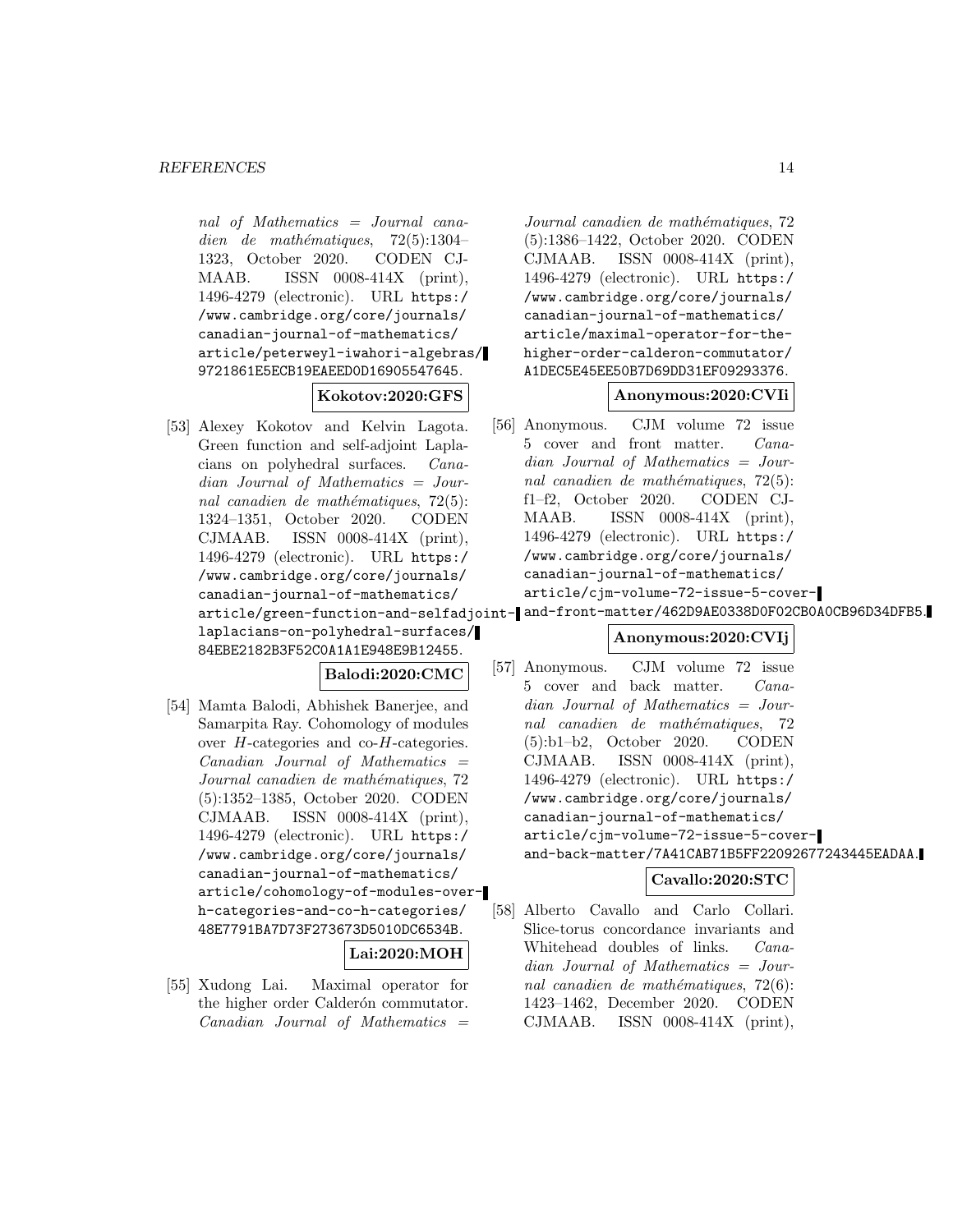1496-4279 (electronic). URL https:/ /www.cambridge.org/core/journals/ canadian-journal-of-mathematics/ article/slicetorus-concordanceinvariants-and-whitehead-doublesof-links/12FFA1D91D5ED09328D78E9DFF00E38\$dmistability-at-infinity/914D7612F9B6B965F813FA1D79E 1496-4279 (electronic). URL https:/ /www.cambridge.org/core/journals/ canadian-journal-of-mathematics/ article/bounded-depth-ascendinghnn-extensions-and-unicodestixx1d70b1-

### **Sanchez:2020:FGA**

[59] Javier Sánchez. Free group algebras in division rings with valuation II. Canadian Journal of Mathematics = Journal canadien de mathématiques,  $72(6)$ : 1463–1504, December 2020. CODEN CJMAAB. ISSN 0008-414X (print), 1496-4279 (electronic). URL https:/ /www.cambridge.org/core/journals/ canadian-journal-of-mathematics/ article/free-group-algebras-indivision-rings-with-valuation-ii/ 267F1A799E2062452AE441DD0F3B06D6.

#### **Bownik:2020:MSK**

[60] Marcin Bownik and Marcin Szyszkowski. A measurable selector in Kadison's Carpenter's Theorem. Canadian Journal of Mathematics = Journal canadien de mathématiques,  $72(6):1505-$ 1528, December 2020. CODEN CJ-MAAB. ISSN 0008-414X (print), 1496-4279 (electronic). URL https:/ /www.cambridge.org/core/journals/ canadian-journal-of-mathematics/ article/measurable-selector-in-

### **Mihalik:2020:BDA**

[61] Michael L. Mihalik. Bounded depth ascending HNN extensions and  $\pi_1$ semistability at infinity. Canadian Journal of Mathematics = Journal canadien de mathématiques,  $72(6):1529-$ 1550, December 2020. CODEN CJ-MAAB. ISSN 0008-414X (print),

### **Brustle:2020:CGA**

[62] Thomas Brüstle, Guillaume Douville, Kaveh Mousavand, Hugh Thomas, and Emine Yildirim. On the combinatorics of gentle algebras. Canadian Journal of Mathematics = Journal canadien de mathématiques,  $72(6):1551-$ 1580, December 2020. CODEN CJ-MAAB. ISSN 0008-414X (print), 1496-4279 (electronic). URL https:/ /www.cambridge.org/core/journals/ canadian-journal-of-mathematics/ article/on-the-combinatorics-ofgentle-algebras/DAC0E0FF011FBAC0FD9E45F473AE2E99.

### **Clark:2020:GCS**

[63] Lisa O. Clark, Benjamin Steinberg, and Daniel W. van Wyk. GCR and CCR Steinberg algebras. Canadian Journal of Mathematics = Journal canadien de mathématiques,  $72(6)$ : 1581–1606, December 2020. CODEN CJMAAB. ISSN 0008-414X (print), 1496-4279 (electronic). URL https:/ /www.cambridge.org/core/journals/ canadian-journal-of-mathematics/

kadisons-carpenters-theorem/26A80B51EB91AOPQ10532524AAR91898.teinberg-algebras/

#### C5A1246A420BAEDA0CCB716ECC4B560C.

### **Jing:2020:GRB**

[64] Yifan Jing and Bojan Mohar. The genus of a random bipartite graph. Canadian Journal of Mathematics = Journal canadien de mathématiques,  $72(6)$ : 1607–1623, December 2020. CODEN CJMAAB. ISSN  $0008-414X$  (print),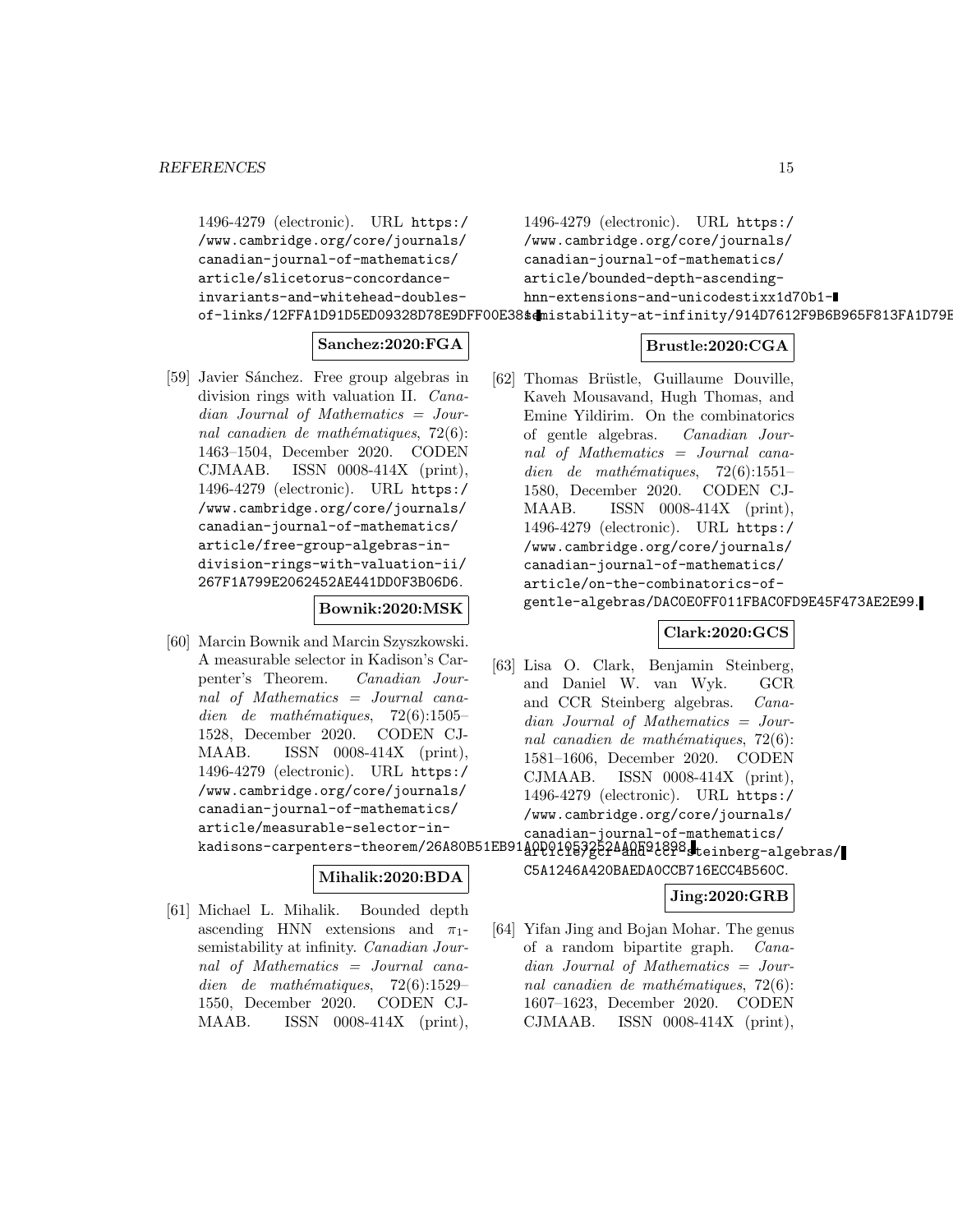1496-4279 (electronic). URL https:/ /www.cambridge.org/core/journals/ canadian-journal-of-mathematics/ article/genus-of-a-random-bipartitegraph/AB463CE386957B88BE99FD1C9D2C42D5.

### **Radu:2020:NSL**

[65] Nicolas Radu. New simple lattices in products of trees and their projections.  $Canadian$  Journal of Mathematics  $=$ Journal canadien de mathématiques, 72 (6):1624–1690, December 2020. CODEN CJMAAB. ISSN 0008-414X (print), 1496-4279 (electronic). URL https:/ /www.cambridge.org/core/journals/ canadian-journal-of-mathematics/ article/new-simple-lattices-inproducts-of-trees-and-their-projections/ 999B9869D38B207D69714A9B3A17992D.

#### **Rowland:2020:AIM**

[66] Eric Rowland and Reem Yassawi. Automaticity and invariant measures of linear cellular automata. Canadian Journal of Mathematics = Journal canadien de mathématiques,  $72(6):1691-$ 1726, December 2020. CODEN CJ-MAAB. ISSN 0008-414X (print), 1496-4279 (electronic). URL https:/ /www.cambridge.org/core/journals/ canadian-journal-of-mathematics/ article/automaticity-and-invariantmeasures-of-linear-cellular-automata/ 4756BA06195903E4075BFA34195A406E.

### **Anonymous:2020:CVIk**

[67] Anonymous. CJM volume 72 issue 6 cover and front matter. Canadian Journal of Mathematics = Journal canadien de mathématiques, 72 (6):f1–f2, December 2020. CODEN CJMAAB. ISSN 0008-414X (print), 1496-4279 (electronic). URL https:/ /www.cambridge.org/core/journals/

canadian-journal-of-mathematics/ article/cjm-volume-72-issue-6-coverand-front-matter/54F6117F5E3C94A313A598FAC59F5AFF.

#### **Anonymous:2020:CVIl**

[68] Anonymous. CJM volume 72 issue 6 cover and back matter. Canadian Journal of Mathematics = Journal canadien de mathématiques, 72 (6):b1–b2, December 2020. CODEN CJMAAB. ISSN 0008-414X (print), 1496-4279 (electronic). URL https:/ /www.cambridge.org/core/journals/ canadian-journal-of-mathematics/ article/cjm-volume-72-issue-6-coverand-back-matter/5126CF8B76BCDF80C65929B897E878A3.

### **Amini:2021:COB**

[69] Massoud Amini, George A. Elliott, and Nasser Golestani. The category of ordered Bratteli diagrams. Canadian Journal of Mathematics = Journal canadien de mathématiques, 73 (1):1–28, February 2021. CODEN CJMAAB. ISSN 0008-414X (print), 1496-4279 (electronic). URL https:/ /www.cambridge.org/core/journals/ canadian-journal-of-mathematics/ article/category-of-ordered-brattelidiagrams/7120B1E22089D9012AF4EC73197A302B.

### **Monical:2021:PCT**

Cara Monical, Oliver Pechenik, and Dominic Searles. Polynomials from combinatorial K-theory. Canadian Journal of Mathematics = Journal canadien de mathématiques,  $73(1):29-$ 62, February 2021. CODEN CJ-MAAB. ISSN 0008-414X (print), 1496-4279 (electronic). URL https:/ /www.cambridge.org/core/journals/ canadian-journal-of-mathematics/ article/polynomials-from-combinatorialktheory/8B6B15CE5E346E81D78EFAAB7CB86380.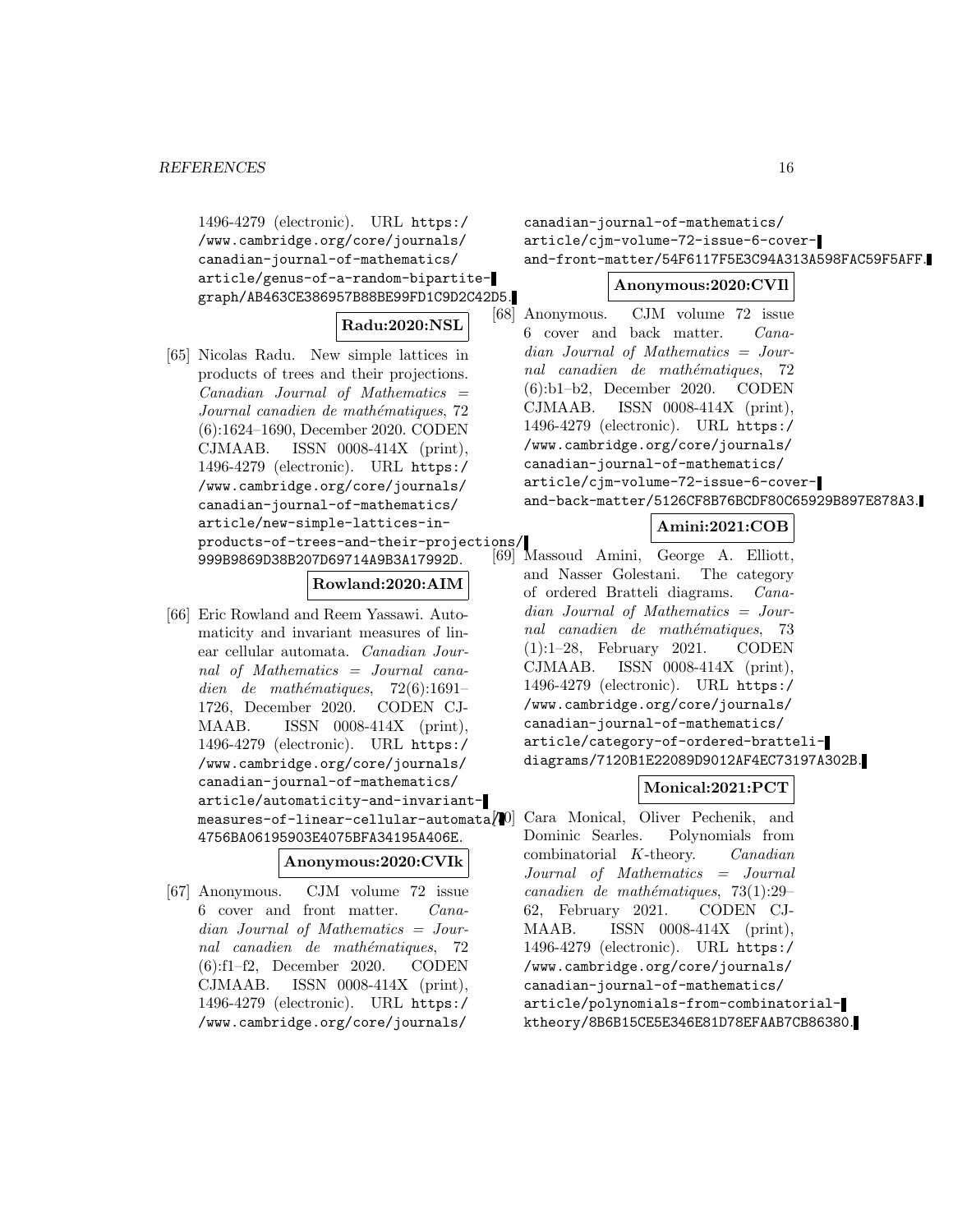#### **Sanders:2021:EMS**

[71] Tom Sanders. The Erdős–Moser sum-free set problem. Canadian Journal of Mathematics = Journal canadien de mathématiques,  $73(1):63-$ 107, February 2021. CODEN CJ-MAAB. ISSN 0008-414X (print), 1496-4279 (electronic). URL https:/ /www.cambridge.org/core/journals/ canadian-journal-of-mathematics/ article/erdosmoser-sumfree-setproblem/6F2D1E5B15357F3FBCFCFDF6E0440A49.

#### **Mussnig:2021:IVS**

**Calmes:2021:REM**

[72] Fabian Mussnig.  $SL(n)$  invariant valuations on super-coercive convex functions. Canadian Journal of Mathematics  $=$  Journal canadien de mathématiques, 73(1):108–130, February 2021. CODEN CJMAAB. ISSN 0008-414X (print), 1496-4279 (electronic). URL https:/ /www.cambridge.org/core/journals/ canadian-journal-of-mathematics/ article/textsln-invariant-valuationson-supercoercive-convex-functions/ 1AAF853AC882CF30E1763EA3134117A3.

```
[73] Baptiste Calmès, Alexander Neshitov,
    and Kirill Zainoulline. Relative equiv-
    ariant motives and modules. Cana-
    dian Journal of Mathematics = Jour-
    nal canadien de mathématiques, 73
    (1):131–159, February 2021. CODEN
    CJMAAB. ISSN 0008-414X (print),
    1496-4279 (electronic). URL https:/
    /www.cambridge.org/core/journals/
    canadian-journal-of-mathematics/
    article/relative-equivariant-motives-
```
### **Louf:2021:SFC**

[74] Baptiste Louf. Simple formulas for

constellations and bipartite maps with prescribed degrees. Canadian Journal of Mathematics = Journal canadien de mathématiques,  $73(1):160-$ 176, February 2021. CODEN CJ-MAAB. ISSN 0008-414X (print), 1496-4279 (electronic). URL https:/ /www.cambridge.org/core/journals/ canadian-journal-of-mathematics/ article/simple-formulas-for-constellationsand-bipartite-maps-with-prescribeddegrees/42BFC02A43167DDBBA5A3CC64F27BA35.

### **Izzo:2021:TGP**

[75] Alexander J. Izzo and Dimitris Papathanasiou. Topology of Gleason parts in maximal ideal spaces with no analytic discs. Canadian Journal of Mathematics  $=$  Journal canadien de mathématiques, 73(1):177–194, February 2021. CODEN CJMAAB. ISSN 0008-414X (print), 1496-4279 (electronic). URL https:/ /www.cambridge.org/core/journals/ canadian-journal-of-mathematics/ article/topology-of-gleason-partsin-maximal-ideal-spaces-with-noanalytic-discs/15C9EDD01C869DC7387734C6DA93B2BD.

### **Pazzis:2021:PII**

[76] Clément de Seguins Pazzis. Products of involutions of an infinitedimensional vector space. Canadian Journal of Mathematics = Journal canadien de mathématiques,  $73(1):195-$ 220, February 2021. CODEN CJ-MAAB. ISSN 0008-414X (print), 1496-4279 (electronic). URL https:/ /www.cambridge.org/core/journals/

and-modules/7DA22758E93DA78D9559928BEA61B@Badian-journal-of-mathematics/ article/products-of-involutionsof-an-infinitedimensional-vectorspace/CF40E13F1378C5DB01072729BBABB9EF.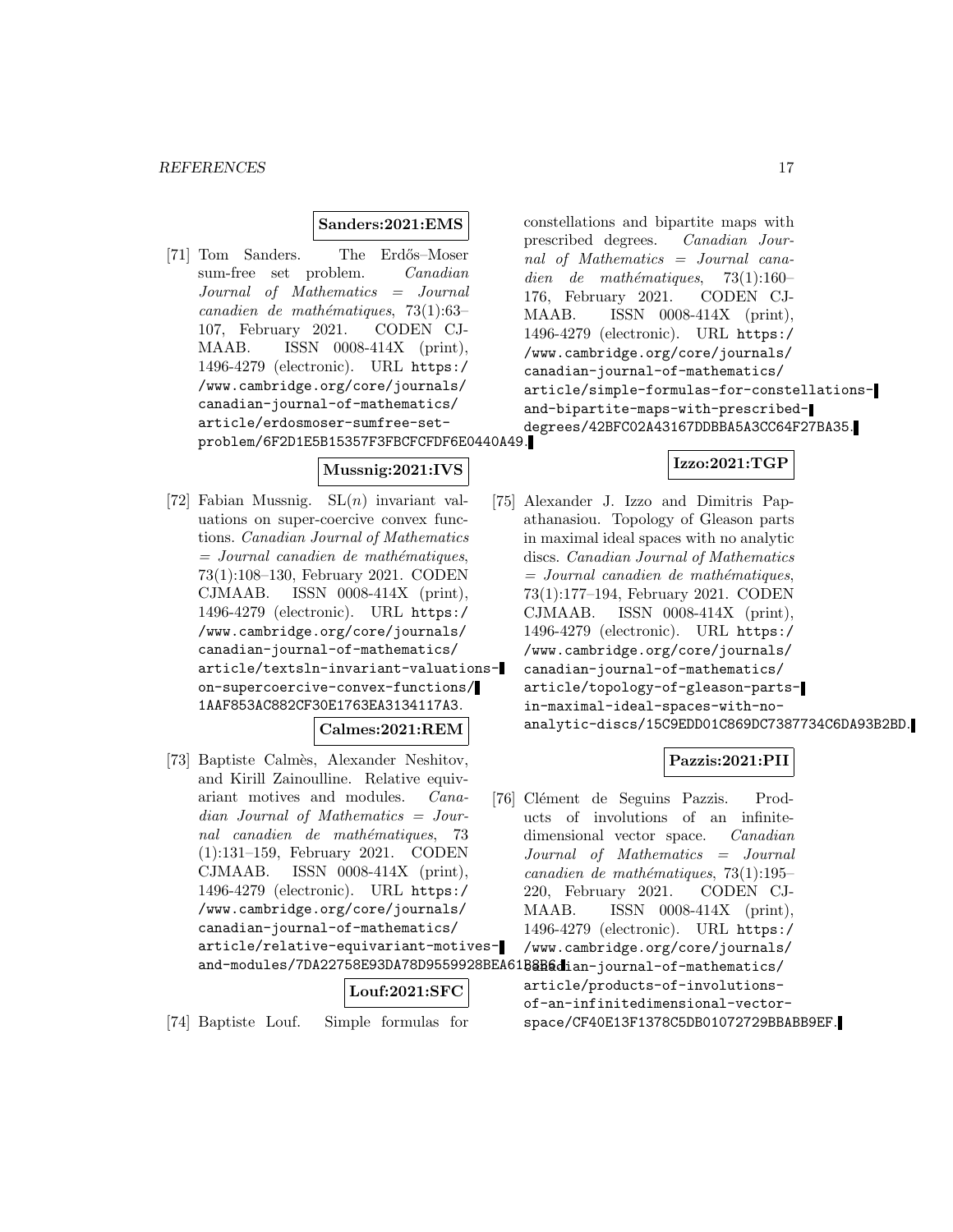### **Jiao:2021:MIN**

[77] Yong Jiao, Fedor Sukochev, and Dejian Zhou. Maximal inequalities of noncommutative martingale transforms.  $Canadian$  Journal of Mathematics  $=$ Journal canadien de mathématiques, 73 (1):221–248, February 2021. CODEN CJMAAB. ISSN 0008-414X (print), 1496-4279 (electronic). URL https:/ /www.cambridge.org/core/journals/ canadian-journal-of-mathematics/ article/maximal-inequalities-ofnoncommutative-martingale-transforms/ 48D3D4929C198BD022A4C1B2E04B9919.

### **Canakci:2021:EGA**

[78] Ilke Çanakçi, David Pauksztello, and Sibylle Schroll. On extensions for gentle algebras. Canadian Journal of Mathematics = Journal canadien de mathématiques,  $73(1):249-$ 292, February 2021. CODEN CJ-MAAB. ISSN 0008-414X (print), 1496-4279 (electronic). URL https:/ /www.cambridge.org/core/journals/ canadian-journal-of-mathematics/ article/on-extensions-for-gentlealgebras/B8CF08D6367FF3773FC8DCFE028C2462.

### **Osaka:2021:EJA**

[79] Hiroyuki Osaka and Tamotsu Teruya. Erratum: The Jiang–Su Absorption for Inclusions of Unital C∗-algebras.  $Canadian$  Journal of Mathematics  $=$ Journal canadien de mathématiques, 73 (1):293–295, February 2021. CODEN CJMAAB. ISSN 0008-414X (print), 1496-4279 (electronic). URL https:/ /www.cambridge.org/core/journals/ canadian-journal-of-mathematics/ for-inclusions-of-unital-calgebras/ 5818143B89D6DF74DD853FD7C9E0075A. See [1].

### **Anonymous:2021:CVIa**

[80] Anonymous. CJM volume 73 issue 1 cover and front matter. Canadian Journal of Mathematics = Journal canadien de mathématiques, 73 (1):f1–f2, February 2021. CODEN CJMAAB. ISSN 0008-414X (print), 1496-4279 (electronic). URL https:/ /www.cambridge.org/core/journals/ canadian-journal-of-mathematics/ article/cjm-volume-73-issue-1-coverand-front-matter/C4AEB73B7D5CD157AAB86CEBB6A562AF.

#### **Anonymous:2021:CVIb**

[81] Anonymous. CJM volume 73 issue 1 cover and back matter. Canadian Journal of Mathematics = Journal canadien de mathématiques, 73 (1):b1–b2, February 2021. CODEN CJMAAB. ISSN 0008-414X (print), 1496-4279 (electronic). URL https:/ /www.cambridge.org/core/journals/ canadian-journal-of-mathematics/ article/cjm-volume-73-issue-1-coverand-back-matter/F6FED0F6F36C0A37D2139450D8347A13.

### **Karafyllia:2021:PHM**

article/erratum-the-jiangsu-absorption-measure-on-simply-connected-domains/ [82] Christina Karafyllia. On a property of harmonic measure on simply connected domains. Canadian Journal of Mathematics = Journal  $cana dien$  de mathématiques, 73(2): 297–317, April 2021. CODEN CJ-MAAB. ISSN 0008-414X (print), 1496-4279 (electronic). URL https:/ /www.cambridge.org/core/journals/ canadian-journal-of-mathematics/ article/on-a-property-of-harmonic-8BC4364959434556539C972E8FB055C3.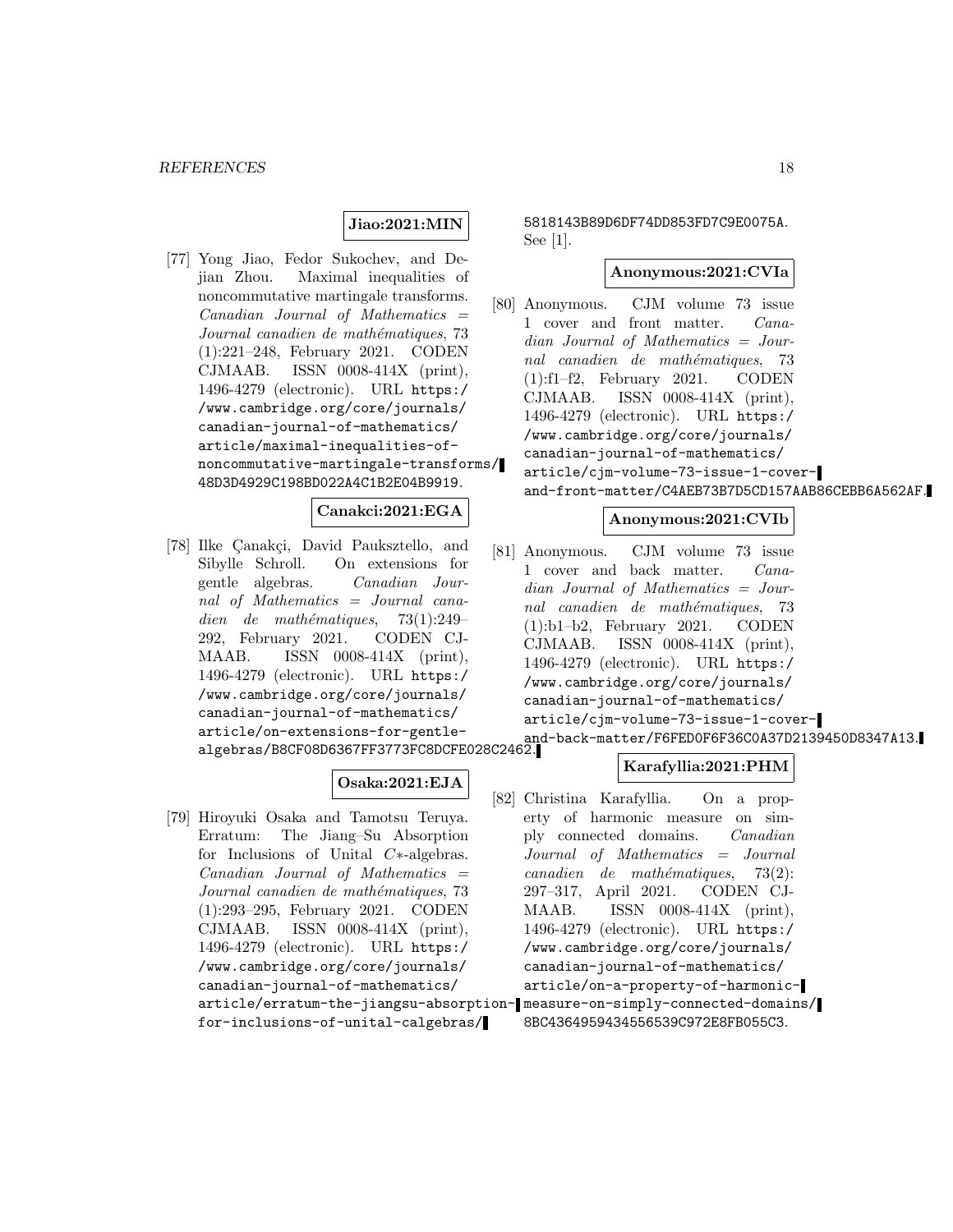### **Sendov:2021:SAG**

- **Ma:2021:LMS**
- [83] Blagovest Sendov and Hristo Sendov. Sector analogue of the Gauss–Lucas Theorem. Canadian Journal of Mathematics = Journal canadien de mathématiques,  $73(2):318-338$ , April 2021. CODEN CJMAAB. ISSN 0008- 414X (print), 1496-4279 (electronic). URL https://www.cambridge.org/ core/journals/canadian-journalof-mathematics/article/sector-analogue-canadian-journal-of-mathematics/ of-the-gausslucas-theorem/E94D4CD87067D6@234EF01&33EB62I088S-and-sln-contravariant-[86] Dan Ma and Wei Wang. LYZ matrices and  $SL(n)$  contravariant valuations on polytopes. Canadian Journal of Mathematics = Journal  $cana dien$  de mathématiques, 73(2): 383–398, April 2021. CODEN CJ-MAAB. ISSN 0008-414X (print), 1496-4279 (electronic). URL https:/ /www.cambridge.org/core/journals/
	- valuations-on-polytopes/0D4F5240F5825CED560B73B989AE6

**Lemmens:2021:LOI**

### **Podesta:2021:NPS**

[84] Fabio Podestà. Nearly parallel  $G_2$ structures with large symmetry group. Canadian Journal of Mathematics = Journal canadien de mathématiques, 73(2):339–359, April 2021. CODEN CJMAAB. ISSN 0008-414X (print), 1496-4279 (electronic). URL https:/ /www.cambridge.org/core/journals/ canadian-journal-of-mathematics/ article/nearly-parallel-g2structurescanadian-large-symmetry-group/E7F58AD649F3C1F89F0ABDFAC0C729E5.

#### **Denisov:2021:GMR**

[85] Sergey Denisov and Liban Mohamed. Generalizations of Menchov–Rademacher Theorem and existence of wave operators in Schrödinger evolution. Canadian Journal of Mathematics = Journal canadien de mathématiques, 73 (2):360–382, April 2021. CODEN CJMAAB. ISSN 0008-414X (print), 1496-4279 (electronic). URL https:/ /www.cambridge.org/core/journals/ canadian-journal-of-mathematics/

article/on-the-linearity-of-orderisomorphisms/ C4EAB1A631B9D7D0BE5D55F7F71BA415.

### **Billig:2021:CSC**

[88] Y. Billig and K. Iohara. Classification of simple cuspidal modules over a lattice Lie algebra of Witt type.  $Canadian$  Journal of Mathematics  $=$ Journal canadien de mathématiques, 73(2):417–440, April 2021. CODEN CJMAAB. ISSN 0008-414X (print), 1496-4279 (electronic). URL https:/ /www.cambridge.org/core/journals/ canadian-journal-of-mathematics/

[87] Bas Lemmens, Onno van Gaans, and Hendrik van Imhoff. On the linearity of order-isomorphisms. *Cana*dian Journal of Mathematics = Journal canadien de mathématiques, 73 (2):399–416, April 2021. CODEN CJMAAB. ISSN 0008-414X (print), 1496-4279 (electronic). URL https:/ /www.cambridge.org/core/journals/

article/generalizations-of-menchovrademaahticle/classification-of-simpletheorem-and-existence-of-wave-operators-cuspidal-modules-over-a-latticein-schrodinger-evolution/BD586B7845EA3CC@**A6984B4E7645BAE7t**t-type/611EDCFFEBD76E4329D3BFE5E440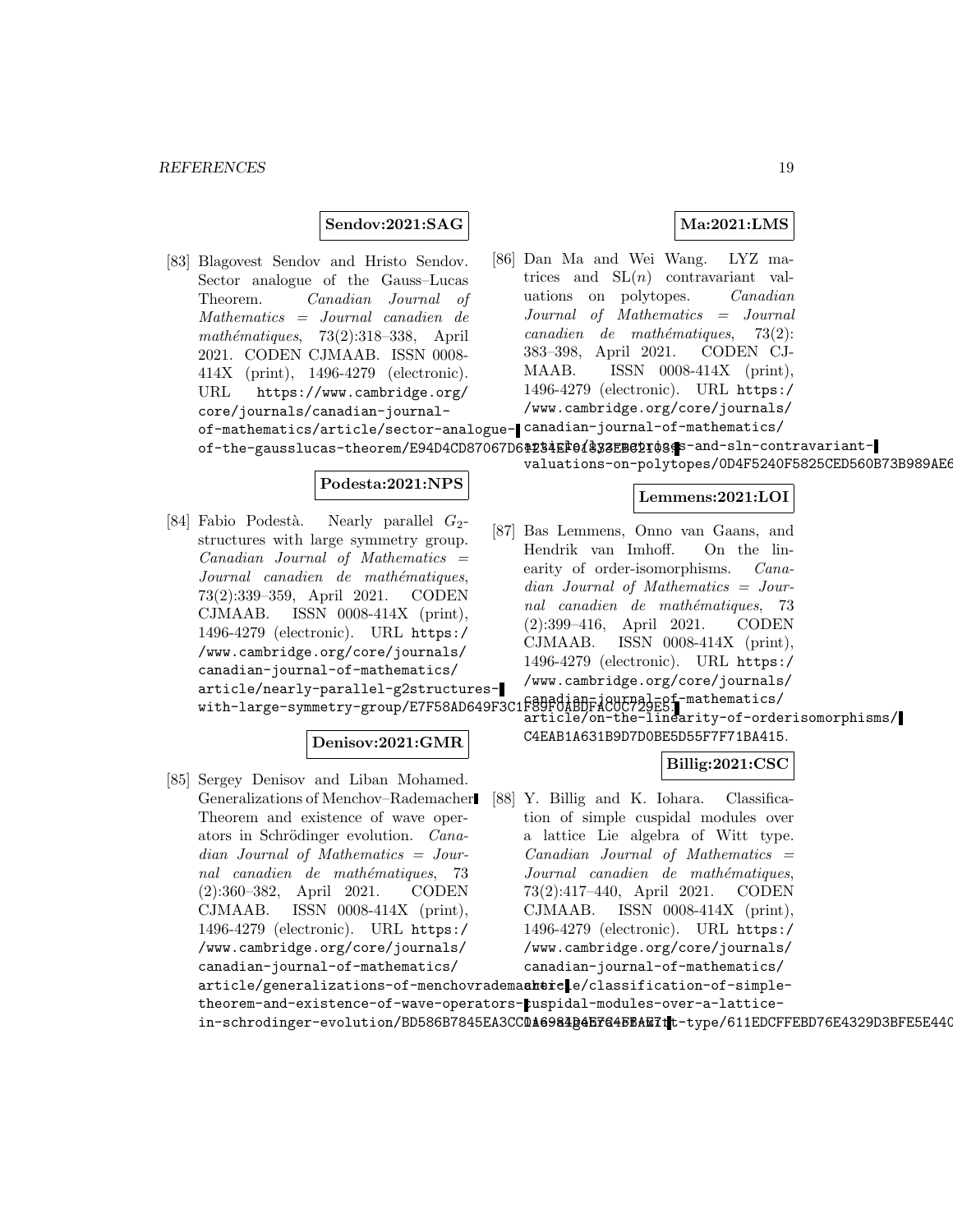#### **Nieto-Banos:2021:VMH**

[89] Isidro Nieto-Baños and Pedro Luis del Angel-Rodriguez. Variation of mixed Hodge structures associated to an equisingular one-dimensional family of Calabi–Yau threefolds. Canadian Journal of Mathematics = Journal canadien de mathématiques, 73 (2):441–464, April 2021. CODEN CJMAAB. ISSN 0008-414X (print), 1496-4279 (electronic). URL https:/ /www.cambridge.org/core/journals/ canadian-journal-of-mathematics/ article/variation-of-mixed-hodgeonedimensional-family-of-calabiyauthreefolds/062E8011A934FE330D53B36D1BE1DBA3. B08F41641AF6FEE54CED590D02D5288B.

### **Kellerhals:2021:IUP**

[90] Ruth Kellerhals. Ideal uniform polyhedra in  $\mathbf{H}^n$  and covolumes of higher dimensional modular groups. Canadian Journal of Mathematics = Journal canadien de mathématiques, 73 (2):465–492, April 2021. CODEN CJMAAB. ISSN 0008-414X (print), 1496-4279 (electronic). URL https:/ /www.cambridge.org/core/journals/ canadian-journal-of-mathematics/ article/ideal-uniform-polyhedrain-mathbbhn-and-covolumes-of-higher-

dimensional-modular-groups/86B0CEF17F5E3146F719DE1022EA61B5.

### **Ueda:2021:MLP**

[91] Yoshimichi Ueda. Matrix liberation process II: Relation to orbital free entropy. Canadian Journal of Mathematics  $=$  Journal canadien de mathématiques, 73(2):493–541, April 2021. CODEN CJMAAB. ISSN 0008-414X (print), 1496-4279 (electronic). URL https:/ /www.cambridge.org/core/journals/ canadian-journal-of-mathematics/

article/matrix-liberation-processii-relation-to-orbital-free-entropy/ 5909A9209DDF97B11A30D6CAFCAEA370.

#### **Sakugawa:2021:GBE**

structures-associated-to-an-equisingular-article/generalized-beilinson-elements-[92] Kenji Sakugawa. Generalized Beilinson elements and generalized Soulé characters. Canadian Journal of Mathematics  $=$  Journal canadien de mathématiques, 73(2):542–571, April 2021. CODEN CJMAAB. ISSN 0008-414X (print), 1496-4279 (electronic). URL https:/ /www.cambridge.org/core/journals/ canadian-journal-of-mathematics/ and-generalized-soule-characters/

### **Monson:2021:UAS**

[93] B. Monson and Egon Schulte. Universal alternating semiregular polytopes.  $Canadian$  Journal of Mathematics  $=$ Journal canadien de mathématiques, 73(2):572–595, April 2021. CODEN CJMAAB. ISSN 0008-414X (print), 1496-4279 (electronic). URL https:/ /www.cambridge.org/core/journals/ canadian-journal-of-mathematics/ article/universal-alternating-semiregularpolytopes/EC048DE67D3BB3B0401F246509A6EB9D.

### **Anonymous:2021:CVIc**

[94] Anonymous. CJM volume 73 issue 2 cover and front matter. Canadian Journal of Mathematics = Journal canadien de mathématiques, 73 (2):f1–f2, April 2021. CODEN CJ-MAAB. ISSN 0008-414X (print), 1496-4279 (electronic). URL https:/ /www.cambridge.org/core/journals/ canadian-journal-of-mathematics/ article/cjm-volume-73-issue-2-coverand-front-matter/CA55E46BDFDFD5F853B6AE2060E17A6B.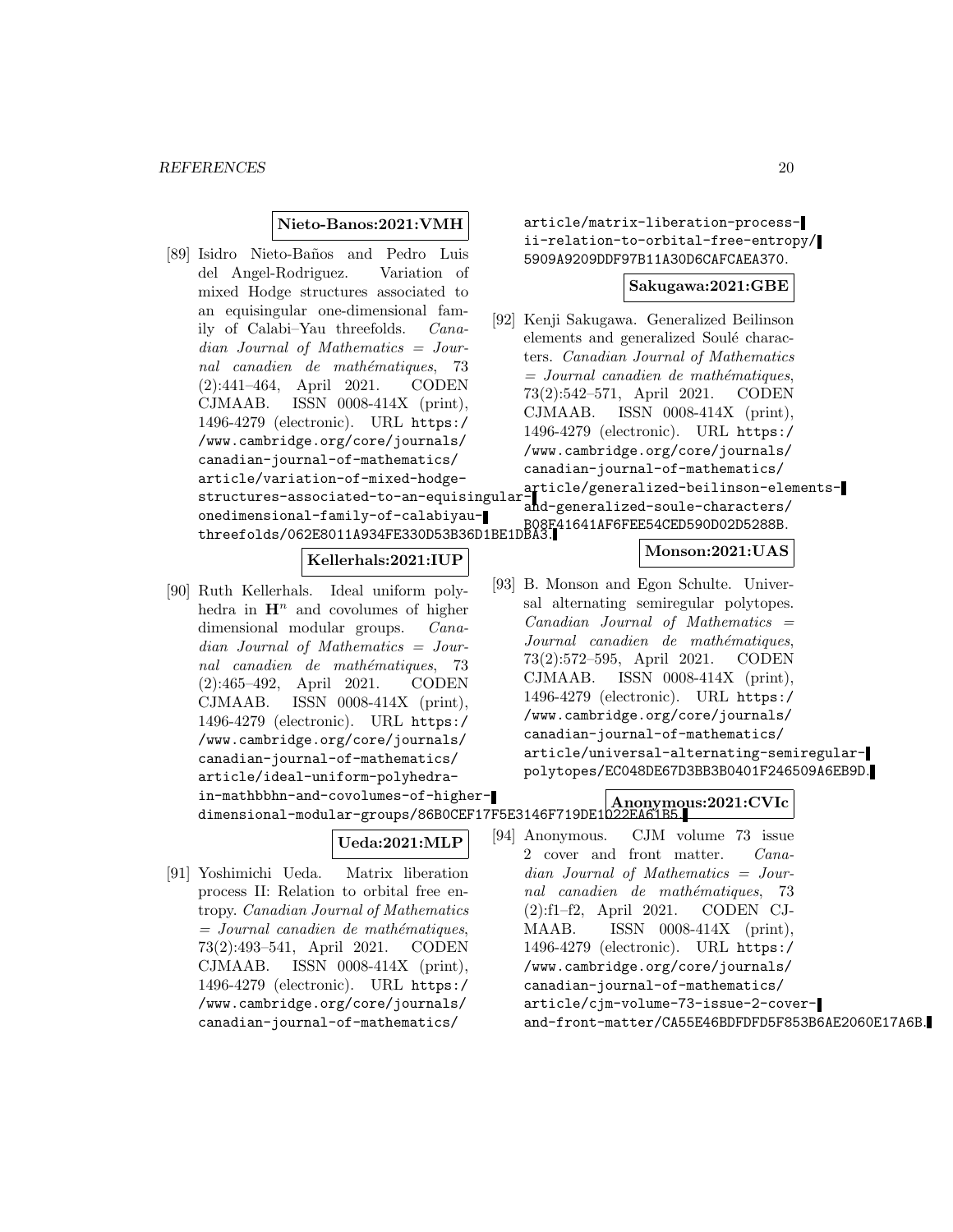### **Anonymous:2021:CVId**

[95] Anonymous. CJM volume 73 issue 2 cover and back matter. Canadian Journal of Mathematics = Journal canadien de mathématiques, 73 (2):b1–b2, April 2021. CODEN CJ-MAAB. ISSN 0008-414X (print), 1496-4279 (electronic). URL https:/ /www.cambridge.org/core/journals/ canadian-journal-of-mathematics/ article/cjm-volume-73-issue-2-coverand-back-matter/D3CEC688B3B0FD6233CEE48484Eg29RE-and-the-kothes-problem/

### **Cheng:2021:CID**

[96] Zhiyun Cheng. The chord index, its definitions, applications, and generalizations. Canadian Journal of Mathematics  $=$  Journal canadien de mathématiques, 73(3):597–621, June 2021. CODEN CJMAAB. ISSN 0008-414X (print), 1496-4279 (electronic). URL https:/ /www.cambridge.org/core/journals/ canadian-journal-of-mathematics/ article/chord-index-its-definitionsapplications-and-generalizations/ CB3FDAB7242B979CF8544AE66EC71662.

#### **Chao:2021:BDT**

[97] Zhang Chao and José L. Torrea. Boundedness of differential transforms for heat semigroups generated by Schrödinger operators. Canadian Journal of Mathematics = Journal canadien de mathématiques,  $73(3)$ : 622–655, June 2021. CODEN CJ-MAAB. ISSN 0008-414X (print), 1496-4279 (electronic). URL https:/ /www.cambridge.org/core/journals/ canadian-journal-of-mathematics/ article/boundedness-of-differentialtransforms-for-heat-semigroupsgenerated-by-schrodinger-operators/ F3532547EDCF38D1BF26D30D3630651A.

### **Fazelpour:2021:CDK**

[98] Ziba Fazelpour and Alireza Nasr-Isfahani. Coxeter diagrams and the Köthe's Problem. Canadian Journal of Mathematics = Journal canadien  $de$  mathématiques, 73(3):656–686, June 2021. CODEN CJMAAB. ISSN 0008- 414X (print), 1496-4279 (electronic). URL https://www.cambridge.org/ core/journals/canadian-journalof-mathematics/article/coxeter-

48D646BF31B040403EF9A9A84D416403.

#### **Crooks:2021:ASG**

[99] Peter Crooks and Maarten van Pruijssen. An application of spherical geometry to Hyperkähler slices. Canadian Journal of Mathematics = Journal canadien de mathématiques,  $73(3)$ : 687–716, June 2021. CODEN CJ-MAAB. ISSN 0008-414X (print), 1496-4279 (electronic). URL https:/ /www.cambridge.org/core/journals/ canadian-journal-of-mathematics/ article/an-application-of-sphericalgeometry-to-hyperkahler-slices/ BA55C84F689D171BD84EA7614BC626A3.

#### **Kosinski:2021:EPU**

[100] Lukasz Kosiński and Włodzimierz Zwonek. Extension property and universal sets. Canadian Journal of Mathematics = Journal canadien de mathématiques, 73(3):717– 736, June 2021. CODEN CJ-MAAB. ISSN 0008-414X (print), 1496-4279 (electronic). URL https:/ /www.cambridge.org/core/journals/ canadian-journal-of-mathematics/ article/extension-property-anduniversal-sets/F74578FAC08B97A34D124816F766982E.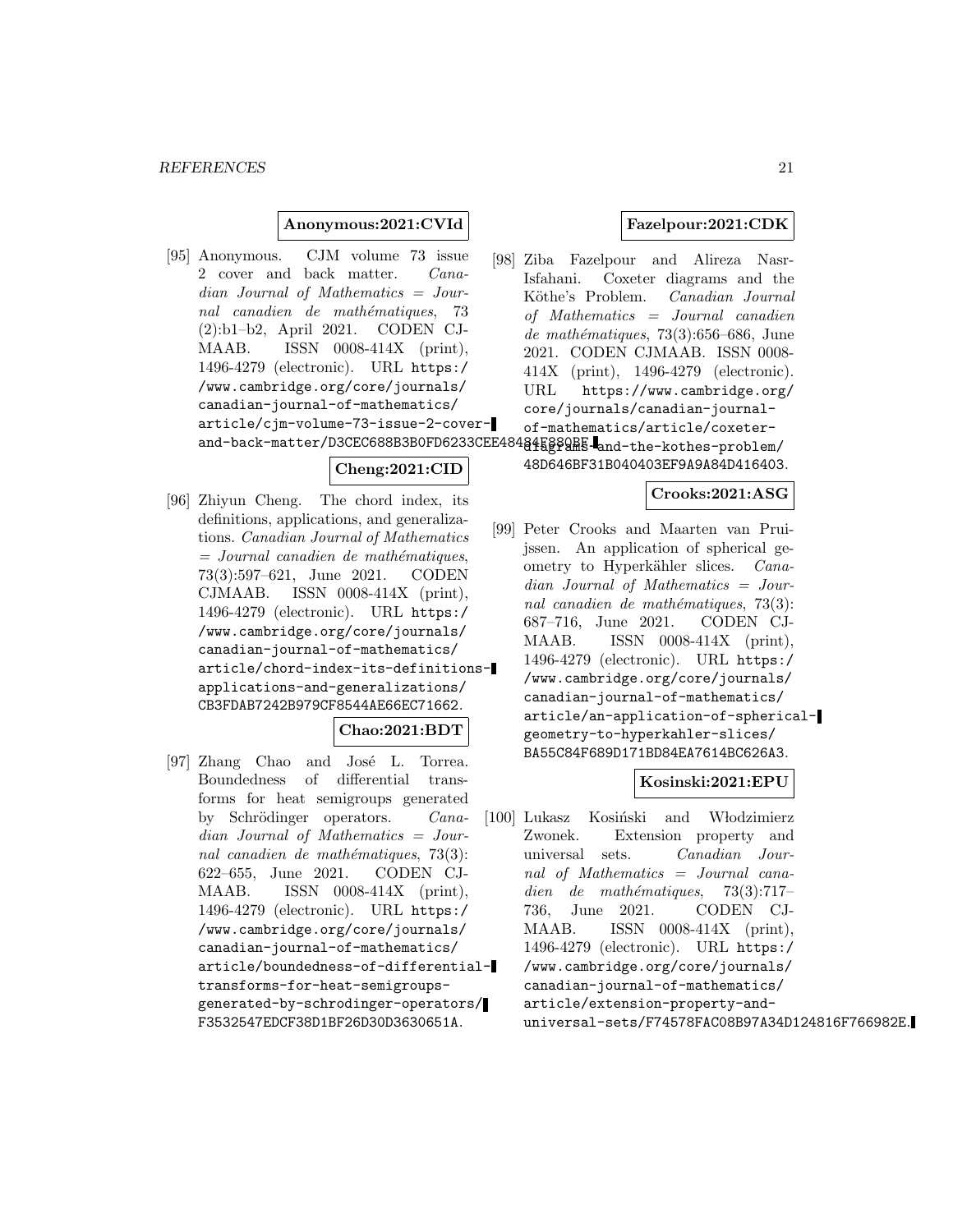### **Geudens:2021:CSB**

[101] Stephane Geudens and Marco Zambon. Coisotropic submanifolds in b-symplectic geometry. Canadian Journal of Mathematics = Journal  $cana dien$  de mathématiques, 73(3): 737–768, June 2021. CODEN CJ-MAAB. ISSN 0008-414X (print), 1496-4279 (electronic). URL https:/ /www.cambridge.org/core/journals/ canadian-journal-of-mathematics/ article/coisotropic-submanifoldsin-bsymplectic-geometry/62FF0471489FA8AF6E218123BDE9dC1A: selmer-groups-

#### **Iosevich:2021:REZ**

[102] Alex Iosevich, Doowon Koh, Sujin Lee, Thang Pham, and Chun-Yen Shen. On restriction estimates for the zero radius sphere over finite fields. Canadian Journal of Mathematics = Journal canadien de mathématiques,  $73(3)$ : 769–786, June 2021. CODEN CJ-MAAB. ISSN 0008-414X (print), 1496-4279 (electronic). URL https:/ /www.cambridge.org/core/journals/ canadian-journal-of-mathematics/ article/on-restriction-estimatesfor-the-zero-radius-sphere-overfinite-fields/BD04A06192620C6B701E44B560**E8åF6Aal**gebras-with-generators/

### **Kuwert:2021:RWS**

[103] Ernst Kuwert and Tobias Lamm. Reflection of Willmore surfaces with free boundaries. Canadian Journal of Mathematics = Journal canadien de mathématiques,  $73(3):787-$ 804, June 2021. CODEN CJ-MAAB. ISSN 0008-414X (print), 1496-4279 (electronic). URL https:/ /www.cambridge.org/core/journals/ canadian-journal-of-mathematics/ article/reflection-of-willmore-

### **Graham:2021:BSG**

[104] Andrew Graham, Daniel R. Gulotta, and Yujie Xu. Bounding Selmer groups for the rankin-Selberg convolution of Coleman families. Canadian Journal of Mathematics = Journal canadien de mathématiques,  $73(3)$ : 805–853, June 2021. CODEN CJ-MAAB. ISSN 0008-414X (print), 1496-4279 (electronic). URL https:/ /www.cambridge.org/core/journals/ canadian-journal-of-mathematics/

for-the-rankinselberg-convolutionof-coleman-families/FF13C12CB84246804BE9509D89C6BCAB.

### **Shukla:2021:CSE**

[105] Abhishek Kumar Shukla and Ben Williams. Classifying spaces for  $étele$ algebras with generators. Canadian Journal of Mathematics = Journal canadien de mathématiques,  $73(3)$ : 854–874, June 2021. CODEN CJ-MAAB. ISSN 0008-414X (print), 1496-4279 (electronic). URL https:/ /www.cambridge.org/core/journals/ canadian-journal-of-mathematics/ article/classifying-spaces-for-

C65BFD4C7B056AE68A5A967658622E98.

### **Alsaody:2021:AAR**

[106] Seidon Alsaody. Albert algebras over rings and related torsors. Canadian Journal of Mathematics = Journal canadien de mathématiques,  $73(3)$ : 875–898, June 2021. CODEN CJ-MAAB. ISSN 0008-414X (print), 1496-4279 (electronic). URL https:/ /www.cambridge.org/core/journals/ canadian-journal-of-mathematics/ article/albert-algebras-over-rings-

surfaces-with-free-boundaries/392FC0A93E82D62&F82ED8t5t0649ED9E3DF45F64477B98F71EC038A91428C.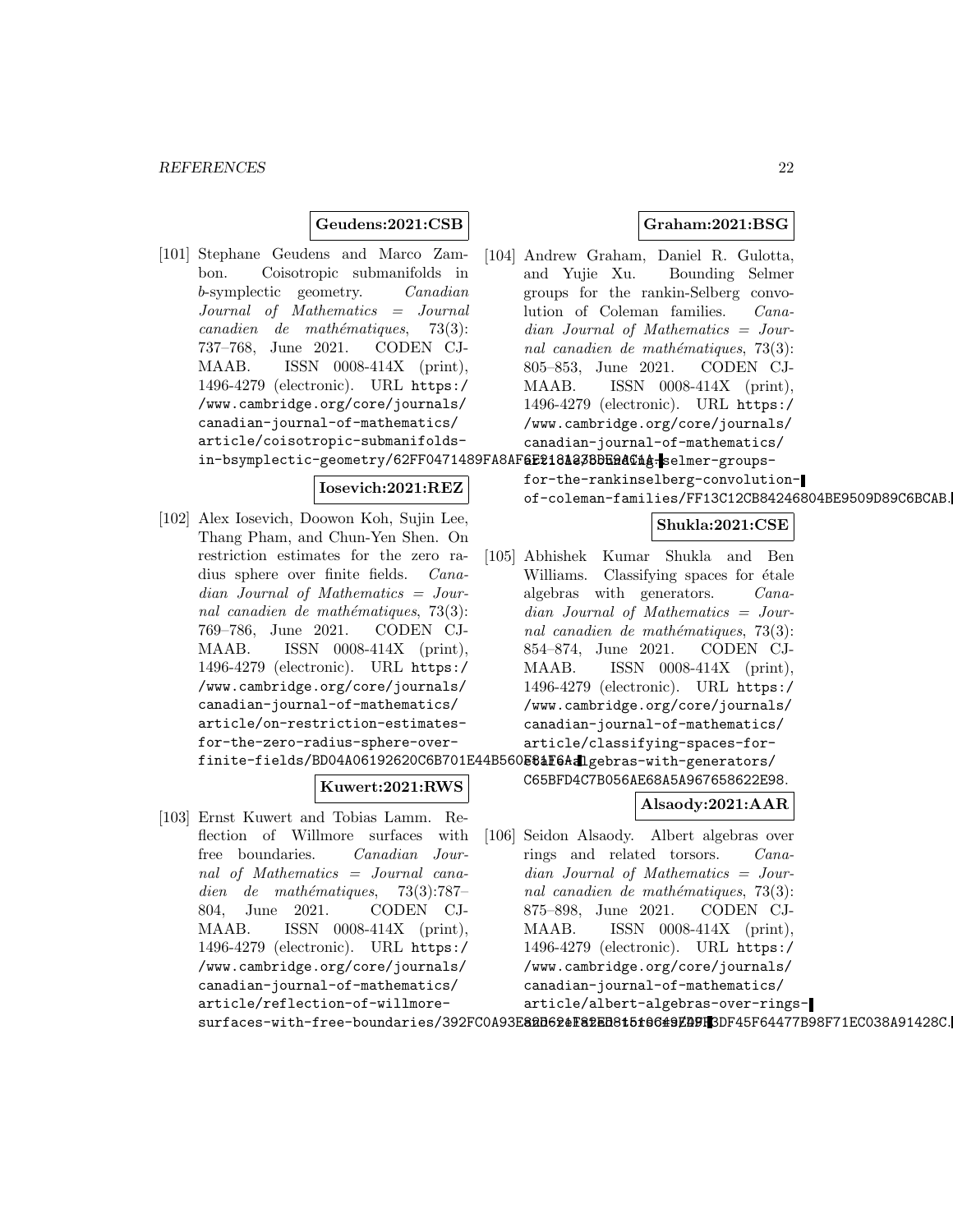### **Anonymous:2021:CVIe**

[107] Anonymous. CJM volume 73 issue 3 cover and front matter. Canadian Journal of Mathematics = Journal canadien de mathématiques, 73 (3):f1–f2, June 2021. CODEN CJ-MAAB. ISSN 0008-414X (print), 1496-4279 (electronic). URL https:/ /www.cambridge.org/core/journals/ canadian-journal-of-mathematics/ article/cjm-volume-73-issue-3-cover-

### **Anonymous:2021:CVIf**

[108] Anonymous. CJM volume 73 issue 3 cover and back matter. Canadian Journal of Mathematics = Journal canadien de mathématiques, 73 (3):b1–b2, June 2021. CODEN CJ-MAAB. ISSN 0008-414X (print), 1496-4279 (electronic). URL https:/ /www.cambridge.org/core/journals/ canadian-journal-of-mathematics/ article/cjm-volume-73-issue-3-coverand-back-matter/4368A6C6B726268BC628CCC042250D17. the-first-eigenvalue-of-a-fractional-

**Lewis:2021:FPC**

[109] Joel Brewster Lewis and Alejandro H. Morales. Factorization problems in complex reflection groups. Canadian Journal of Mathematics = Journal canadien de mathématiques, 73 (4):899–946, August 2021. CODEN CJMAAB. ISSN 0008-414X (print), 1496-4279 (electronic). URL https:/ /www.cambridge.org/core/journals/ canadian-journal-of-mathematics/ article/factorization-problemsin-complex-reflection-groups/5B3B3164BBD90F1f7B84F9B95894A7A9.tbfpn-with-

#### **Bolanos:2021:TFC**

[110] Wilmar Bolaños and Guillermo Mantilla-

fields. Canadian Journal of Mathematics  $=$  Journal canadien de mathématiques, 73(4):947–969, August 2021. CODEN CJMAAB. ISSN 0008-414X (print), 1496-4279 (electronic). URL https:/ /www.cambridge.org/core/journals/ canadian-journal-of-mathematics/ article/trace-form-over-cyclicnumber-fields/24F212C4CC6ACC8AB1527084B76F1999.

### **Anedda:2021:SSM**

and-front-matter/0C561EA225ED3DD078FFFFF80B4E553E. Steiner current in the Silvia Frassu. Steiner symmetry in the minimization of the first eigenvalue of a fractional eigenvalue problem with indefinite weight. Canadian Journal of Mathematics = Journal canadien de  $mathématiques, 73(4):970-992, August$ 2021. CODEN CJMAAB. ISSN 0008- 414X (print), 1496-4279 (electronic). URL https://www.cambridge.org/ core/journals/canadian-journalof-mathematics/article/steinersymmetry-in-the-minimization-of-<br>the-first-eigenvalue-of-a-fractional-

eigenvalue-problem-with-indefiniteweight/F4E566F0A2581512E5A6652CC7C9881F.

### **Zhang:2021:BVL**

[112] Mengyuan Zhang. Bundles on  $P^n$  with vanishing lower cohomologies. Canadian Journal of Mathematics = Journal canadien de mathématiques, 73 (4):993–1012, August 2021. CODEN CJMAAB. ISSN 0008-414X (print), 1496-4279 (electronic). URL https:/ /www.cambridge.org/core/journals/ canadian-journal-of-mathematics/

vanishing-lower-cohomologies/822B90542051FBBE614FAE0D

#### **Kajiwara:2021:DGS**

Soler. The trace form over cyclic number [113] Tsuyoshi Kajiwara and Yasuo Watatani.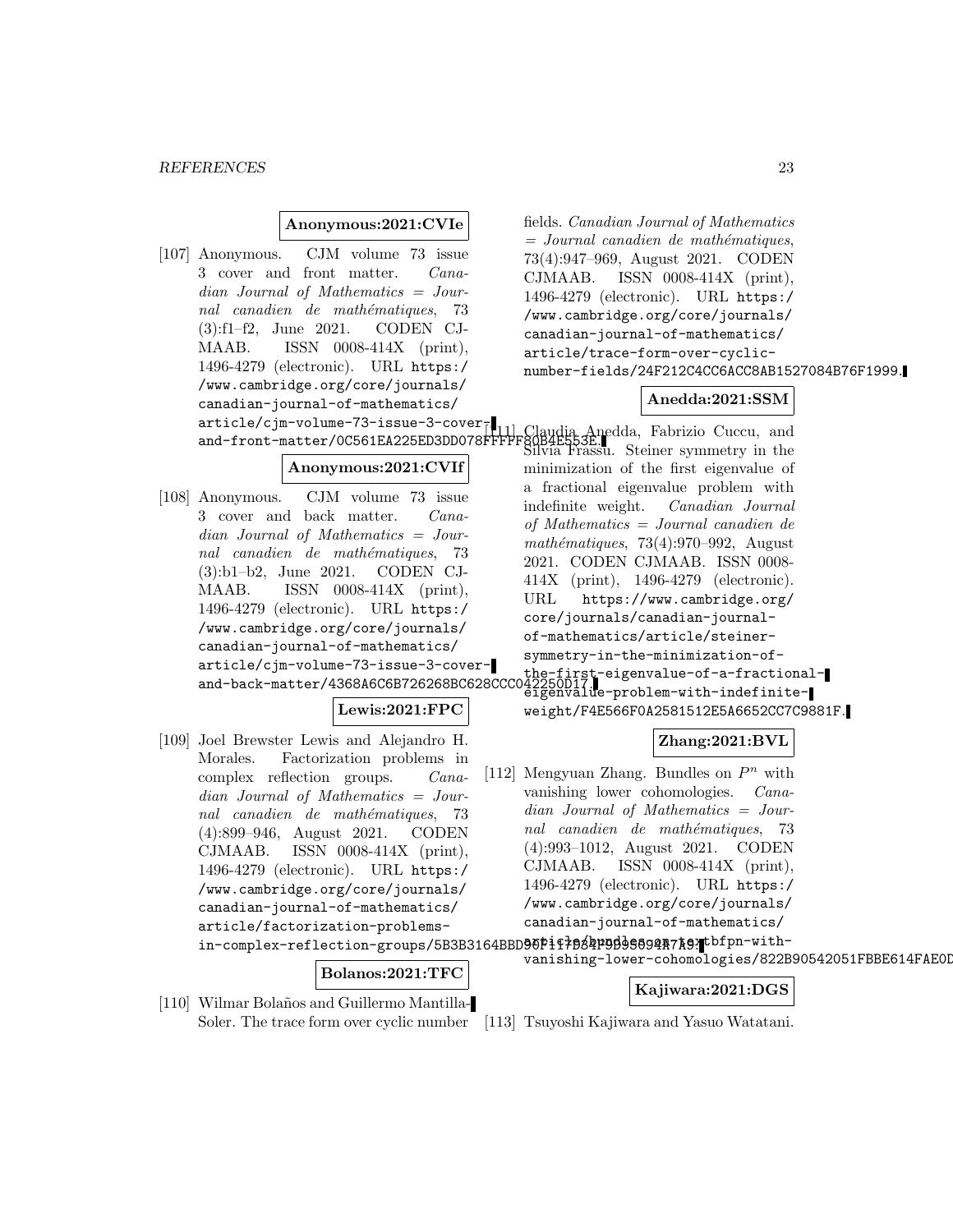Dimension groups for self-similar maps and matrix representations of the cores of the associated  $C^*$ -algebras. *Cana*dian Journal of Mathematics = Journal canadien de mathématiques,  $73(4)$ : 1013–1056, August 2021. CODEN CJMAAB. ISSN 0008-414X (print), 1496-4279 (electronic). URL https:/ /www.cambridge.org/core/journals/ canadian-journal-of-mathematics/ article/dimension-groups-for-selfsimilar $\text{Lip}$  representations for  $\text{I} \mathbb{I}_n$ . Canamaps-and-matrix-representationsof-the-cores-of-the-associated-

### **Hu:2021:FAG**

[114] Fei Hu and Sichen Li. Free abelian group actions on normal projective varieties: submaximal dynamical rank case. Canadian Journal of Mathematics = Journal canadien de mathématiques, 73 (4):1057–1073, August 2021. CODEN CJMAAB. ISSN 0008-414X (print), 1496-4279 (electronic). URL https:/ /www.cambridge.org/core/journals/ canadian-journal-of-mathematics/ article/free-abelian-group-actionson-normal-projective-varietiessubmaximal-dynamical-rank-case/ 3F7DF4CFAF72600AB6C57431E966B28D.

### **Lemaire:2021:DEG**

[115] Bertrand Lemaire and Jean-Loup Waldspurger. Données endoscopiques d'un groupe réductif connexe : applications d'une construction de Langlands. (French) [Endoscopic data of a related reductive group: applications of a Langlands construction]. Canadian Journal of Mathematics = Journal canadien de mathématiques,  $73(4)$ : 1074–1094, August 2021. CODEN CJMAAB. ISSN 0008-414X (print), 1496-4279 (electronic). URL https:/

/www.cambridge.org/core/journals/ canadian-journal-of-mathematics/ article/donnees-endoscopiques-dungroupe-reductif-connexe-applicationsdune-construction-de-langlands/ 42E52FAEE8D26B5F297CBABEFDBFC496.

### **Nandakumar:2021:CBM**

- [116] Vinoth Nandakumar and Gufang Zhao. Categorification via blocks of modu
	- dian Journal of Mathematics = Journal canadien de mathématiques,  $73(4)$ :

 $\texttt{calgebras}/99\texttt{ED5783021DD059A572F0BE531C06} \vartheta\varphi\varphi\texttt{5--1123}, \text{ August } 2021. \text{ CODEN}$ CJMAAB. ISSN 0008-414X (print), 1496-4279 (electronic). URL https:/ /www.cambridge.org/core/journals/ canadian-journal-of-mathematics/ article/categorification-via-blocksof-modular-representations-formathfrak-sln/F9CCD325B631CDF9ABE74246A07046B5. See addendum [179].

### **Marquis:2021:SKM**

[117] Timothée Marquis. On the structure of Kac–Moody algebras. Canadian Journal of Mathematics = Journal canadien de mathématiques,  $73(4)$ : 1124–1152, August 2021. CODEN CJMAAB. ISSN 0008-414X (print), 1496-4279 (electronic). URL https:/ /www.cambridge.org/core/journals/ canadian-journal-of-mathematics/ article/on-the-structure-of-kacmoodyalgebras/ABF4DB7D5E80729588F11A96FCD4B142.

### **Roushon:2021:CSA**

[118] S. K. Roushon. A certain structure of Artin groups and the isomorphism conjecture. Canadian Journal of Mathematics = Journal canadien de mathématiques,  $73(4):1153-$ 1170, August 2021. CODEN CJ-MAAB. ISSN 0008-414X (print),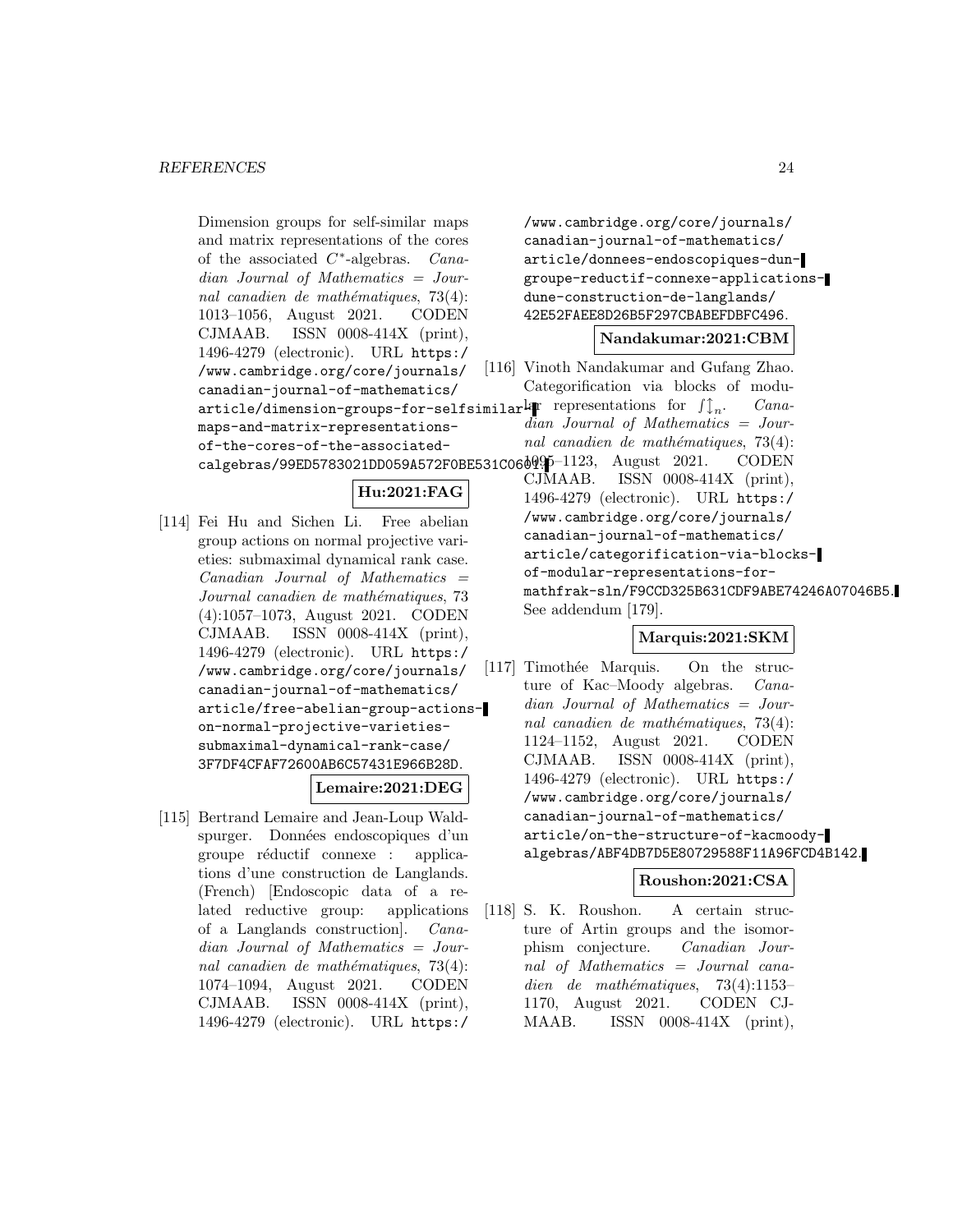1496-4279 (electronic). URL https:/ /www.cambridge.org/core/journals/ canadian-journal-of-mathematics/ article/certain-structure-of-artingroups-and-the-isomorphism-conjecture/ 1A6997A83B5F590AF674C910A1A8ED30. See erratum [165].

### **Hua:2021:SRR**

[119] Jiajie Hua and Qingyun Wang. Stability of rotation relations in C∗-algebras.  $Canadian$  Journal of Mathematics  $=$ Journal canadien de mathématiques, 73 (4):1171–1203, August 2021. CODEN CJMAAB. ISSN 0008-414X (print), 1496-4279 (electronic). URL https:/ /www.cambridge.org/core/journals/ canadian-journal-of-mathematics/ article/stability-of-rotation-relations-

in-c-algebras/256E50605D81D875D779AE7391EBA602. Willis. Khovanov–Rozansky ho-

### **Anonymous:2021:CVIg**

[120] Anonymous. CJM volume 73 issue 4 cover and front matter. Canadian Journal of Mathematics = Journal canadien de mathématiques,  $73(4)$ : f1–f2, August 2021. CODEN CJ-MAAB. ISSN 0008-414X (print), 1496-4279 (electronic). URL https:/ /www.cambridge.org/core/journals/ canadian-journal-of-mathematics/ article/cjm-volume-73-issue-4-cover-

### **Anonymous:2021:CVIh**

[121] Anonymous. CJM volume 73 issue 4 cover and back matter. Canadian Journal of Mathematics = Journal canadien de mathématiques, 73 (4):b1–b2, August 2021. CODEN CJMAAB. ISSN 0008-414X (print), 1496-4279 (electronic). URL https:/ /www.cambridge.org/core/journals/

canadian-journal-of-mathematics/ article/cjm-volume-73-issue-4-coverand-back-matter/D61BC91A1453D2A7641C953DB45490BC.

### **Poveda:2021:SPF**

[122] Alejandro Poveda, Assaf Rinot, and Dima Sinapova. Sigma–Prikry forcing I: The axioms. Canadian Journal of Mathematics = Journal canadien de mathématiques,  $73(5):1205-$ 1238, October 2021. CODEN CJ-MAAB. ISSN 0008-414X (print), 1496-4279 (electronic). URL https:/ /www.cambridge.org/core/journals/ canadian-journal-of-mathematics/ article/sigmaprikry-forcing-i-theaxioms/BD09FDEAD0A7E4AEF5A557B207BAB121.

### **Willis:2021:KRH**

mology for infinite multicolored braids.  $Canadian$  Journal of Mathematics  $=$ Journal canadien de mathématiques, 73 (5):1239–1277, October 2021. CODEN CJMAAB. ISSN 0008-414X (print), 1496-4279 (electronic). URL https:/ /www.cambridge.org/core/journals/ canadian-journal-of-mathematics/ article/khovanovrozansky-homologyfor-infinite-multicolored-braids/ D1A2DE52E85CEB10034ACD33E4CB519C.

### **Li:2021:SEE**

and-front-matter/57C9130FB2D0079A889ACGAFfB3fL2Q539.Li and Peter Sjögren. Sharp endpoint estimates for some operators associated with the Laplacian with drift in Euclidean space. *Cana*dian Journal of Mathematics = Journal canadien de mathématiques,  $73(5)$ : 1278–1304, October 2021. CODEN CJMAAB. ISSN 0008-414X (print), 1496-4279 (electronic). URL https:/ /www.cambridge.org/core/journals/ canadian-journal-of-mathematics/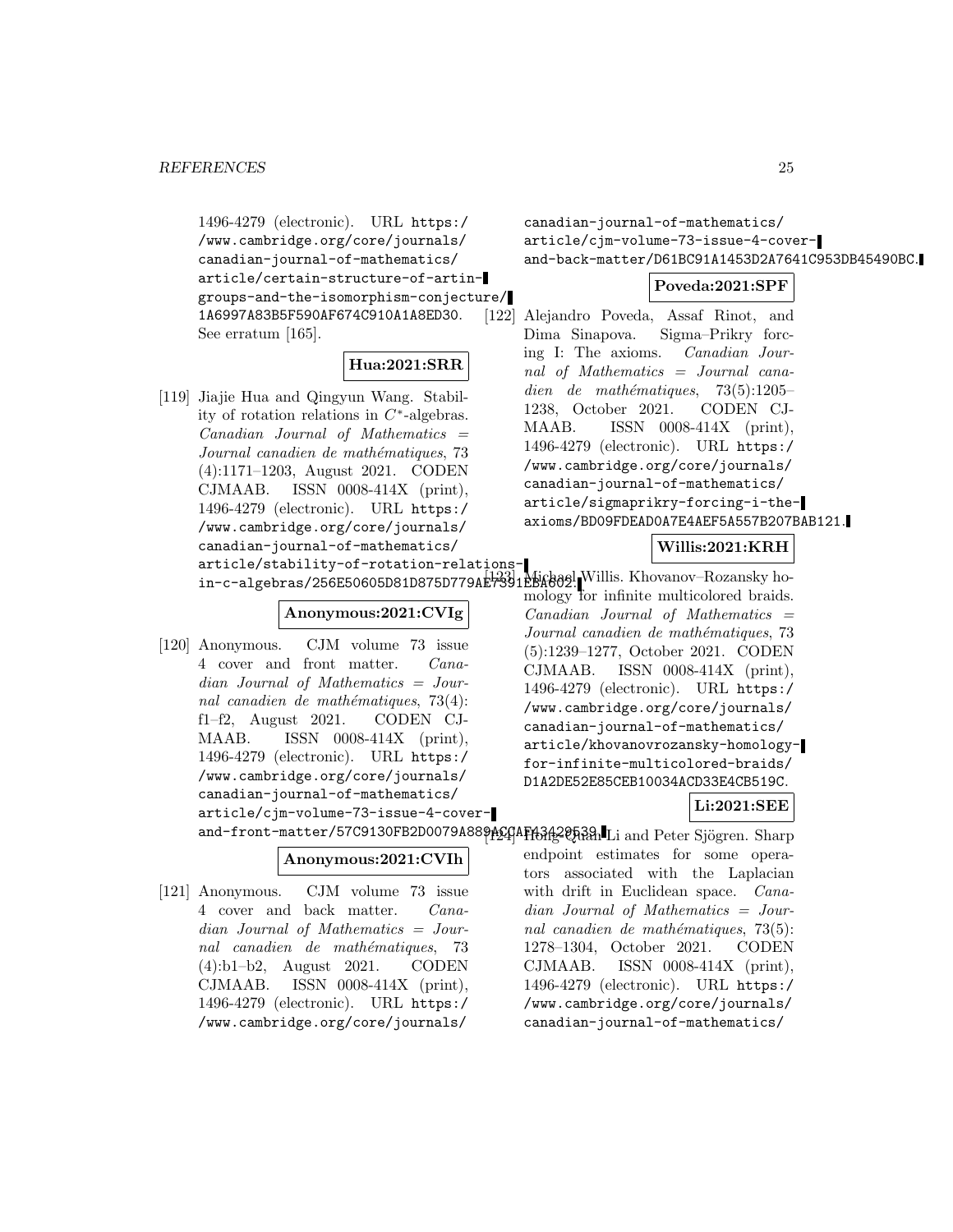article/sharp-endpoint-estimatesfor-some-operators-associated-withthe-laplacian-with-drift-in-euclidean-canadian-journal-of-mathematics/

### **Kooistra:2021:TFM**

- [125] Remkes Kooistra and Alan Thompson. Threefolds fibred by mirror sextic double planes. Canadian Journal of Mathematics = Journal canadien de mathématiques,  $73(5):1305-$ 1346, October 2021. CODEN CJ-MAAB. ISSN 0008-414X (print), 1496-4279 (electronic). URL https:/ /www.cambridge.org/core/journals/ canadian-journal-of-mathematics/ article/threefolds-fibred-by-mirrorsextic-double-planes/3ECB07DB11FF9305DB2?94AF3B76B244. eoretic-infiniteness-
	- **Magal:2021:VCF**
- [126] Pierre Magal and Ousmane Seydi. Variation of constants formula and exponential dichotomy for nonautonomous non-densely defined Cauchy problems.  $Canadian$  Journal of Mathematics  $=$ Journal canadien de mathématiques, 73 (5):1347–1389, October 2021. CODEN CJMAAB. ISSN 0008-414X (print), 1496-4279 (electronic). URL https:/ /www.cambridge.org/core/journals/ canadian-journal-of-mathematics/ article/variation-of-constantsformula-and-exponential-dichotomyfor-nonautonomous-nondensely-defined---<br>cauchy-problems/E822AC950D46E8A3C6166348A3D4C9DA.

#### **Kleine:2021:BII**

[127] Sören Kleine. Bounding the Iwasawa invariants of Selmer groups. Canadian Journal of Mathematics = Journal canadien de mathématiques,  $73(5)$ : 1390–1422, October 2021. CODEN CJMAAB. ISSN 0008-414X (print),

space/B30CBE68F8222C406D1337C7DA0E75E9. article/bounding-the-iwasawa-invariants-1496-4279 (electronic). URL https:/ /www.cambridge.org/core/journals/ of-selmer-groups/7C9DBEED5F8E5261F57F69A4F9D0E73D.

### **Daws:2021:RTF**

[128] Matthew Daws and Bence Horváth. Ring-theoretic (in)finiteness in reduced products of Banach algebras. Canadian Journal of Mathematics = Journal canadien de mathématiques,  $73(5)$ : 1423–1458, October 2021. CODEN CJMAAB. ISSN 0008-414X (print), 1496-4279 (electronic). URL https:/ /www.cambridge.org/core/journals/ canadian-journal-of-mathematics/

in-reduced-products-of-banach-algebras/

23457CE0017B47F9B5B008364C69F0B1.

### **Anonymous:2021:CVIi**

[129] Anonymous. CJM volume 73 issue 5 cover and front matter. Canadian Journal of Mathematics = Journal canadien de mathématiques,  $73(5)$ : f1–f2, October 2021. CODEN CJ-MAAB. ISSN 0008-414X (print), 1496-4279 (electronic). URL https:/ /www.cambridge.org/core/journals/ canadian-journal-of-mathematics/ article/cjm-volume-73-issue-5-coverand-front-matter/56E091CA6519ABD53458CBAF1D3C144E.

### **Anonymous:2021:CVIj**

CJM volume 73 issue. 5 cover and back matter. Canadian Journal of Mathematics = Journal canadien de mathématiques, 73 (5):b1–b2, October 2021. CODEN CJMAAB. ISSN 0008-414X (print), 1496-4279 (electronic). URL https:/ /www.cambridge.org/core/journals/ canadian-journal-of-mathematics/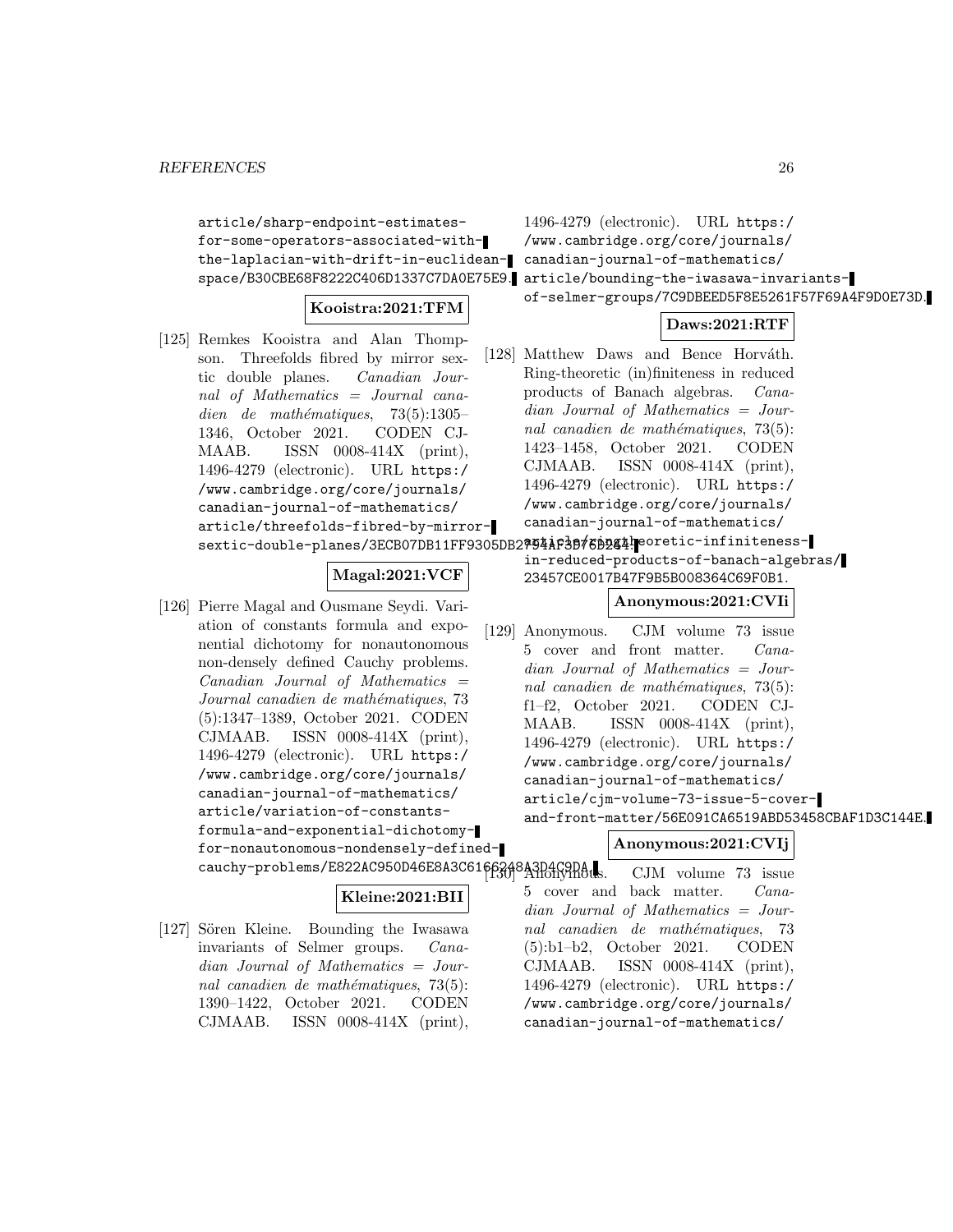article/cjm-volume-73-issue-5-coverand-back-matter/44DF5631681222A59ACA4DB9B35161ECmallows-permutations-ascanadian-journal-of-mathematics/

### **Li:2021:LVD**

- stable-matchings/491555EF74CDD241A225510C150EC89E.
- [131] Junxian Li. Large values of Dirichlet L-functions at zeros of a class of L-functions. Canadian Journal of Mathematics = Journal canadien de mathématiques,  $73(6):1459-$ 1505, December 2021. CODEN CJ-MAAB. ISSN 0008-414X (print), 1496-4279 (electronic). URL https:/ /www.cambridge.org/core/journals/ canadian-journal-of-mathematics/ article/large-values-of-dirichletlfunctions-at-zeros-of-a-classof-lfunctions/C9F9C0BE6BBE62D41925ABE2B7**4429dAan**-journal-of-mathematics/

### **Greither:2021:COC**

[132] Cornelius Greither and Radan Kucera. On the compositum of orthogonal cyclic fields of the same odd prime degree.  $Canadian$  Journal of Mathematics  $=$ Journal canadien de mathématiques, 73 (6):1506–1530, December 2021. CODEN CJMAAB. ISSN 0008-414X (print), 1496-4279 (electronic). URL https:/ /www.cambridge.org/core/journals/ canadian-journal-of-mathematics/ cyclic-fields-of-the-same-odd-prime-

### **Angel:2021:MPS**

[133] Omer Angel, Alexander E. Holroyd, Tom Hutchcroft, and Avi Levy. Mallows permutations as stable matchings.  $Canadian$  Journal of Mathematics  $=$ Journal canadien de mathématiques, 73 (6):1531–1555, December 2021. CODEN CJMAAB. ISSN 0008-414X (print), 1496-4279 (electronic). URL https:/ /www.cambridge.org/core/journals/

**Heittokangas:2021:NLI**

[134] Janne Heittokangas, Hui Yu, and Mohamed Amine Zemirni. On the number of linearly independent admissible solutions to linear differential and linear difference equations. Canadian Journal of Mathematics = Journal canadien de mathématiques,  $73(6)$ : 1556–1591, December 2021. CODEN CJMAAB. ISSN 0008-414X (print), 1496-4279 (electronic). URL https:/ /www.cambridge.org/core/journals/

> article/on-the-number-of-linearlyindependent-admissible-solutionsto-linear-differential-and-lineardifference-equations/A89914ADB85632E0A772FA837B3CC845

### **Goncalves:2021:EGA**

article/on-the-compositum-of-orthogonal-1626, December 2021. CODEN CJdegree/1165F270D43F1AF619B6656FD07BEA54. 1496-4279 (electronic). URL https:/ [135] Daniel Gonçalves and Benjamin Steinberg. Etale groupoid algebras with ´ coefficients in a sheaf and skew inverse semigroup rings. Canadian Journal of Mathematics = Journal canadien de mathématiques, 73(6):1592– MAAB. ISSN 0008-414X (print), /www.cambridge.org/core/journals/ canadian-journal-of-mathematics/ article/etale-groupoid-algebraswith-coefficients-in-a-sheaf-andskew-inverse-semigroup-rings/EBCD67C6E8CA938ACABB784/

#### **Kabluchko:2021:NAW**

[136] Zakhar Kabluchko, Daniel Temesvari, and Christoph Thäle. A new approach to weak convergence of random cones and polytopes. *Cana-*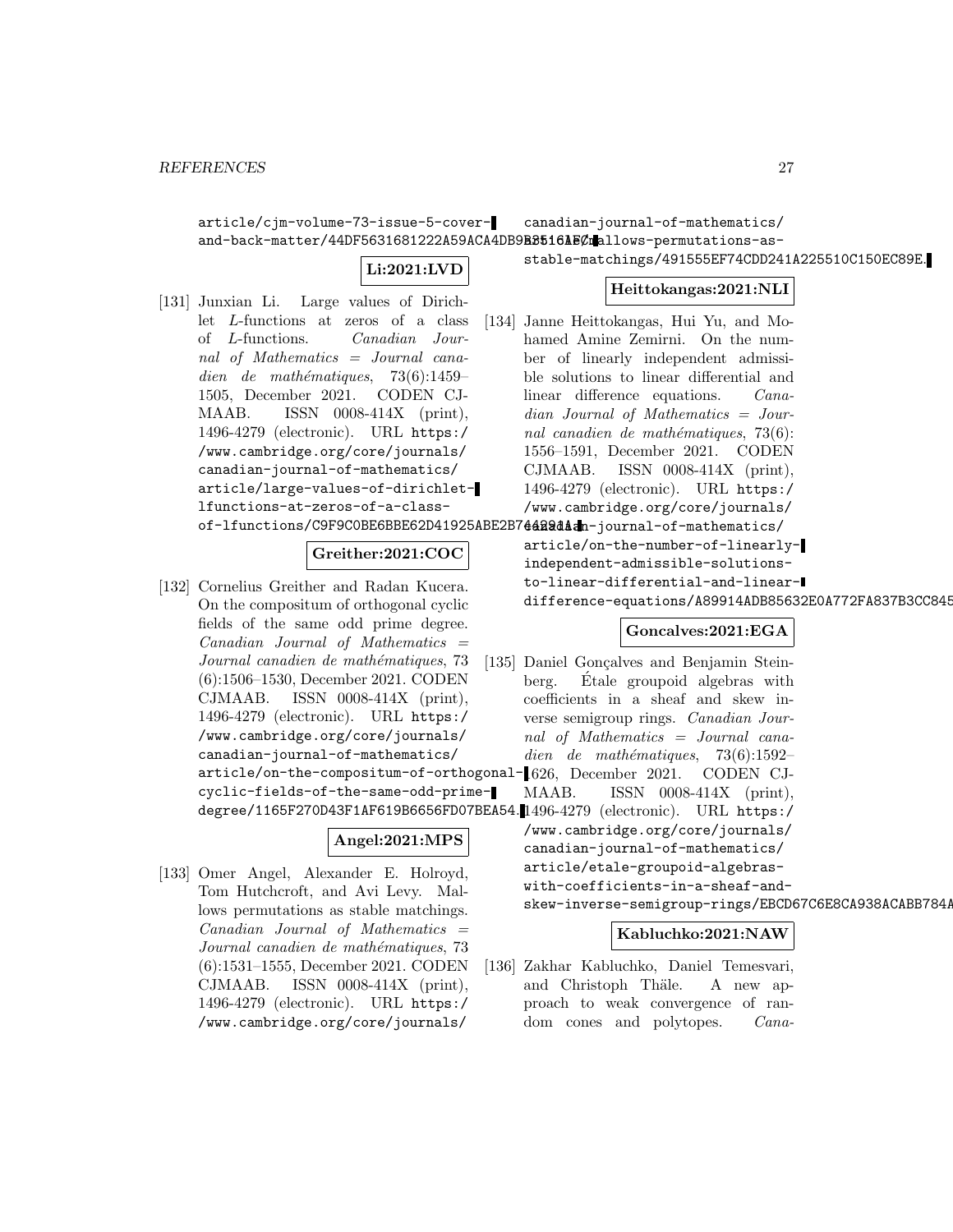dian Journal of Mathematics = Journal canadien de mathématiques,  $73(6)$ : 1627–1647, December 2021. CODEN CJMAAB. ISSN 0008-414X (print), 1496-4279 (electronic). URL https:/ /www.cambridge.org/core/journals/ canadian-journal-of-mathematics/  $\texttt{article}/\texttt{new-approach-to-weak-convergence}/\texttt{www.cambridge.org/core/journals/}$ of-random-cones-and-polytopes/68FCC081285**821624BC9701fFB3E64954th**ematics/ **Furedi:2021:EPC** [137] Zoltán Füredi, Tao Jiang, Alexandr Kostochka, Dhruv Mubayi, and Jacques Verstraëte. Extremal problems for convex geometric hypergraphs and ordered hypergraphs. Canadian Journal of Mathematics = Journal canadien de mathématiques,  $73(6):1648-$ 1666, December 2021. CODEN CJ-MAAB. ISSN 0008-414X (print), 1496-4279 (electronic). URL https:/ /www.cambridge.org/core/journals/ canadian-journal-of-mathematics/ article/extremal-problems-for-convexgeometric-hypergraphs-and-orderedhypergraphs/E1CF12EB731D70BC2D5E1976693E3FD2. **Guo:2021:RCC** [138] Weichao Guo, Huoxiong Wu, and Dongyong Yang. A revisit on the compactness of commutators. Canadian Journal of Mathematics = Journal canadien de mathématiques,  $73(6)$ : 1667–1697, December 2021. CODEN CJMAAB. ISSN 0008-414X (print), 1496-4279 (electronic). URL https:/ /www.cambridge.org/core/journals/ canadian-journal-of-mathematics/ article/revisit-on-the-compactnessof-commutators/21B388C1ABA27409A0E3CCOBOEB3F86D. **Neumann:2021:KIB** [139] Daniel López Neumann. Kuperberg invariants for balanced sutured 3-manifolds. Canadian Journal of Mathematics = Journal canadien de mathématiques,  $73(6):1698-$ 1742, December 2021. CODEN CJ-MAAB. ISSN 0008-414X (print), 1496-4279 (electronic). URL https:/ article/kuperberg-invariants-forbalanced-sutured-3manifolds/D4420960263977933786C8314 **Massuyeau:2021:SFL** [140] Gwénaël Massuyeau and Delphine Moussard. A splicing formula for the LMO invariant. Canadian Journal of Mathematics = Journal canadien de mathématiques,  $73(6):1743-$ 1770, December 2021. CODEN CJ-MAAB. ISSN 0008-414X (print), 1496-4279 (electronic). URL https:/ /www.cambridge.org/core/journals/ canadian-journal-of-mathematics/ article/splicing-formula-for-thelmo-invariant/CFC2448E47E12465899F6A1123767264. **Anonymous:2021:CVIk** [141] Anonymous. CJM volume 73 issue 6 cover and front matter. Canadian Journal of Mathematics = Journal canadien de mathématiques, 73 (6):f1–f3, December 2021. CODEN CJMAAB. ISSN 0008-414X (print), 1496-4279 (electronic). URL https:/ /www.cambridge.org/core/journals/ canadian-journal-of-mathematics/ article/cjm-volume-73-issue-6-coverand-front-matter/0A074A35B97999DC45F965E580DEC28D. **Anonymous:2021:CVIl** CJM volume 73 issue 6 cover and back matter. Canadian Journal of Mathematics = Journal canadien de mathématiques, 73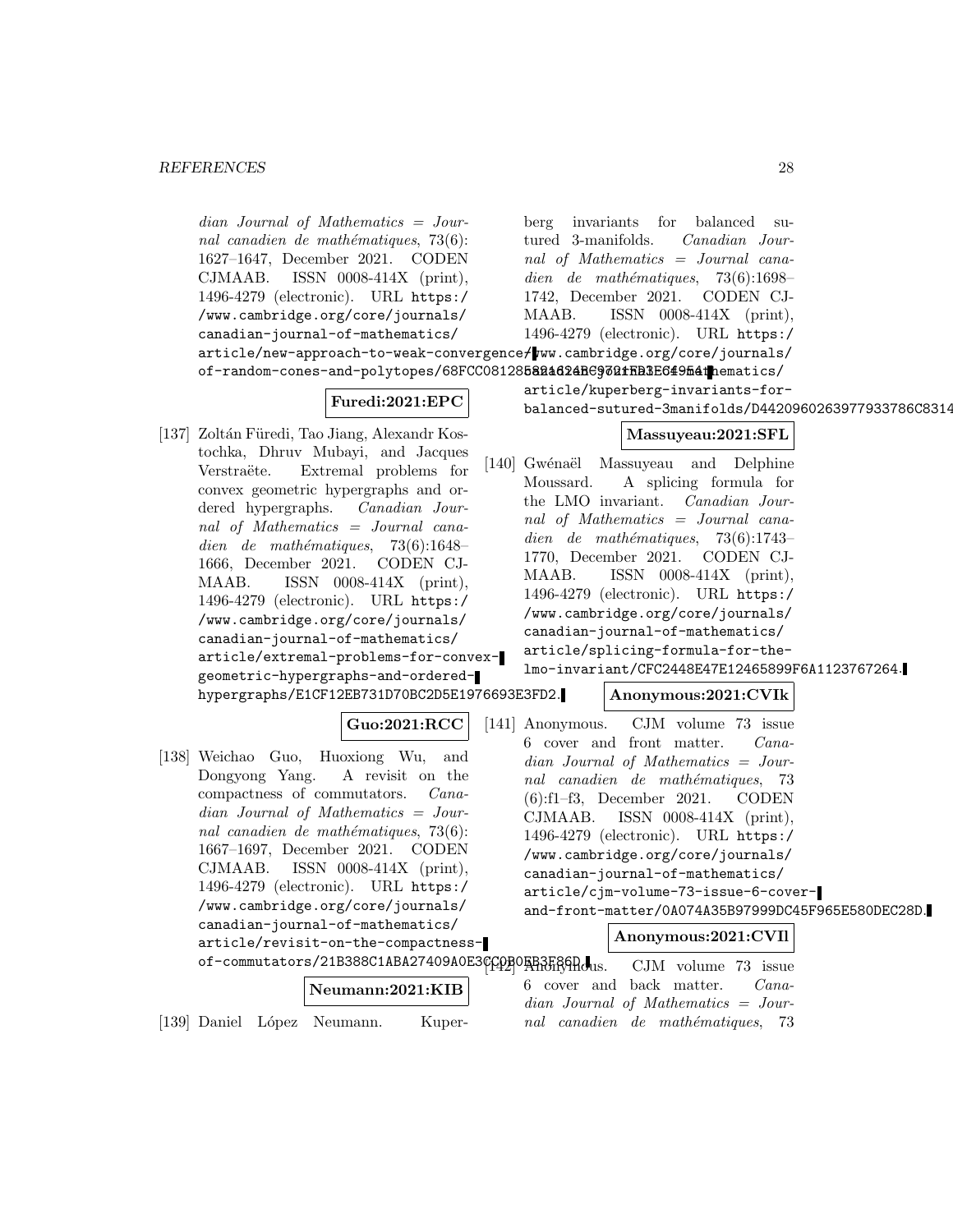(6):b1–b2, December 2021. CODEN CJMAAB. ISSN 0008-414X (print), 1496-4279 (electronic). URL https:/ /www.cambridge.org/core/journals/ canadian-journal-of-mathematics/ article/cjm-volume-73-issue-6-coverand-back-matter/547BC8D4CE0B9BDD67378B5E00BBE116.

### **Arone:2022:SKC**

[143] Gregory Arone and Markus Szymik. Spaces of knotted circles and exotic smooth structures. Canadian Journal of Mathematics = Journal canadien de mathématiques, 74(1):1–23, February 2022. CODEN CJMAAB. ISSN 0008- 414X (print), 1496-4279 (electronic). URL https://www.cambridge.org/ core/journals/canadian-journalof-mathematics/article/spaces-ofknotted-circles-and-exotic-smoothstructures/5B2F99D8401B2EA40B1515247F9D108A.

#### **Farcaseanu:2022:FTC**

[144] Maria Farcaseanu, Mihai Mihailescu, and Denisa Stancu-Dumitru. On a family of torsional creep problems in Finsler metrics. Canadian Journal of Mathematics = Journal  $cana dien de mathématiques, 74(1):24-$ 41, February 2022. CODEN CJ-MAAB. ISSN 0008-414X (print), 1496-4279 (electronic). URL https:/ /www.cambridge.org/core/journals/ canadian-journal-of-mathematics/ article/on-a-family-of-torsionalcreep-problems-in-finsler-metrics/ ECFCE6955E427DD3EF91E1886DA41D38.

#### **Lubbes:2022:MAS**

[145] Niels Lubbes. Möbius automorphisms of surfaces with many circles. Canadian Journal of Mathematics = Journal canadien de mathématiques. 74 (1):42–71, February 2022. CODEN

CJMAAB. ISSN 0008-414X (print), 1496-4279 (electronic). URL https:/ /www.cambridge.org/core/journals/ canadian-journal-of-mathematics/ article/mobius-automorphisms-of-

### surfaces-with-many-circles/75B50FF6A827F24D37100571B4

#### **Backhausz:2022:ACO**

- [146] Ágnes Backhausz and Balázs Szegedy. Action convergence of operators and graphs. Canadian Journal of Mathemat $ics = Journal\; can\; define\; the\; math{ématiques},$ 74(1):72–121, February 2022. CODEN CJMAAB. ISSN 0008-414X (print), 1496-4279 (electronic). URL https:/ /www.cambridge.org/core/journals/ canadian-journal-of-mathematics/ article/action-convergence-of-operatorsand-graphs/F5900CA5BE554C9F4DEAAB518962D2DD.
	- **Gourevitch:2022:FCM**
- [147] Dmitry Gourevitch, Henrik P. A. Gustafsson, Axel Kleinschmidt, Daniel Persson, and Siddhartha Sahi. Fourier coefficients of minimal and next-tominimal automorphic representations of simply-laced groups. Canadian Journal of Mathematics = Journal canadien de mathématiques,  $74(1):122-$ 169, February 2022. CODEN CJ-MAAB. ISSN 0008-414X (print), 1496-4279 (electronic). URL https:/ /www.cambridge.org/core/journals/ canadian-journal-of-mathematics/ article/fourier-coefficients-ofminimal-and-nexttominimal-automorphicrepresentations-of-simplylacedgroups/4A9BDB5DD9295F98A75929641CD52B72.

### **Airey:2022:SCR**

[148] Dylan Airey, Steve Jackson, and Bill Mance. Some complexity results in the theory of normal numbers. Cana-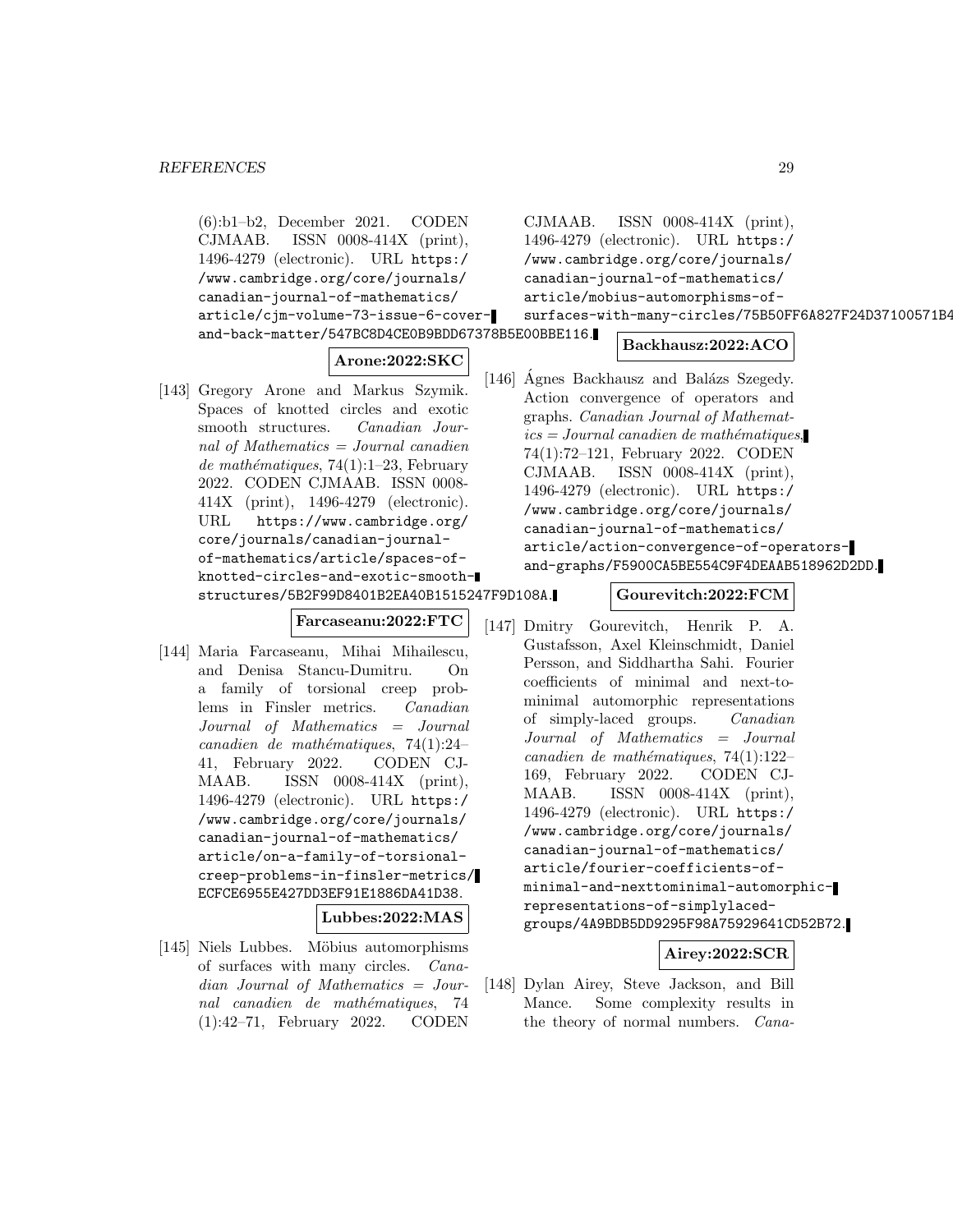dian Journal of Mathematics = Journal canadien de mathématiques, 74 (1):170–198, February 2022. CODEN CJMAAB. ISSN 0008-414X (print), 1496-4279 (electronic). URL https:/ /www.cambridge.org/core/journals/ canadian-journal-of-mathematics/ article/some-complexity-resultsin-the-theory-of-normal-numbers/ E81E3A923DA838FAB5699823A3939EA2.

### **Manon:2022:TGN**

[149] Christopher Manon and Jihyeon Jessie Yang. Tropical geometry and Newton– Okounkov cones for Grassmannian of planes from compactifications. Canadian Journal of Mathematics = Journal canadien de mathématiques, 74 (1):199–231, February 2022. CODEN CJMAAB. ISSN 0008-414X (print), 1496-4279 (electronic). URL https:/ /www.cambridge.org/core/journals/ canadian-journal-of-mathematics/ article/tropical-geometry-and-newtonokou<del>nRdv</del>front-matter/0AC8A18A6F40A3BF5194E5EC127F6AE8. cones-for-grassmannian-of-planes-

surfaces over number fields. Canadian Journal of Mathematics = Journal canadien de mathématiques, 74 (1):266–298, February 2022. CODEN CJMAAB. ISSN 0008-414X (print), 1496-4279 (electronic). URL https:/ /www.cambridge.org/core/journals/ canadian-journal-of-mathematics/ article/divisibility-of-torsionsubgroups-of-abelian-surfaces-overnumber-fields/B38F15B56C245BDABBBBE4197E700258.

### **Anonymous:2022:CVIa**

[152] Anonymous. CJM volume 74 issue 1 cover and front matter. Canadian Journal of Mathematics = Journal canadien de mathématiques, 74 (1):f1–f3, February 2022. CODEN CJMAAB. ISSN 0008-414X (print), 1496-4279 (electronic). URL https:/ /www.cambridge.org/core/journals/ canadian-journal-of-mathematics/ article/cjm-volume-74-issue-1-cover-

### **Anonymous:2022:CVIb**

from-compactifications/B51B04A4A587A19D15C91FFA600C97FF. CJM volume 74 issue. 1 cover and back matter. Canadian Journal of Mathematics = Journal canadien de mathématiques, 74 (1):b1–b2, February 2022. CODEN CJMAAB. ISSN 0008-414X (print), 1496-4279 (electronic). URL https:/ /www.cambridge.org/core/journals/ canadian-journal-of-mathematics/ article/cjm-volume-74-issue-1-coverand-back-matter/A12AC56CB6FBA5F266A4F1BAFB05A998.

### **Darby:2022:ECT**

Jongbaek Song. Equivariant cohomology of torus orbifolds. Canadian Journal of Mathematics = Journal canadien de mathématiques, 74

# **Lin:2022:DCT**

[150] Jiawei Lin and Greg Martin. Densities in certain three-way prime number races. Canadian Journal of Mathematics  $=$  Journal canadien de mathématiques, 74(1):232–265, February 2022. CODEN CJMAAB. ISSN 0008-414X (print), 1496-4279 (electronic). URL https:/ /www.cambridge.org/core/journals/ canadian-journal-of-mathematics/ article/densities-in-certain-threeway-

prime-number-races/D70CBC7D8E8D158475E0D2A32D7EDA5F. Shintarô Kuroki, and

### **Cullinan:2022:DTS**

[151] John Cullinan and Jeffrey Yelton. Divisibility of torsion subgroups of abelian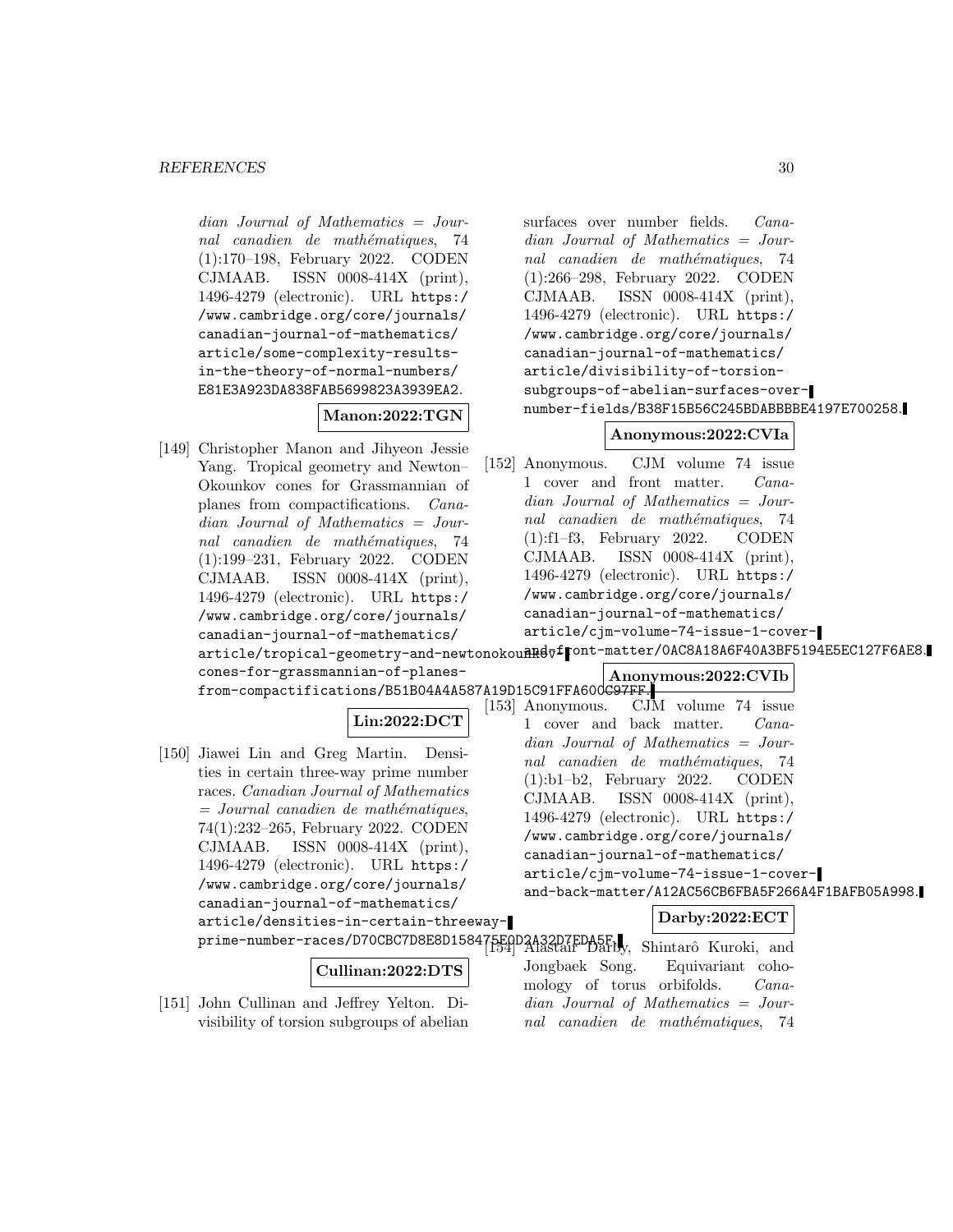```
(2):299–328, April 2022. CODEN
    CJMAAB. ISSN 0008-414X (print),
    1496-4279 (electronic). URL https:/
    /www.cambridge.org/core/journals/
    canadian-journal-of-mathematics/
    article/equivariant-cohomology-
    of-torus-orbifolds/1E29F165087BA8837A7C04F14F3A0F16.
                        Lee:2022:SLM
[155] Man-Chun Lee and Luen-Fai Tam. Some
    local maximum principles along Ricci
    flows. Canadian Journal of Mathematics
     = Journal canadien de mathématiques,
    74(2):329–348, April 2022. CODEN
    CJMAAB. ISSN 0008-414X (print),
    1496-4279 (electronic). URL https:/
    /www.cambridge.org/core/journals/
    canadian-journal-of-mathematics/
     article/some-local-maximum-principles-
lemma-for-operatorname-mathrm-gl4/
     along-ricci-flows/7FF502B59589AD6AAB34339F5085B48921AE74A5D564258ED1DB38.
                     Hoehn:2022:SPA
[156] L. C. Hoehn, L. G. Oversteegen, and
    E. D. Tymchatyn. Shortest paths in ar-
    bitrary plane domains. Canadian Jour-
    nal of Mathematics = Journal canadien
     de mathématiques, 74(2):349-367, April2022. CODEN CJMAAB. ISSN 0008-
    414X (print), 1496-4279 (electronic).
    URL https://www.cambridge.org/
    core/journals/canadian-journal-
    of-mathematics/article/shortest-
    paths-in-arbitrary-plane-domains/
    748AF74BE7B99E99D1D6E940C2FA8849.
                         Lou:2022:FIP
[157] Yingying Lou, Dongmeng Xi, and
    Zhenbing Zeng. Further inequali-
                                              URL https://www.cambridge.org/
                                              core/journals/canadian-journal-
                                             of-mathematics/article/further-
                                             inequalities-and-properties-of-
                                             pinner-parallel-bodies/27DF41C510E9D4F62250EB8338B7F0
                                                                   Li:2022:PLA
                                        [158] Qirui Li. A proof of the lin-
                                              ear Arithmetic Fundamental Lemma
                                             for GL4. Canadian Journal of
                                              Mathematics = Journal canadien de
                                              mathématiques, 74(2):381-427, April
                                             2022. CODEN CJMAAB. ISSN 0008-
                                             414X (print), 1496-4279 (electronic).
                                             URL https://www.cambridge.org/
                                             core/journals/canadian-journal-
                                             of-mathematics/article/proof-of-
                                              the-linear-arithmetic-fundamental-
                                                             Sargent:2022:OAO
                                        [159] Meredith Sargent and Alan A. Sola.
                                              Optimal approximants and orthogo-
                                             nal polynomials in several variables.
                                              Canadian Journal of Mathematics =Journal canadien de mathématiques,
                                              74(2):428–456, April 2022. CODEN
                                              CJMAAB. ISSN 0008-414X (print),
                                              1496-4279 (electronic). URL https:/
                                              /www.cambridge.org/core/journals/
                                             canadian-journal-of-mathematics/
                                             article/optimal-approximants-and-
                                             orthogonal-polynomials-in-several-
                                              variables/D741863B935CC11B4E733B6535F71A96.
                                                                 Jain:2022:DSE
                                         [160] Tanvi Jain and Hemant Kumar Mishra.
```
ties and properties of p -inner parallel bodies. Canadian Journal of Mathematics = Journal canadien de mathématiques,  $74(2):368-380$ , April 2022. CODEN CJMAAB. ISSN 0008- 414X (print), 1496-4279 (electronic).

Derivatives of symplectic eigenvalues and a Lidskii type theorem. Canadian Journal of Mathematics = Journal canadien de mathématiques, 74 (2):457–485, April 2022. CODEN CJMAAB. ISSN 0008-414X (print),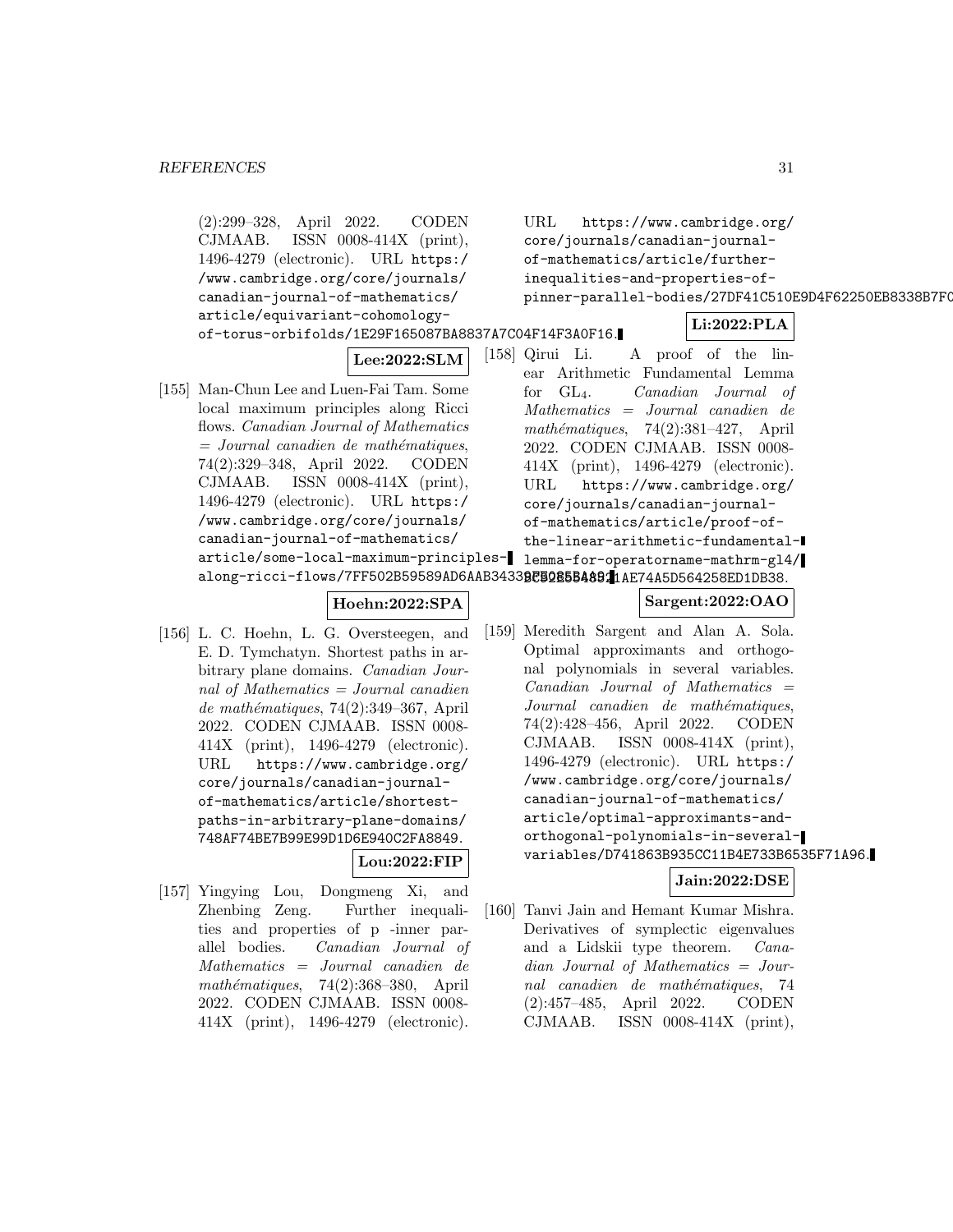1496-4279 (electronic). URL https:/ /www.cambridge.org/core/journals/ canadian-journal-of-mathematics/ article/derivatives-of-symplecticeigenvalues-and-a-lidskii-typetheorem/FE3D8851687BCA387D8DF7E703F2602B.

**Ye:2022:CCY**

[161] Dongxi Ye. On a conjecture of Chen and Yui: Resultants and discriminants.  $Canadian$  Journal of Mathematics  $=$ Journal canadien de mathématiques, 74(2):486–526, April 2022. CODEN CJMAAB. ISSN 0008-414X (print), 1496-4279 (electronic). URL https:/ /www.cambridge.org/core/journals/ canadian-journal-of-mathematics/ article/on-a-conjecture-of-chenand-yui-resultants-and-discriminants/ 45C2DAA98564EB6C47F515EFE3465246.

```
Florens:2022:TIF
```
[162] Vincent Florens and Delphine Moussard. Torsions and intersection forms of 4-manifolds from trisection diagrams. Canadian Journal of Mathematics = Journal canadien de mathématiques,  $74(2):527-549$ , April 2022. CODEN CJMAAB. ISSN 0008- 414X (print), 1496-4279 (electronic). URL https://www.cambridge.org/ core/journals/canadian-journalof-mathematics/article/torsionsand-intersection-forms-of-4manifoldsfrom-trisection-diagrams/48EE4B085494BE623560B502B52EB6F84A3775CD7F462860.

### **Hambleton:2022:RCF**

[163] Ian Hambleton and Semra Pamuk. Rank conditions for finite group actions on 4-manifolds. Canadian Journal of Mathematics = Journal canadien de mathématiques,  $74(2):550-$ 572, April 2022. CODEN CJ-MAAB. ISSN 0008-414X (print),

```
1496-4279 (electronic). URL https:/
/www.cambridge.org/core/journals/
canadian-journal-of-mathematics/
article/rank-conditions-for-finite-
group-actions-on-4manifolds/D1C4A495F283217743832EBA2
```
### **Gaiotto:2022:HSS**

[164] Davide Gaiotto and Theo Johnson-Freyd. Holomorphic SCFTs with small index. Canadian Journal of Mathematics = Journal canadien de mathématiques, 74(2):573– 601, April 2022. CODEN CJ-MAAB. ISSN 0008-414X (print), 1496-4279 (electronic). URL https:/ /www.cambridge.org/core/journals/ canadian-journal-of-mathematics/ article/holomorphic-scfts-withsmall-index/8A7F04EAE2E9B59441584172CC294C25.

### **Roushon:2022:ECS**

[165] S. K. Roushon. Erratum: A certain structure of Artin groups and the isomorphism conjecture. Canadian Journal of Mathematics = Journal canadien de mathématiques, 74(2):602, April 2022. CODEN CJMAAB. ISSN 0008- 414X (print), 1496-4279 (electronic). URL https://www.cambridge.org/ core/journals/canadian-journalof-mathematics/article/erratum-acertain-structure-of-artin-groupsand-the-isomorphism-conjecture/

See [118].

### **Shimada:2022:CES**

[166] Ichiro Shimada. Corrigendum: On an Enriques surface associated with a quartic Hessian surface. Canadian Journal of Mathematics = Journal canadien de mathématiques, 74 (2):603–605, April 2022. CODEN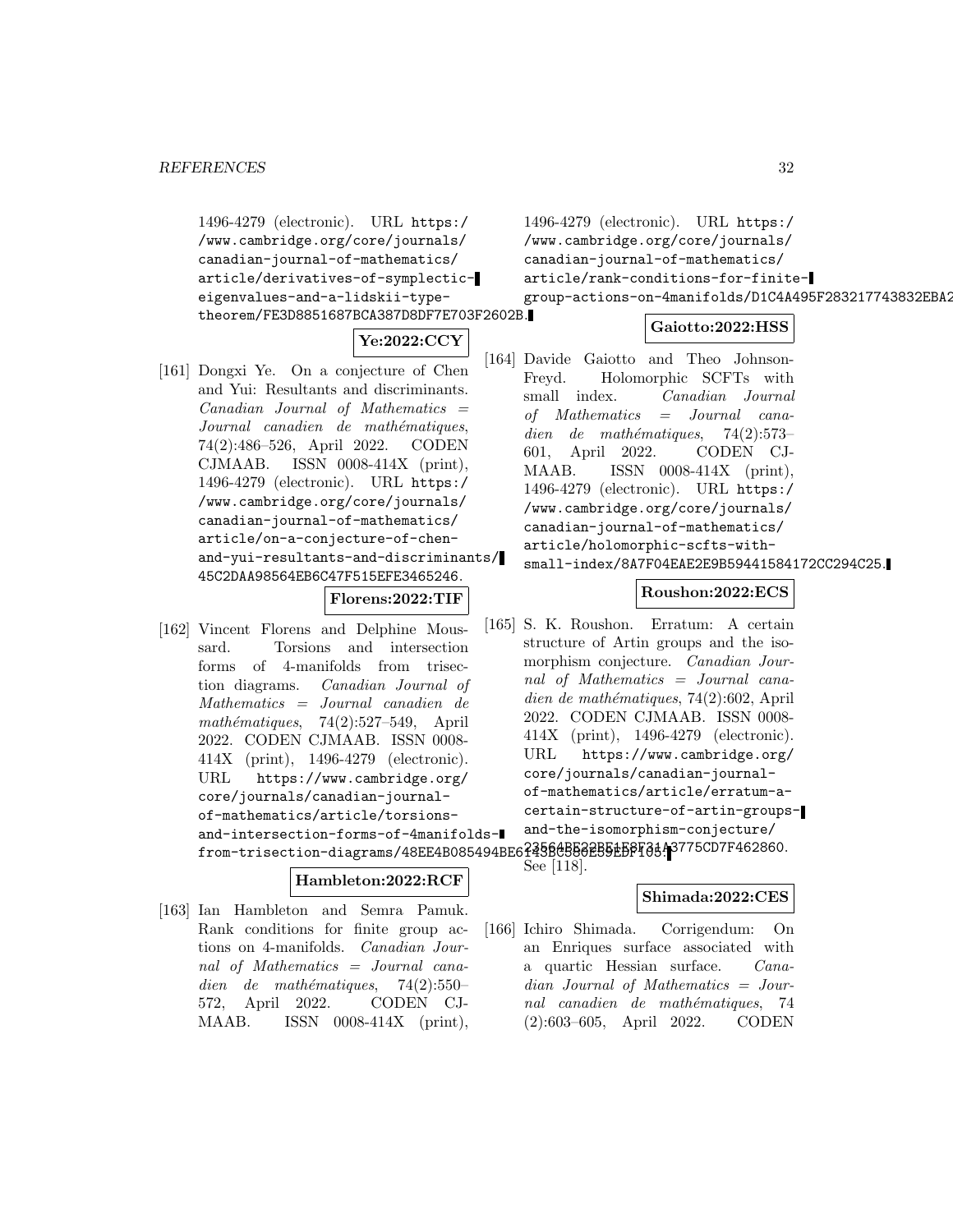CJMAAB. ISSN 0008-414X (print), 1496-4279 (electronic). URL https:/ /www.cambridge.org/core/journals/ canadian-journal-of-mathematics/ article/corrigendum-on-an-enriquessurface-associated-with-a-quartichessian-surface/88812D1442FA6F51029DAD8BF5BCFBCC. See [2].

#### **Anonymous:2022:CVIc**

[167] Anonymous. CJM volume 74 issue 2 cover and front matter. Canadian Journal of Mathematics = Journal canadien de mathématiques, 74 (2):f1–f3, April 2022. CODEN CJ-MAAB. ISSN 0008-414X (print), 1496-4279 (electronic). URL https:/ /www.cambridge.org/core/journals/ canadian-journal-of-mathematics/ article/cjm-volume-74-issue-2-coverand-front-matter/829BAEA2336449955035DB2CBEA91909.

### **Anonymous:2022:CVId**

[168] Anonymous. CJM volume 74 issue 2 cover and back matter. Canadian Journal of Mathematics = Journal canadien de mathématiques, 74 (2):b1–b2, April 2022. CODEN CJ-MAAB. ISSN 0008-414X (print), 1496-4279 (electronic). URL https:/ /www.cambridge.org/core/journals/ canadian-journal-of-mathematics/ article/cjm-volume-74-issue-2-cover-

### **Mourrat:2022:PFH**

[169] Jean-Christophe Mourrat. The Parisi formula is a Hamilton–Jacobi equation in Wasserstein space. Canadian Journal of Mathematics = Journal canadien de mathématiques,  $74(3)$ : 607–629, June 2022. CODEN CJ-MAAB. ISSN 0008-414X (print),

1496-4279 (electronic). URL https:/ /www.cambridge.org/core/journals/ canadian-journal-of-mathematics/ article/parisi-formula-is-a-hamiltonjacobiequation-in-wasserstein-space/ED0C76321ACC554426E1003

### **Chandler:2022:TTR**

- [170] Alex Chandler, Adam M. Lowrance, Radmila Sazdanović, and Victor Summers. Torsion in thin regions of Khovanov homology. Canadian Journal of Mathematics = Journal canadien de mathématiques,  $74(3):630-$ 654, June 2022. CODEN CJ-MAAB. ISSN 0008-414X (print), 1496-4279 (electronic). URL https:/ /www.cambridge.org/core/journals/ canadian-journal-of-mathematics/ article/torsion-in-thin-regions
	- of-khovanov-homology/5B29A42168077C0DDA971F256CC6FD8B

### **Eckhardt:2022:MKG**

[171] Caleb Eckhardt, Kit Fieldhouse, Daniel Gent, Elizabeth Gillaspy, Ian Gonzales, and David Pask. Moves on kgraphs preserving Morita equivalence.  $Canadian$  Journal of Mathematics  $=$ Journal canadien de mathématiques, 74(3):655–685, June 2022. CODEN CJMAAB. ISSN 0008-414X (print), 1496-4279 (electronic). URL https:/ /www.cambridge.org/core/journals/ canadian-journal-of-mathematics/

and-back-matter/3BBFDFF1D8D5855B1ED59F3E**1D0A410Em**oves-on-kgraphs-preservingmorita-equivalence/95D05FA1EBC8C40AF9181CEF4CE5D832.

#### **Benkart:2022:MMF**

[172] Georgia Benkart, Rekha Biswal, Ellen Kirkman, Van C. Nguyen, and Jieru Zhu. McKay matrices for finitedimensional Hopf algebras. Canadian Journal of Mathematics = Journal canadien de mathématiques,  $74(3)$ :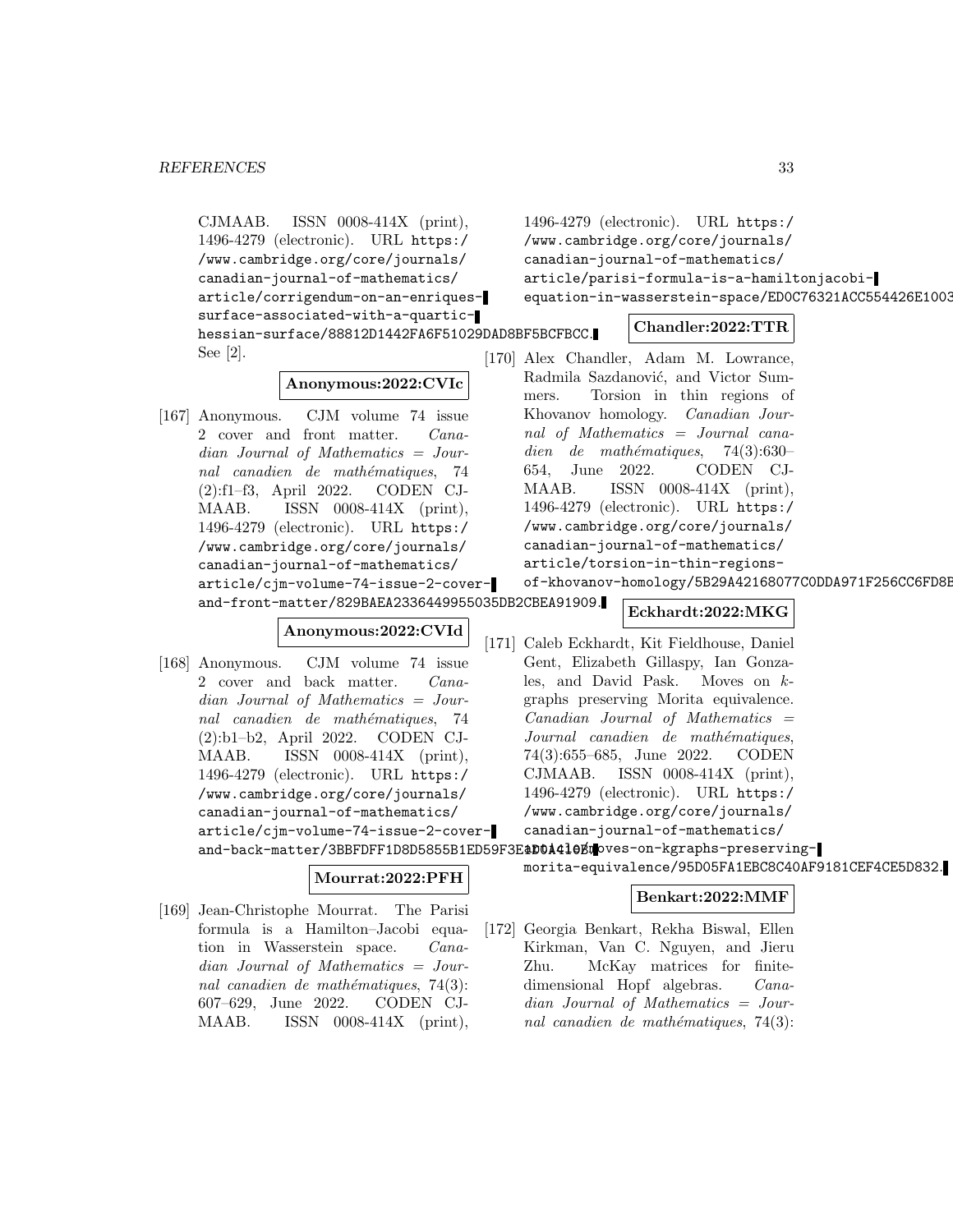686–731, June 2022. CODEN CJ-MAAB. ISSN 0008-414X (print), 1496-4279 (electronic). URL https:/ /www.cambridge.org/core/journals/ canadian-journal-of-mathematics/ article/mckay-matrices-for-finitedimensiønal-kambridge.org/core/journals/ hopf-algebras/7D171B78CC3EF96988C6E95CA5<mark>038a47a</mark>n-journal-of-mathematics/ dian Journal of Mathematics = Journal canadien de mathématiques,  $74(3)$ : 793–832, June 2022. CODEN CJ-MAAB. ISSN 0008-414X (print), 1496-4279 (electronic). URL https:/ article/on-webs-in-quantum-type-

### **Bender:2022:RBP**

[173] Chase Bender, Debraj Chakrabarti, Luke Edholm, and Meera Mainkar.  $L^p$ -regularity of the Bergman projection on quotient domains. Canadian Journal of Mathematics = Journal canadien de mathématiques,  $74(3)$ : 732–772, June 2022. CODEN CJ-MAAB. ISSN 0008-414X (print), 1496-4279 (electronic). URL https:/ /www.cambridge.org/core/journals/ canadian-journal-of-mathematics/ article/lp-regularity-of-the-bergmanprojection-on-quotient-domains/ 2E94772DE4F25DAAE0282243812DF34D.

**Ostafe:2022:SPS**

[174] Alina Ostafe and Igor E. Shparlinski. On the Skolem problem and some related questions for parametric families of linear recurrence sequences.  $Canadian$  Journal of Mathematics  $=$ Journal canadien de mathématiques, 74(3):773–792, June 2022. CODEN CJMAAB. ISSN 0008-414X (print), 1496-4279 (electronic). URL https:/ /www.cambridge.org/core/journals/ canadian-journal-of-mathematics/ article/on-the-skolem-problem-andsome-related-questions-for-parametricfamilies-of-linear-recurrence-sequence (ES) Effie Papageorgiou. Oscillating mul-E5A153BF73722A2CE9C03B9D61CD9CF2.

### **Rose:2022:WQT**

[175] David E. V. Rose and Logan C. Tatham. On webs in quantum type C. Cana-

c/61EB4E1E1D41A7EA73BA33F6BA9BED3E.

### **Dai:2022:DWI**

[176] Feng Dai and Andriy Prymak. On directional Whitney inequality. *Cana*dian Journal of Mathematics = Journal canadien de mathématiques,  $74(3)$ : 833–857, June 2022. CODEN CJ-MAAB. ISSN 0008-414X (print), 1496-4279 (electronic). URL https:/ /www.cambridge.org/core/journals/ canadian-journal-of-mathematics/ article/on-directional-whitneyinequality/4D74D46DB2C8B76F20A06C1F5ED5EDAE.

### **Xue:2022:OI**

[177] Hang Xue. Orbital integrals on  $GL_n \times GL_n \setminus GL_{2n}$ . *Canadian Journal of* Canadian Journal of Mathematics = Journal canadien de mathématiques,  $74(3):858-886$ , June 2022. CODEN CJMAAB. ISSN 0008- 414X (print), 1496-4279 (electronic). URL https://www.cambridge.org/ core/journals/canadian-journalof-mathematics/article/orbitalintegrals-on-textgln-times-textglnbackslash-textgl2n/47944D5E3DA533F071D7268DC5BB64A7.

### **Papageorgiou:2022:OMS**

tipliers on symmetric and locally symmetric spaces. Canadian Journal of Mathematics = Journal canadien de mathématiques,  $74(3):887-$ 905, June 2022. CODEN CJ-